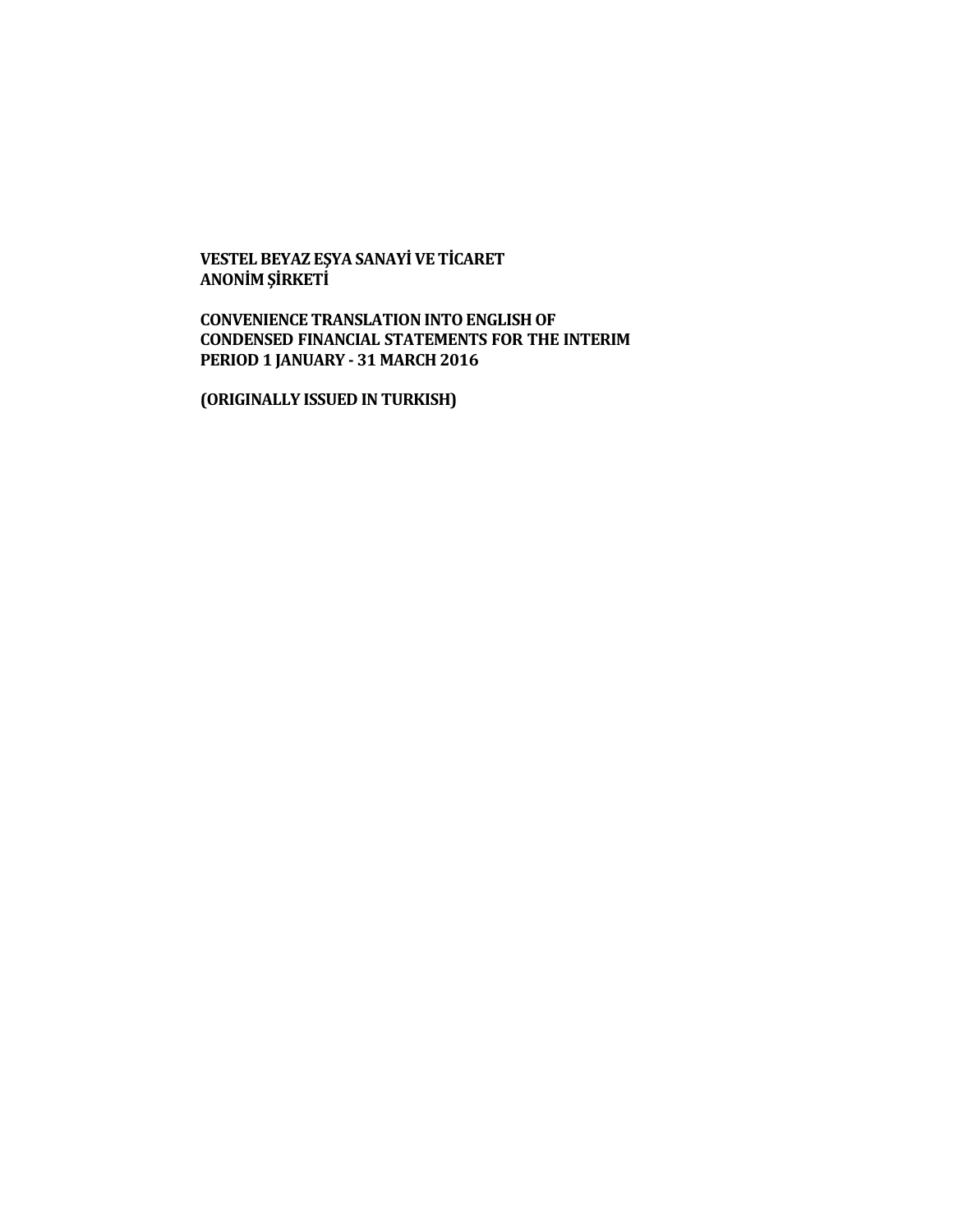# **CONTENTS**

#### **PAGE**

| $1 - 3$ |
|---------|
| $4 - 5$ |
| - 6     |
| 7-8     |

## NOTES TO THE CONDENSED FINANCIAL STATEMENTS FOR THE INTERIM PERIOD **1 JANUARY - 31 MARCH 2016**

| <b>NOTE1</b>       |                                                                       | $\mathbf{q}$ |
|--------------------|-----------------------------------------------------------------------|--------------|
| NOTE <sub>2</sub>  |                                                                       |              |
| NOTE <sub>3</sub>  |                                                                       |              |
| NOTE <sub>4</sub>  |                                                                       |              |
| NOTE <sub>5</sub>  |                                                                       |              |
| NOTE <sub>6</sub>  |                                                                       |              |
| NOTE <sub>7</sub>  |                                                                       | 29           |
| NOTE <sub>8</sub>  |                                                                       |              |
| NOTE <sub>9</sub>  |                                                                       |              |
| NOTE <sub>10</sub> |                                                                       | 31           |
| NOTE <sub>11</sub> |                                                                       |              |
| NOTE <sub>12</sub> |                                                                       |              |
| NOTE <sub>13</sub> |                                                                       |              |
| <b>NOTE 14</b>     |                                                                       | 38           |
| NOTE <sub>15</sub> |                                                                       |              |
| <b>NOTE 16</b>     |                                                                       | 40           |
| NOTE <sub>17</sub> |                                                                       |              |
| NOTE <sub>18</sub> |                                                                       |              |
| NOTE <sub>19</sub> |                                                                       |              |
| NOTE <sub>20</sub> | GENERAL ADMINISTRATIVE EXPENSES, MARKETING EXPENSES, RESEARCH         |              |
|                    |                                                                       |              |
| NOTE <sub>21</sub> |                                                                       |              |
| <b>NOTE 22</b>     |                                                                       |              |
| NOTE <sub>23</sub> | TAXES ON INCOME (INCLUDING DEFERRED TAX ASSETS AND LIABILITIES) 47-50 |              |
| NOTE <sub>24</sub> |                                                                       |              |
| NOTE <sub>25</sub> |                                                                       | 51           |
| <b>NOTE 26</b>     |                                                                       |              |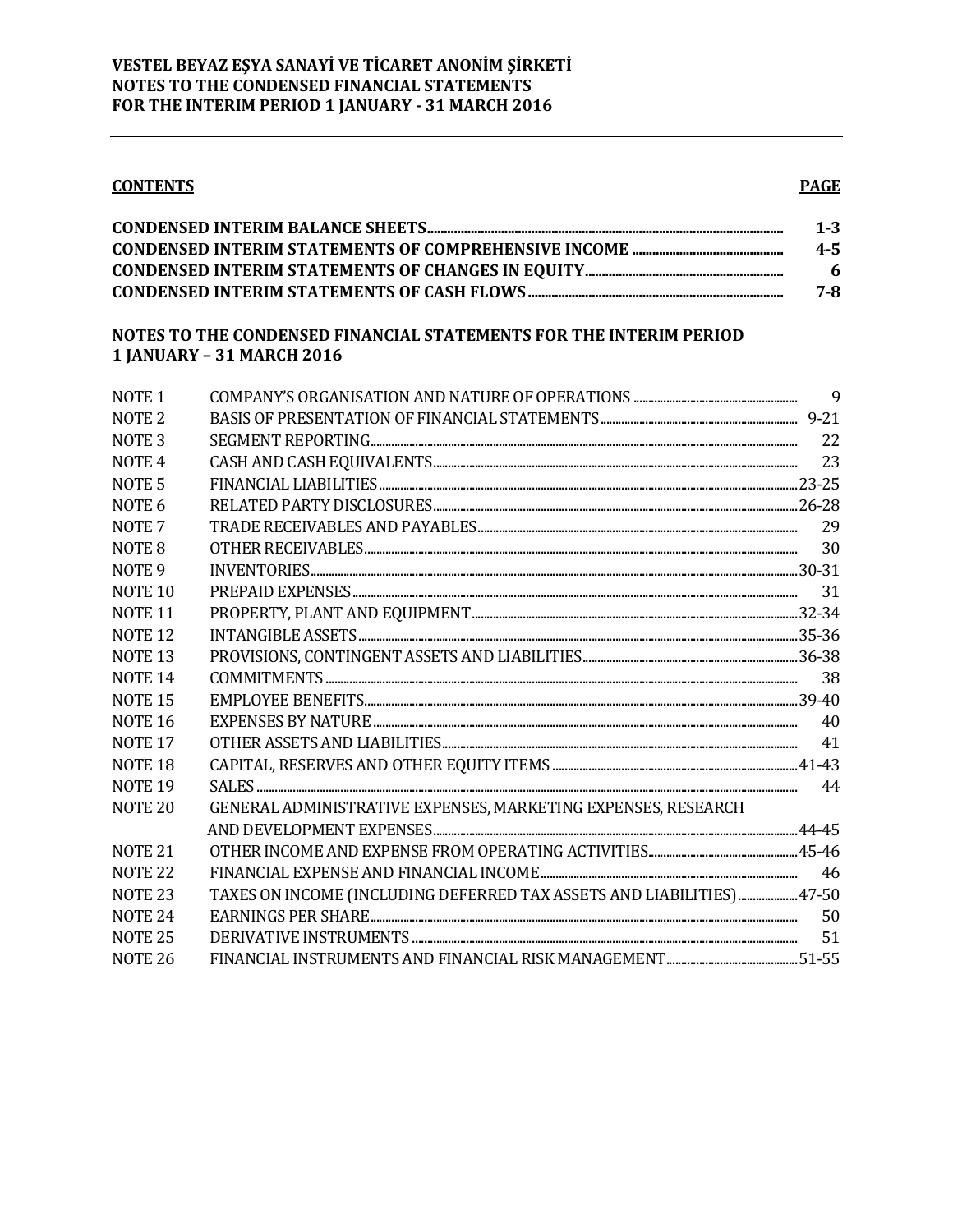### **VESTEL BEYAZ EŞYA SANAYİ VE TİCARET ANONİM ŞİRKETİ CONDENSED INTERIM BALANCE SHEETS AS OF 31 MARCH 2016 AND 31 DECEMBER 2015**

(Amounts expressed in thousands of Turkish Lira ("TL") unless otherwise indicated.)

|                                  |              |               | <b>Audited</b>   |
|----------------------------------|--------------|---------------|------------------|
|                                  | <b>Notes</b> | 31 March 2016 | 31 December 2015 |
| <b>ASSETS</b>                    |              |               |                  |
| <b>Current assets</b>            |              |               |                  |
| Cash and cash equivalents        | 4            | 10.648        | 88.687           |
| Derivative financial instruments | 25           | 8.698         | 21.072           |
| Trade receivables                |              | 783.461       | 824.585          |
| Related parties                  | 6            | 775.027       | 818.706          |
| Other parties                    | 7            | 8.434         | 5.879            |
| Other receivables                |              | 303.748       | 98.237           |
| Related parties                  | 6            | 177.925       |                  |
| Other parties                    | 8            | 125.823       | 98.237           |
| Inventories                      | 9            | 309.399       | 261.376          |
| Prepaid expenses                 | 10           | 10.266        | 10.306           |
| Current income tax assets        | 23           | 10.218        | 13.460           |
| Other current assets             | 17           | 122           | 292              |
| <b>Total current assets</b>      |              | 1.436.560     | 1.318.015        |
| <b>Non-current assets</b>        |              |               |                  |
| Prepaid expenses                 | 10           | 8.511         | 3.752            |
| Property, plant and equipment    | 11           | 316.689       | 314.570          |
| Intangible assets                |              | 87.350        | 84.963           |
| Other intagible assets           | 12           | 87.350        | 84.963           |
| Deferred tax asset               | 23           | 148           |                  |
| <b>Total non-current assets</b>  |              | 412.698       | 403.285          |
| <b>TOTAL ASSETS</b>              |              | 1.849.258     | 1.721.300        |

The accompanying notes are an integral part of these condensed interim financial statements.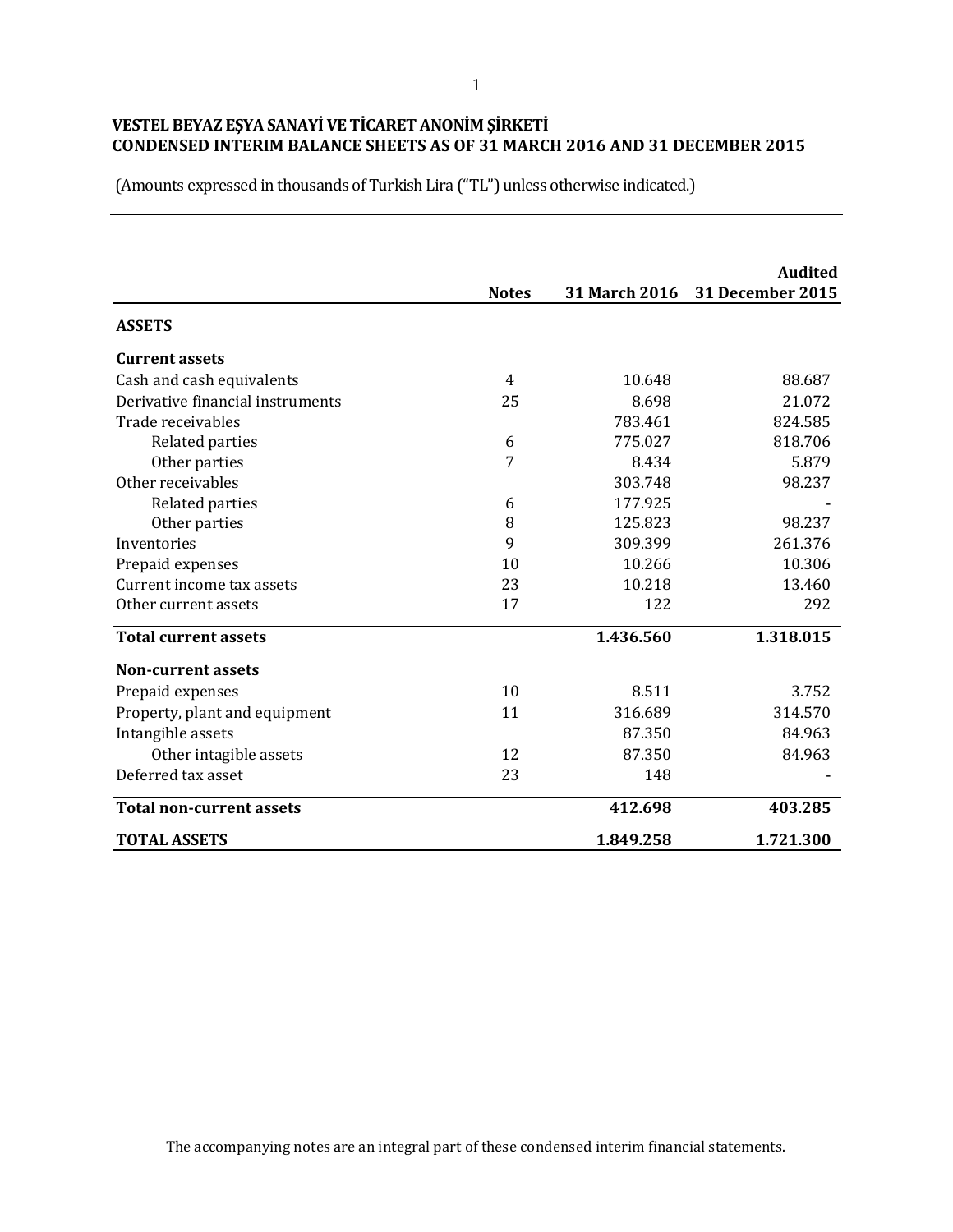## **VESTEL BEYAZ EŞYA SANAYİ VETİCARET ANONİM ŞİRKETİ CONDENSED INTERIM BALANCE SHEETS AS OF 31 MARCH 2016 AND 31 DECEMBER 2015**

(Amounts expressed in thousands of Turkish Lira ("TL") unless otherwise indicated.)

|                                      |              |                      | <b>Audited</b>          |
|--------------------------------------|--------------|----------------------|-------------------------|
|                                      | <b>Notes</b> | <b>31 March 2016</b> | <b>31 December 2015</b> |
| <b>LIABILITIES</b>                   |              |                      |                         |
| <b>Current liabilities</b>           |              |                      |                         |
| Short term financial liabilities     | 5            | 170.301              | 5.973                   |
| Trade payables                       |              | 681.670              | 730.650                 |
| Related parties                      | 6            | 24.892               | 25.198                  |
| Other parties                        | 7            | 656.778              | 705.452                 |
| Liabilities for employee benefits    | 15           | 18.810               | 20.054                  |
| Other payables                       |              | 22.915               |                         |
| Related parties                      | 6            | 22.915               |                         |
| Derivative financial instruments     | 25           | 10.745               | 616                     |
| Short term provisions                |              | 1.358                | 1.358                   |
| Other provisions                     | 13           | 1.358                | 1.358                   |
| Other current liabilities            | 17           | 7.293                | 6.470                   |
| <b>Total current liabilities</b>     |              | 913.092              | 765.121                 |
| <b>Non-current liabilities</b>       |              |                      |                         |
| Long term financial liabilities      | 5            | 2.573                | 54.516                  |
| Other payables                       |              | 137.747              | 160.438                 |
| Related parties                      | 6            | 137.747              | 160.438                 |
| Long term provisions                 |              | 22.375               | 21.907                  |
| Provision for employee benefits      | 15           | 22.375               | 21.907                  |
| Deferred tax liability               | 23           |                      | 5.045                   |
| <b>Total non-current liabilities</b> |              | 162.695              | 241.906                 |
| <b>TOTAL LIABILITIES</b>             |              | 1.075.787            | 1.007.027               |

The accompanying notes are an integral part of these condensed interim financial statements.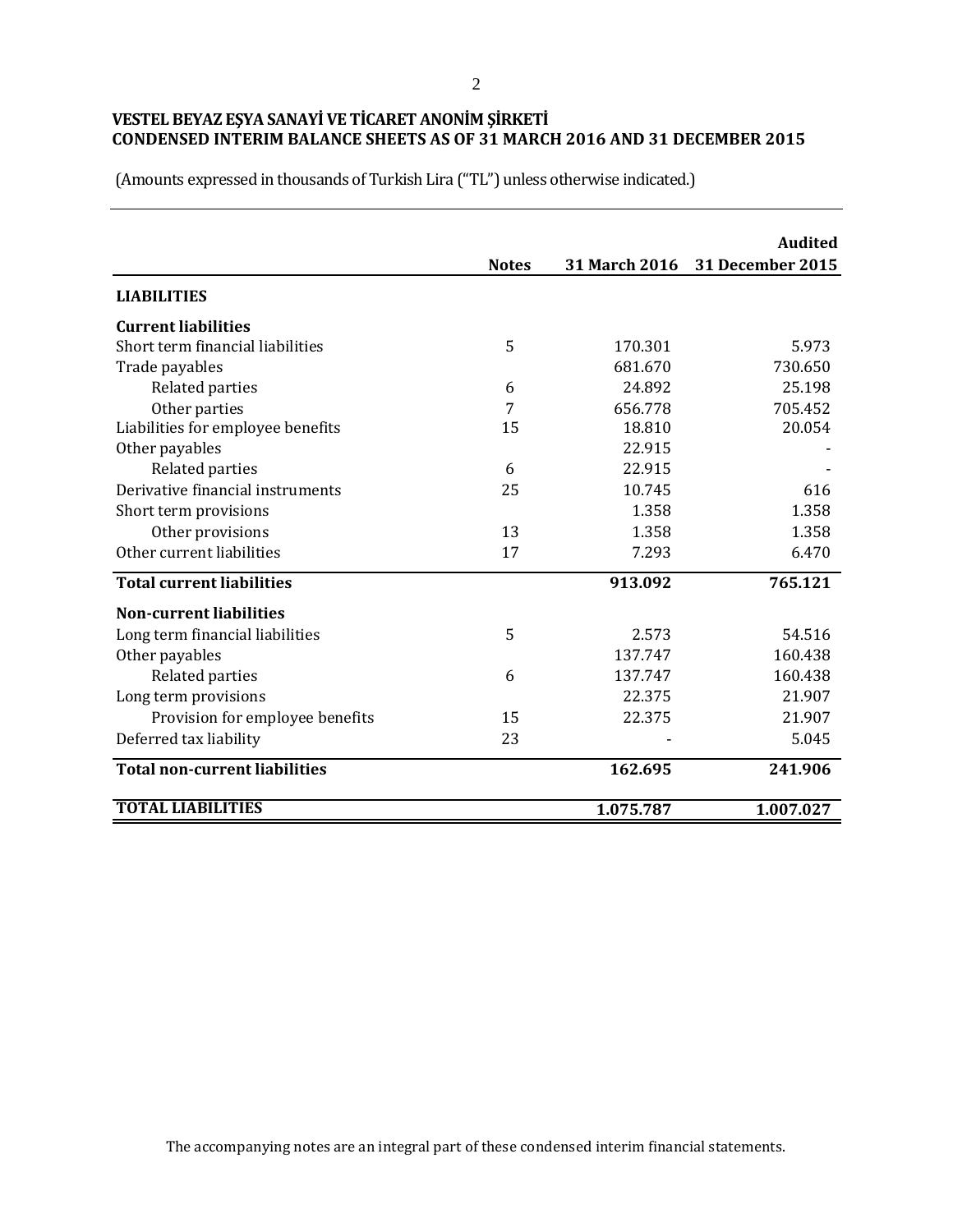## **VESTEL BEYAZ EŞYA SANAYİ VETİCARET ANONİM ŞİRKETİ CONDENSED INTERIM BALANCE SHEETS AS OF 31 MARCH 2016 AND 31 DECEMBER 2015**

(Amounts expressed in thousands of Turkish Lira ("TL") unless otherwise indicated.)

|                                                                   |              |           | Audited                        |
|-------------------------------------------------------------------|--------------|-----------|--------------------------------|
|                                                                   | <b>Notes</b> |           | 31 March 2016 31 December 2015 |
| <b>EQUITY</b>                                                     |              |           |                                |
| Paid in capital                                                   | 18           | 190.000   | 190.000                        |
| Adjustments to share capital                                      | 18           | 9.734     | 9.734                          |
| Share premium                                                     | 18           | 109.031   | 109.031                        |
| Other comprehensive income/expense not to be                      |              |           |                                |
| reclassified to profit or loss                                    |              | (3.899)   | (3.686)                        |
| Revaluation gain/loss<br>Other comprehensive income/expense to be |              | (3.899)   | (3.686)                        |
| reclassified to profit or loss                                    |              | 1.725     | 7.629                          |
| Cash flow hedges                                                  |              | 1.725     | 7.629                          |
| Restricted reserves                                               | 18           | 57.354    | 57.354                         |
| Retained earnings                                                 | 18           | 344.211   | 180.316                        |
| Net income for the period                                         |              | 65.315    | 163.895                        |
| <b>Total equity</b>                                               |              | 773.471   | 714.273                        |
| <b>TOTAL LIABILITIES AND EQUITY</b>                               |              | 1.849.258 | 1.721.300                      |

Condensed financial statements for the interim period 1 January – 31 March 2016 were approved by the Board of Directors of Vestel Beyaz Eşya Sanayi ve Ticaret A.Ş. on 25 April 2016.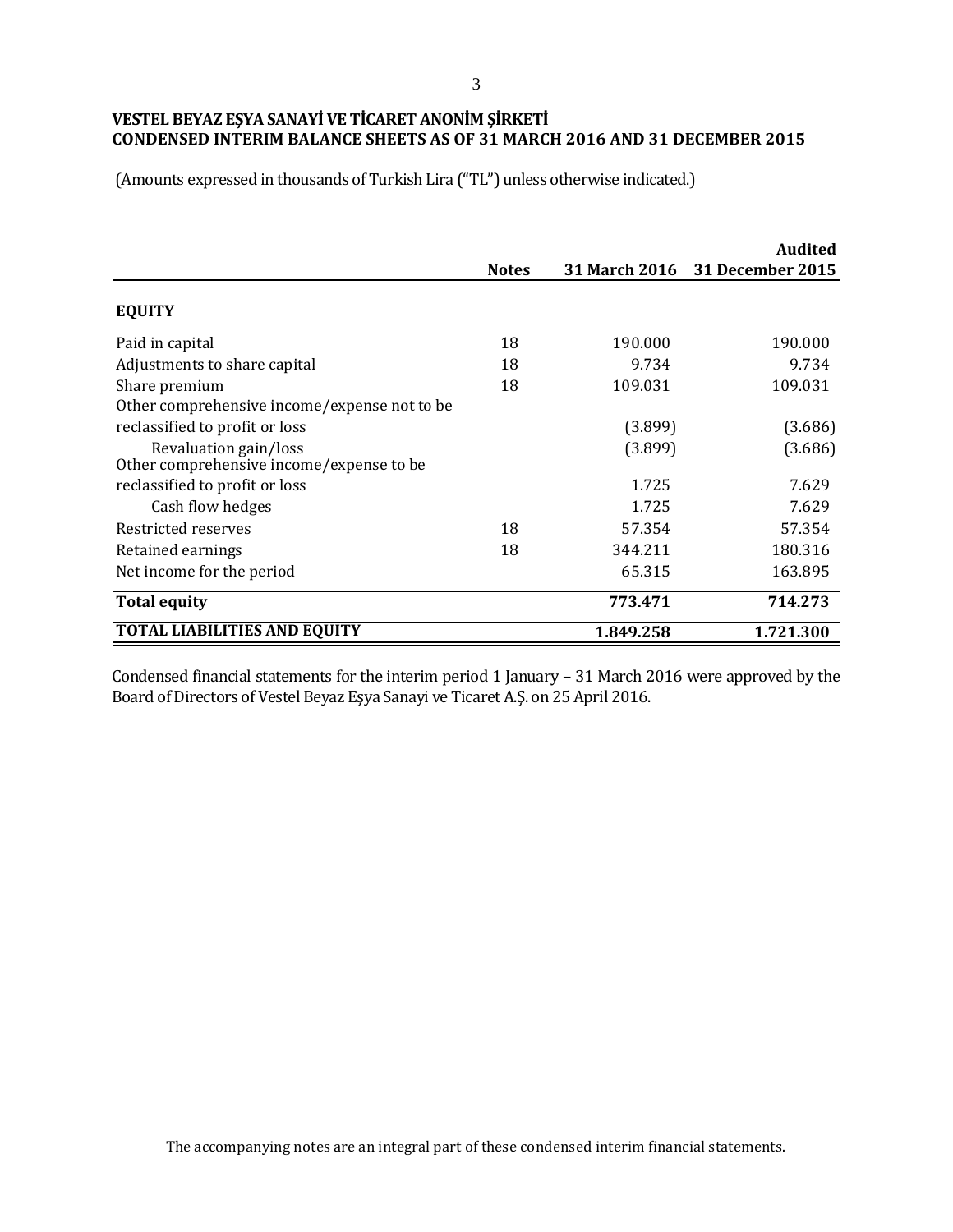## **VESTEL BEYAZ EŞYA SANAYİ VE TİCARET ANONİM ŞİRKETİ CONDENSED INTERIM STATMENTS OF COMPREHENSIVE INCOME FOR THE PERIODS 1 JANUARY - 31 MARCH 2016 AND 2015**

(Amounts expressed in thousands of Turkish Lira ("TL") unless otherwise indicated.)

|                                                        |              | 1 January -<br>31 March | 1 January -<br>31 March |
|--------------------------------------------------------|--------------|-------------------------|-------------------------|
|                                                        | <b>Notes</b> | 2016                    | 2015                    |
| Revenue                                                | 19           | 617.015                 | 477.355                 |
| Cost of sales                                          | 19           | (532.215)               | (416.746)               |
| <b>Gross profit</b>                                    |              | 84.800                  | 60.609                  |
| Marketing, selling and distribution expenses           | 20           | (10.351)                | (8.667)                 |
| General administrative expenses                        | 20           | (11.372)                | (8.783)                 |
| Research and development expenses                      | 20           | (6.284)                 | (6.094)                 |
| Other operating income                                 | 21           | 31.753                  | 23.661                  |
| Other operating expense                                | 21           | (18.382)                | (47.081)                |
| <b>Operating profit</b>                                |              | 70.164                  | 13.645                  |
| Financial income                                       | 22           | 31.392                  | 41.846                  |
| Financial expense                                      | 22           | (35.611)                | (56.404)                |
| Profit before tax                                      |              | 65.945                  | (913)                   |
| Tax benefit / (expense)                                |              |                         |                         |
| Current tax expense                                    | 23           | (4.294)                 | (580)                   |
| Deferred tax benefit                                   | 23           | 3.664                   | 2.094                   |
| Net profit for the period                              |              | 65.315                  | 601                     |
| Earnings per 100 shares with a Kr 1 of face value (TL) | 24           | 0,34                    | 0,00                    |

The accompanying notes are an integral part of these condensed interim financial statements.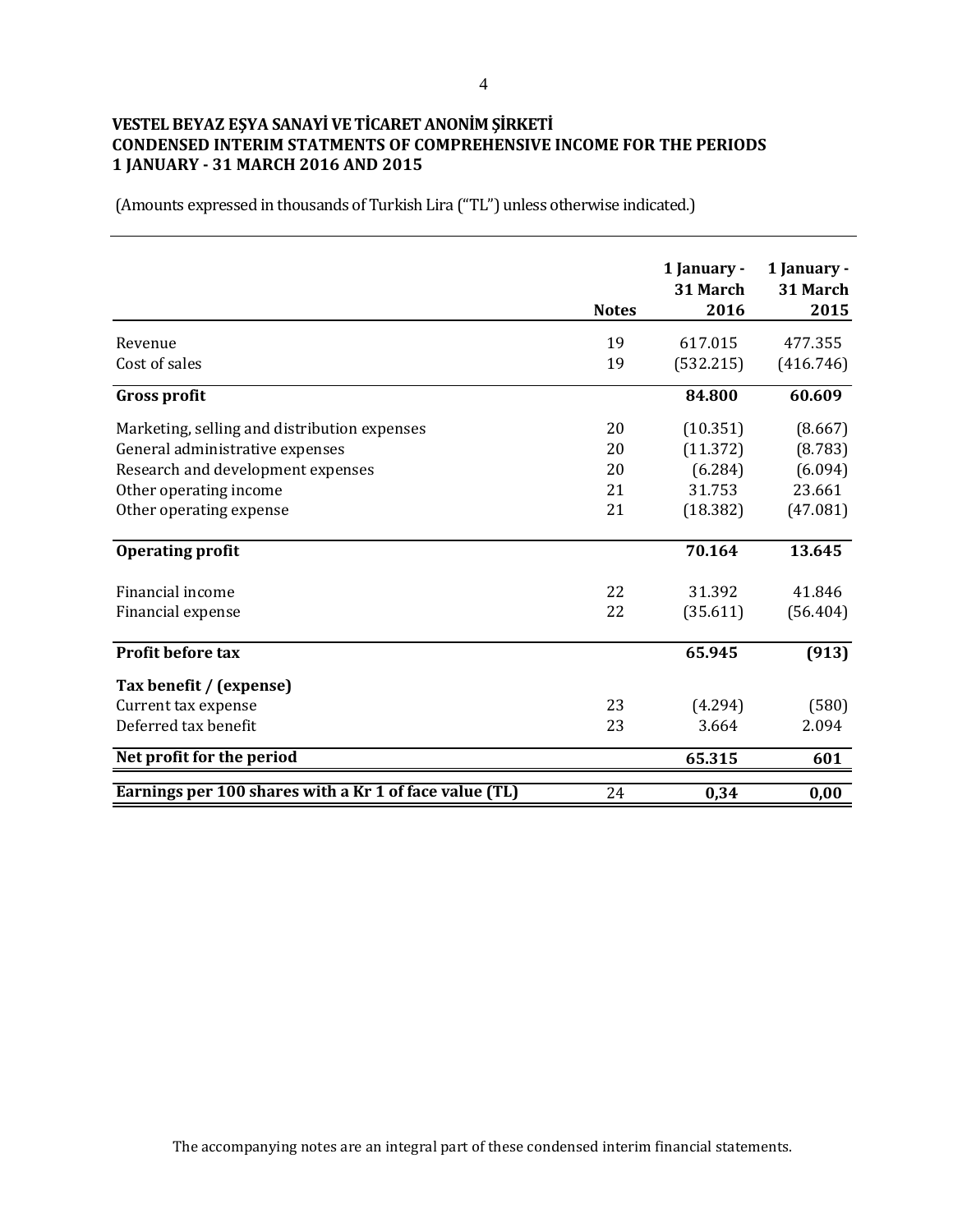## **VESTEL BEYAZ EŞYA SANAYİ VE TİCARET ANONİM ŞİRKETİ CONDENSED INTERIM STATMENTS OF COMPREHENSIVE INCOME FOR THE PERIODS 1 JANUARY - 31 MARCH 2016 AND 2015**

(Amounts expressed in thousands of Turkish Lira ("TL") unless otherwise indicated.)

|                                                                    | 1 January -<br>31 March<br>2016 | 1 January -<br>31 March<br>2015 |
|--------------------------------------------------------------------|---------------------------------|---------------------------------|
| Other comprehensive income / (loss)                                |                                 |                                 |
| Items not to be reclassified to                                    |                                 |                                 |
| profit or loss                                                     | (213)                           |                                 |
| Actuarial loss arising from defined                                |                                 |                                 |
| benefit plans                                                      | (266)                           |                                 |
| Tax effect of other comprehensive income not to be reclassified to |                                 |                                 |
| profit or loss                                                     | 53                              |                                 |
| Deferred tax income / loss                                         | 53                              |                                 |
| Items to be reclassified to profit or loss                         | (5.904)                         | 10.730                          |
| Cash flow hedges                                                   | (7.380)                         | 13.412                          |
| Tax effect of other comprehensive income/expense to be             |                                 |                                 |
| reclassified to profit or loss                                     | 1.476                           | (2.682)                         |
| Deferred tax income / loss                                         | 1.476                           | (2.682)                         |
| Other comprehensive (loss) / income                                | (6.117)                         | 10.730                          |
| Total comprehensive income                                         | 59.198                          | 11.331                          |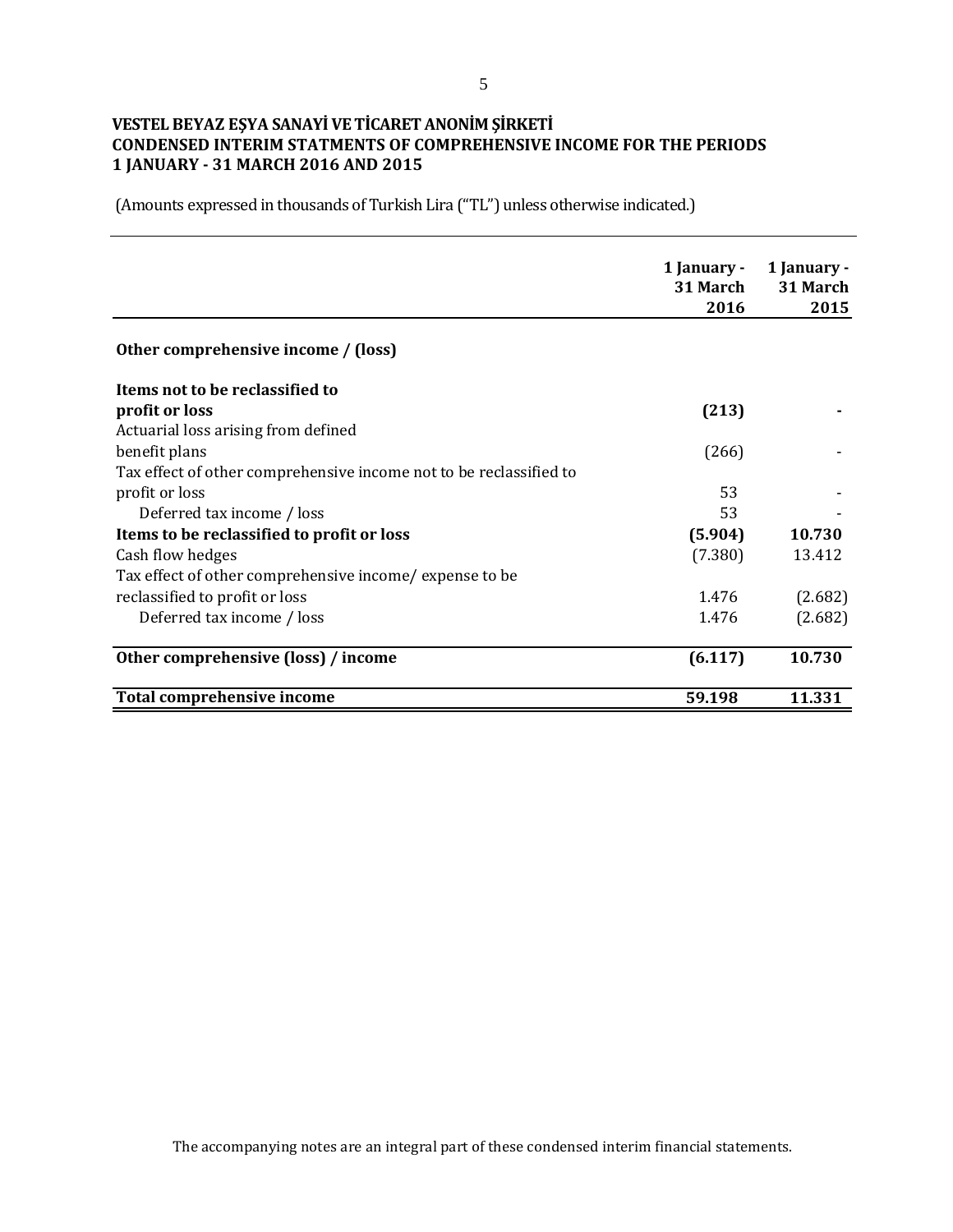## **VESTEL BEYAZ EŞYA SANAYİ VE TİCARET ANONİM ŞİRKETİ CONDENSED INTERIM STATEMENTS OF CHANGES IN SHAREHOLDERS' EQUITY FOR THE PERIODS 1 JANUARY - 31 MARCH 2016 AND 2015**

(Amounts expressed in thousands of Turkish Lira ("TL") unless otherwise indicated.)

|                                                                    |                    |                                           |                           | <b>Other</b><br>Comprehensive<br>loss not to be<br>reclassified to<br>profit or loss | <b>Other</b><br>Comprehensive<br>loss to be<br>reclassified to<br>profit or loss |                          | <b>Retained Earnings</b> |                                 |                 |
|--------------------------------------------------------------------|--------------------|-------------------------------------------|---------------------------|--------------------------------------------------------------------------------------|----------------------------------------------------------------------------------|--------------------------|--------------------------|---------------------------------|-----------------|
|                                                                    | Paid in<br>capital | <b>Adjustments</b><br>to share<br>capital | <b>Share</b><br>premium   | <b>Actuarial loss on</b><br>employee<br>benefits                                     | Cash flow hedge<br>fund                                                          | Restricted<br>reserves   | Retained<br>earnings     | Net income<br>for the<br>period | Total<br>equity |
| <b>Balances at 1 January 2015</b>                                  | 190.000            | 9.734                                     | 109.031                   | (9.209)                                                                              | 20.512                                                                           | 41.803                   | 169.515                  | 131.177                         | 662.563         |
| Transfer to retained earnings                                      |                    |                                           | $\overline{\phantom{0}}$  | $\overline{\phantom{a}}$                                                             |                                                                                  | $\overline{\phantom{a}}$ | 131.177                  | (131.177)                       |                 |
| Total comprehensive income                                         |                    |                                           |                           |                                                                                      | 10.730                                                                           |                          |                          | 601                             | 11.331          |
| <b>Balances at 31 March 2015</b>                                   | 190.000            | 9.734                                     | 109.031                   | (9.209)                                                                              | 31.242                                                                           | 41.803                   | 300.692                  | 601                             | 673.894         |
| <b>Balances at 1 January 2016</b><br>Transfer to retained earnings | 190.000            | 9.734                                     | 109.031<br>$\blacksquare$ | (3.686)                                                                              | 7.629                                                                            | 57.354<br>$\blacksquare$ | 180.316<br>163.895       | 163.895<br>(163.895)            | 714.273         |
| Total comprehensive income                                         |                    |                                           | $\blacksquare$            | (213)                                                                                | (5.904)                                                                          |                          | ۰                        | 65.315                          | 59.198          |
| <b>Balances at 31 March 2016</b>                                   | 190.000            | 9.734                                     | 109.031                   | (3.899)                                                                              | 1.725                                                                            | 57.354                   | 344.211                  | 65.315                          | 773.471         |

The accompanying notes are an integral part of these condensed interim financial statements.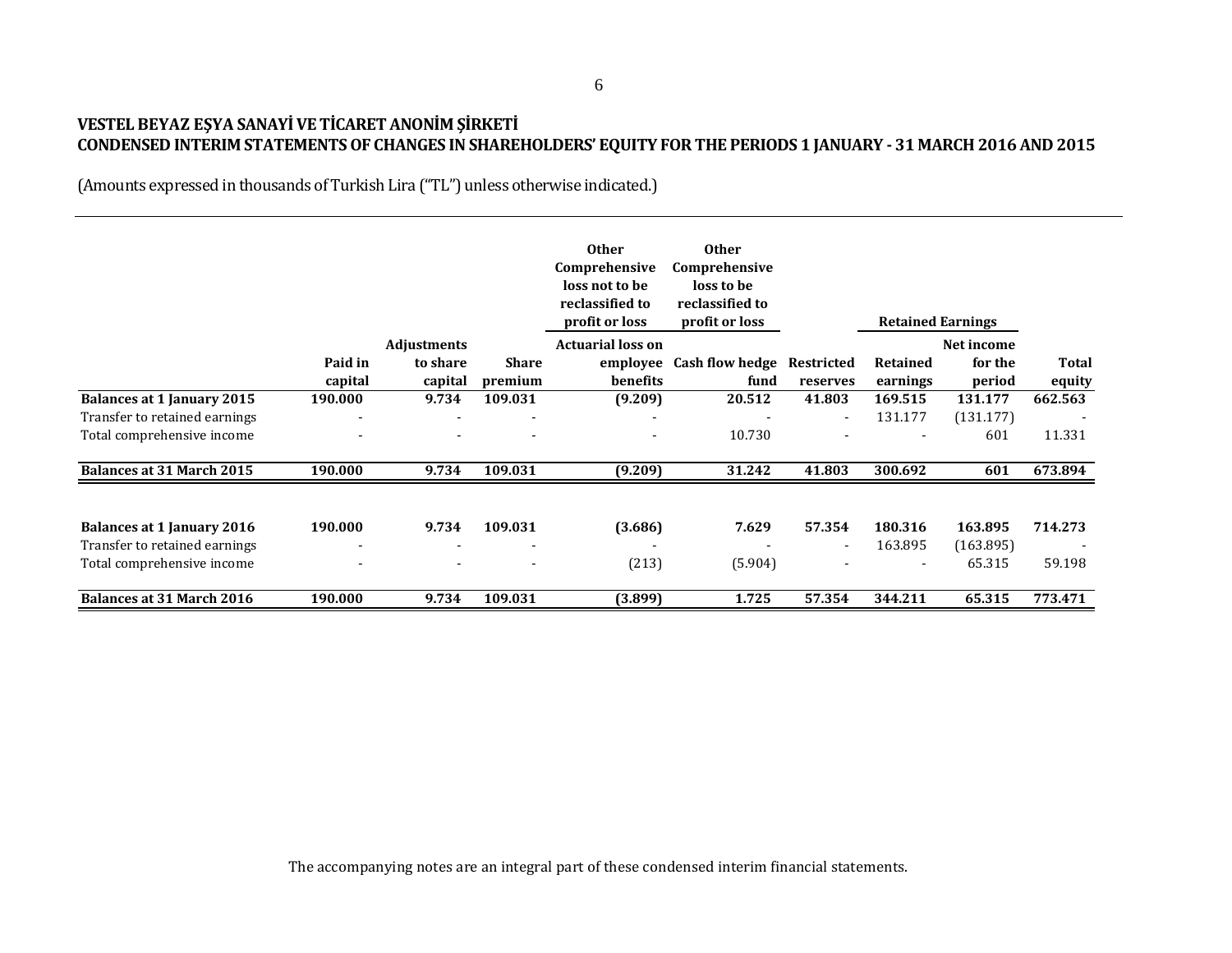## **VESTEL BEYAZ EŞYA SANAYİ VE TİCARET ANONİM ŞİRKETİ CONDENSED INTERIM STATEMENTS OF CASH FLOWS FOR THE PERIODS 1 JANUARY - 31 MARCH 2016 AND 2015**

(Amounts expressed in thousands of Turkish Lira ("TL") unless otherwise indicated.)

|                                                                                                                      | <b>Notes</b>   | 1 January -<br>31 March 2016 | 1 January -<br>31 March 2015 |
|----------------------------------------------------------------------------------------------------------------------|----------------|------------------------------|------------------------------|
| <b>Operating activities:</b>                                                                                         |                |                              |                              |
| Income before tax<br>Adjustments to reconcile net cash provided from<br>operating activities to income before taxes: |                | 65.945                       | (913)                        |
| - Depreciation and amortization of fixed assets                                                                      | 11             | 22.007                       | 22.112                       |
| - Provision for employment termination benefits                                                                      | 15             | 1.604                        | 2.900                        |
| - Provision for impairment on inventories                                                                            | 9              | (478)                        | (160)                        |
| - Interest expense                                                                                                   | 22             | 4.537                        | 2.944                        |
| - Interest income                                                                                                    | 22             | (7.045)                      | (3.615)                      |
| - (Gain) / loss from sales of tangible<br>and intangible assets<br>- Derivative financial instruments (income) /     |                | (9)                          | (93)                         |
| expense accrual                                                                                                      |                | 15.123                       | 7.230                        |
| - Unrealized foreign exchage gain / (loss)                                                                           |                | (1.246)                      | 950                          |
| Change in blocked cash and cash equivalents                                                                          | $\overline{4}$ | (668)                        | (2)                          |
| Changes in working capital:                                                                                          |                |                              |                              |
| (Increase) / decrease in trade receivables                                                                           | 6,7            | 41.124                       | 50.739                       |
| (Increase) / decrease in inventories                                                                                 | 9              | (47.545)                     | (66.285)                     |
| (Increase) / decrease in other receivables and other                                                                 |                |                              |                              |
| current assets                                                                                                       |                | (32.135)                     | (6.370)                      |
| Increase / (decrease) in trade payables                                                                              | 6,7            | (48.980)                     | 8.075                        |
| Increase / (decrease) in other payables and other liabilities                                                        |                | (1.473)                      | (6.619)                      |
| Cash flows from operating activities                                                                                 |                |                              |                              |
| Employment termination benefits paid                                                                                 | 15             | (1.402)                      | (1.283)                      |
| Current income tax paid                                                                                              | 23             |                              | (2.601)                      |
| Net cash provided by operating activities                                                                            |                | 9.359                        | 7.009                        |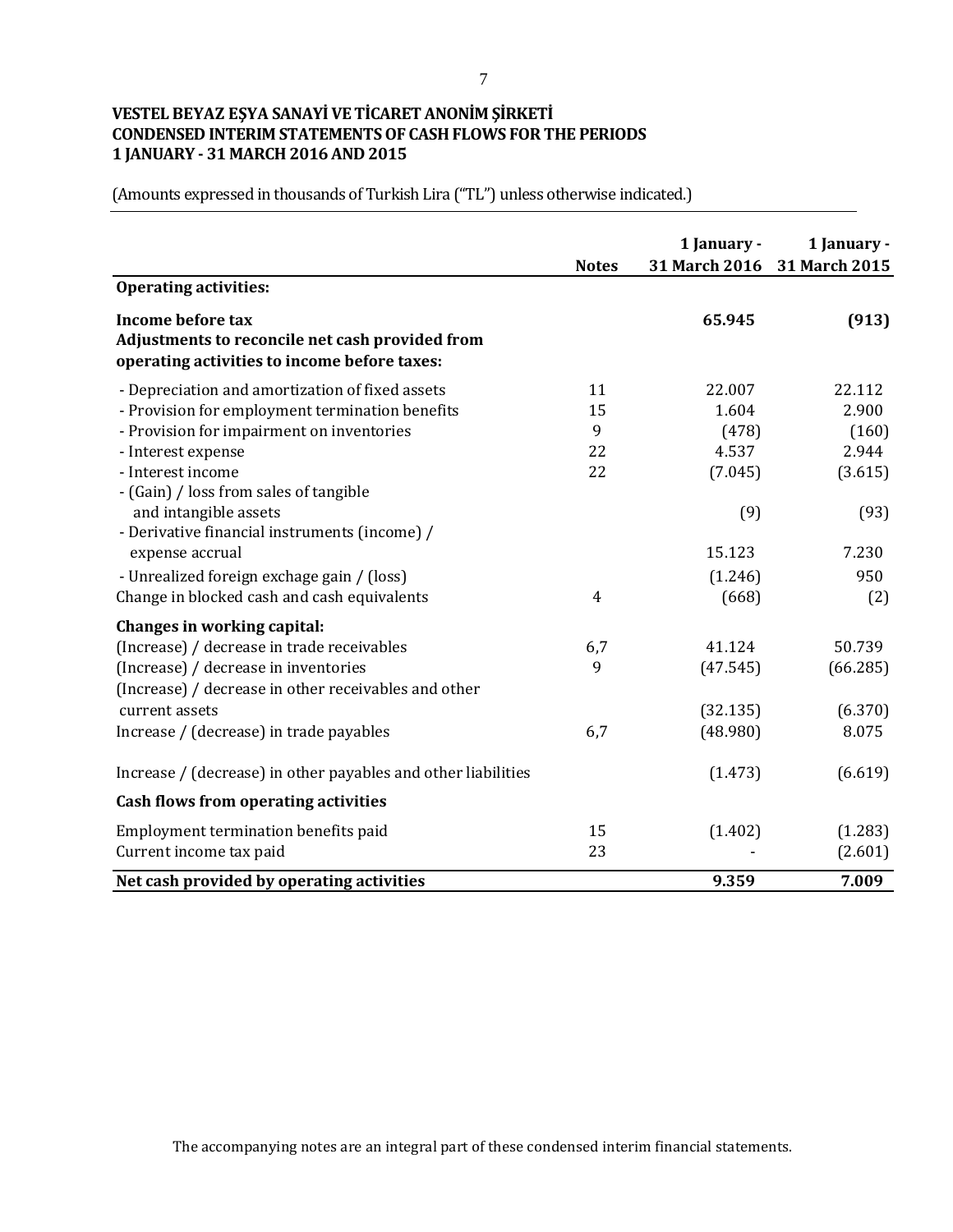## **VESTEL BEYAZ EŞYA SANAYİ VE TİCARET ANONİM ŞİRKETİ CONDENSED INTERIM STATEMENTS OF CASH FLOWS FOR THE PERIODS 1 JANUARY - 31 MARCH 2016 AND 2015**

(Amounts expressed in thousands of Turkish Lira ("TL") unless otherwise indicated.)

| <b>Investing activities:</b>                                               | <b>Notes</b>   | 1 January -<br>31 March 2016 | 1 January -<br>31 March 2015 |
|----------------------------------------------------------------------------|----------------|------------------------------|------------------------------|
| Acquisition of tangible assets<br>Cash provided from sales of tangible and | 11             | (20.363)                     | (11.720)                     |
| intangible assets                                                          |                | 418                          | 143                          |
| Acquisition of intangible assets                                           | 12             | (6.559)                      | (6.996)                      |
| Net cash used in investing activities                                      |                | (26.504)                     | (18.573)                     |
| <b>Financing activities:</b>                                               |                |                              |                              |
| Proceeds from bank borrowings                                              |                | 114.483                      | 23.172                       |
| Repayment of bank borrowings                                               |                | (1.923)                      | (26.781)                     |
| Other payables to related parties                                          | 6              | 224                          | (620)                        |
| Other receivables to related parties                                       | 6              | (177.925)                    | (143.960)                    |
| Interest paid                                                              |                | (3.466)                      | (394)                        |
| Interest received                                                          |                | 7.045                        | 3.615                        |
| Net cash used in financing activities                                      |                | (61.562)                     | (144.968)                    |
| Net (decrease) / increase in cash and cash equivalents                     |                | (78.707)                     | (156.532)                    |
| Cash and cash equivalents at the beginning of the period                   | 4              | 88.665                       | 163.089                      |
| Cash and cash equivalents at the end of the period                         | $\overline{4}$ | 9.958                        | 6.557                        |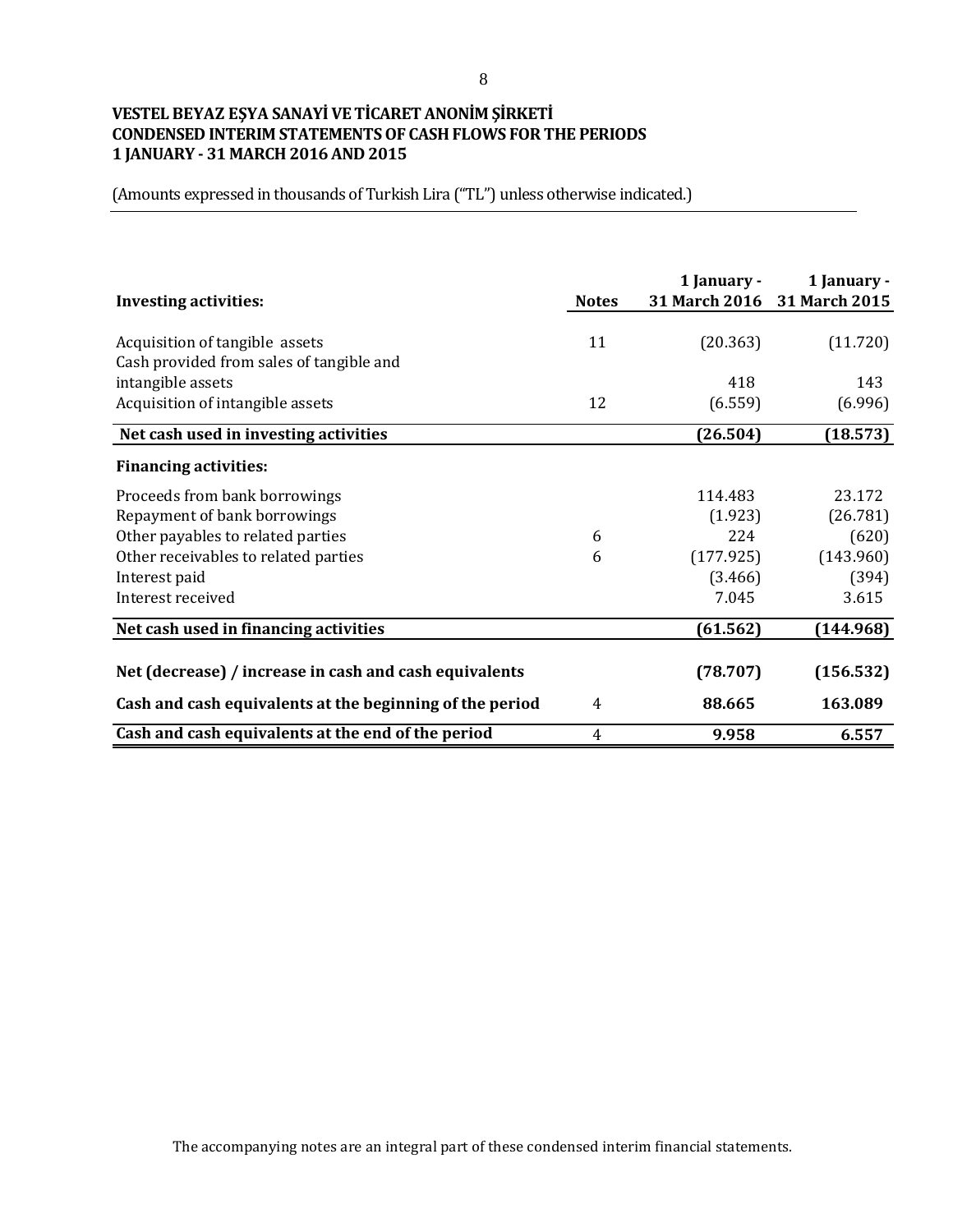(Amounts expressed in thousands of Turkish Lira ("TL") unless otherwise indicated.)

### **NOTE 1 – COMPANY'S ORGANISATION AND NATURE OF OPERATIONS**

Vestel Beyaz Eşya Sanayi ve Ticaret A.Ş. (the "Company" or "Vestel Beyaz Eşya") was incorporated in 1997 under the Turkish Commercial Code and its head office is located at Levent 199, Büyükdere Caddesi No: 199, 34394 Şişli / İstanbul.

The Company started its operations in 1999 and produces refrigerators, room air conditioning units, washing machines, cookers, dishwashers and water heaters. The Company's production facilities occupy 346.000 square meters of enclosed area located in Manisa Organized Industrial Zone on total area of 395.000 square meters.

The Company is a member of Vestel Group of Companies which are under the control of the Zorlu Family. The Company performs its foreign sales and domestic sales via Vestel Ticaret A.Ş. which is also a member of Vestel Group of Companies.

The Company is registered to Capital Market Board and its shares have been quoted to Borsa Istanbul ("BİST") since 21 April 2006.

As of 31 March 2016, the number of personnel employed was 5.897 (31 December 2015: 5.793).

As of balance sheet dates, the shareholders of the Company and their percentage shareholdings were as follows:

|                                          | Share % |
|------------------------------------------|---------|
|                                          |         |
| Vestel Elektronik Sanayi ve Ticaret A.Ş. | 94,62   |
| Other shareholders                       | 5,38    |

#### **100,00**

As of 31 March 2016, 59.800.000 shares of the Company have been quoted at the Borsa Istanbul ("BİST") (31,5 % of its share capital; 31 December 2015: 31,5 %).

### **NOTE 2 – BASIS OF PRESENTATION OF FINANCIAL STATEMENTS**

### **2.1 Basis of presentation**

### **2.1.1 Statement of compliance**

The accompanying financial statements are prepared in accordance with the Communiqué Serial II, No: 14.1, "Principals of Financial Reporting in Capital Markets" published in the Official Gazette numbered 28676 on 13 June 2013. According to the article 5 of the Communiqué, interim financial statements are prepared in accordance with Turkish Accounting Standards / Turkish Financial Reporting Standards ("TAS"/"TFRS") and its addendum and interpretations ("IFRIC") issued by the Public Oversight Accounting and Auditing Standards Authority ("POAASA") Turkish Accounting Standards Board.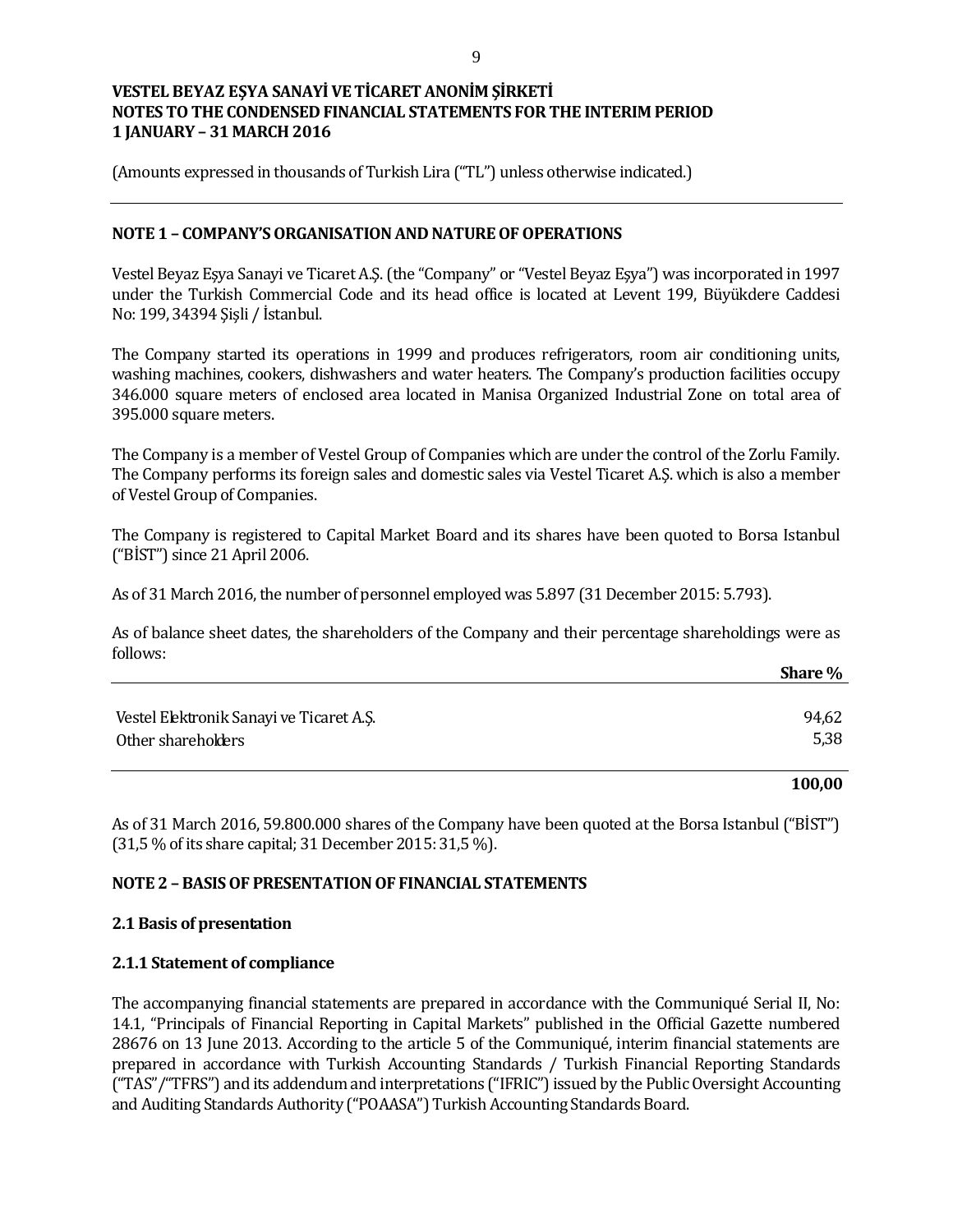(Amounts expressed in thousands of Turkish Lira ("TL") unless otherwise indicated.)

### **NOTE 2 – BASIS OF PRESENTATION OF FINANCIAL STATEMENTS (Cont'd)**

The Company maintains its accounting records and prepares its statutory financial statements in accordance with the Turkish Commercial Code ("TCC"), tax legislation and the uniform chart of accounts issued by the Ministry of Finance. The financial statements, except for the financial assets and liabilities presented with their fair values, are maintained under historical cost conversion in TL. These financial statements are based on the statutory records which are maintained under historical cost conversion, with the required adjustments and reclassifications reflected for the purpose of fair presentation in accordance with the TAS/TFRS.

With the decision 11/367 taken on 17 March 2005, the CMB announced that, effective from 1 January 2005, the application of inflation accounting is no longer required for the companies operating in Turkey and preparing their financial statements in accordance with CMB Financial Reporting Standards. Accordingly, TAS 29, "Financial Reporting in Hyperinflationary Economies" issued by the IASB, has not been applied in the financial statements for the accounting year commencing from 1 January 2005.

### **2.2 Comparative information and restatement of prior period financial statements**

Financial statements of the Company have been prepared comparatively with the preceding financial period, in order to enable determination of trends in financial position and performance. Comparative figures are reclassified, where necessary, to conform to changes in presentation in the financial statements.

### **2.3. Amendments in Turkey Financial Reporting Standards**

- **a) New standards, amendments and interpretations issued and effective for the financial year beginning 31 March 2016 and are adopted by the Company:**
	- **TFRS 11 (amendments), "Joint Arrangements",** is effective for annual periods beginning on or after 1 January 2016. This amendment adds new guidance on how to account for the acquisition of an interest in a joint operation that constitutes a business. The amendments specify the appropriate accounting treatment for such acquisitions.
	- **TAS 16 and TAS 38 (amendments), "Tangible Assets", "Intangible Assets",** is effective for annual periods beginning on or after 1 January 2016. In this amendment the it has clarified that the use of revenue based methods to calculate the depreciation of an asset is not appropriate because revenue generated by an activity that includes the use of an asset generally reflects factors other than the consumption of the economic benefits embodied in the asset.
	- **TFRS 14, "Regulatory deferral accounts",** is effective for annual periods beginning on or after 1 January 2016. 'Regulatory deferral accounts' permits first–time adopters to continue to recognise amounts related to rate regulation in accordance with their previous GAAP requirements when they adopt TFRS.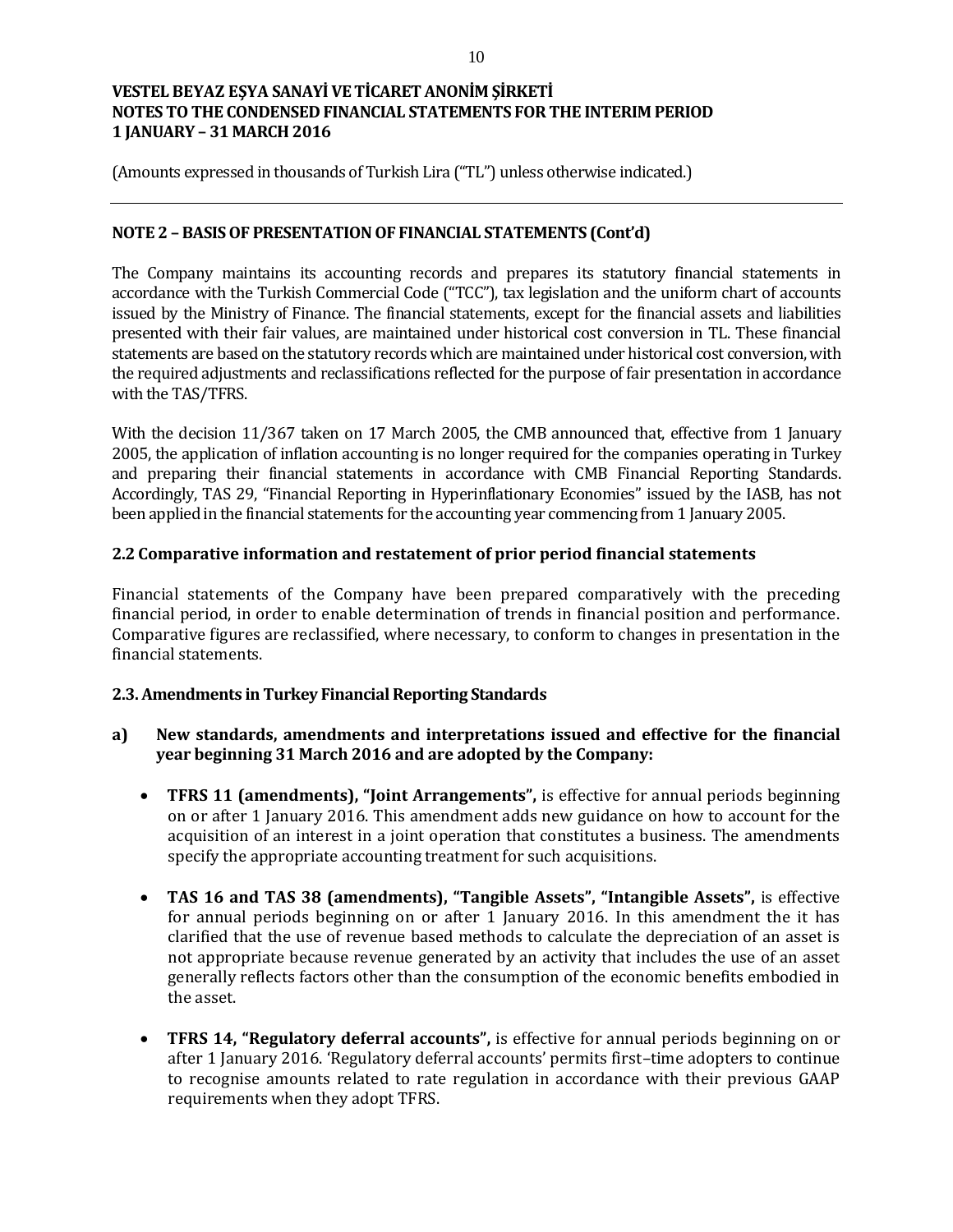(Amounts expressed in thousands of Turkish Lira ("TL") unless otherwise indicated.)

### **NOTE 2 – BASIS OF PRESENTATION OF FINANCIAL STATEMENTS (Cont'd)**

- **Annual improvements 2014:** Effective for annual periods beginning on or after 1 January 2016. Annual Improvements amend the following 4 standards
	- TFRS 5, 'Non-current assets held for sale and discontinued operations', changes in sales method
	- TFRS 7, 'Financial Instruments: Disclosures', with respect to TFRS 1, changes in labor contracts
	- TAS 19, 'Employee benefits', changes in discount rates
	- TAS 34, 'Interim financial reporting', changes in explanation of information
- **TAS 1, "Presentation of financial statements",** is effective for annual periods beginning on or after 1 January 2016, address perceived impediments to preparers exercising their judgements in presenting their financial reports.

### **b) Standards and amendments to existing standards that are not yet effective and have not been early adopted by the Company:**

- **TFRS 15, "Revenue from contracts with customers",** is effective for annual periods beginning on or after 1 January 2017. the International Accounting Standards Board (IASB) and the US national standard-setter, the Financial Accounting Standards Board (FASB), initiated a joint project to clarify the principles for recognising revenue and to develop a common revenue standard for IFRS and US GAAP. The objective of this Standard is to establish the principles that an entity shall apply to report useful information to users of financial statements about the nature, amount, timing and uncertainty of revenue and cash flows arising from a contract with a customer. The new model employs an asset and liability approach, rather than current revenue guidance focuses on an 'earnings process'.
- **TFRS 9 (amendments), "'Financial instruments',** is effective from annual periods beginning on or after 1 January 2018. This standard replaces the guidance in TAS 39. It includes requirements on the classification and measurement of financial assets and liabilities; it also includes an expected credit losses model that replaces the current incurred loss impairment model.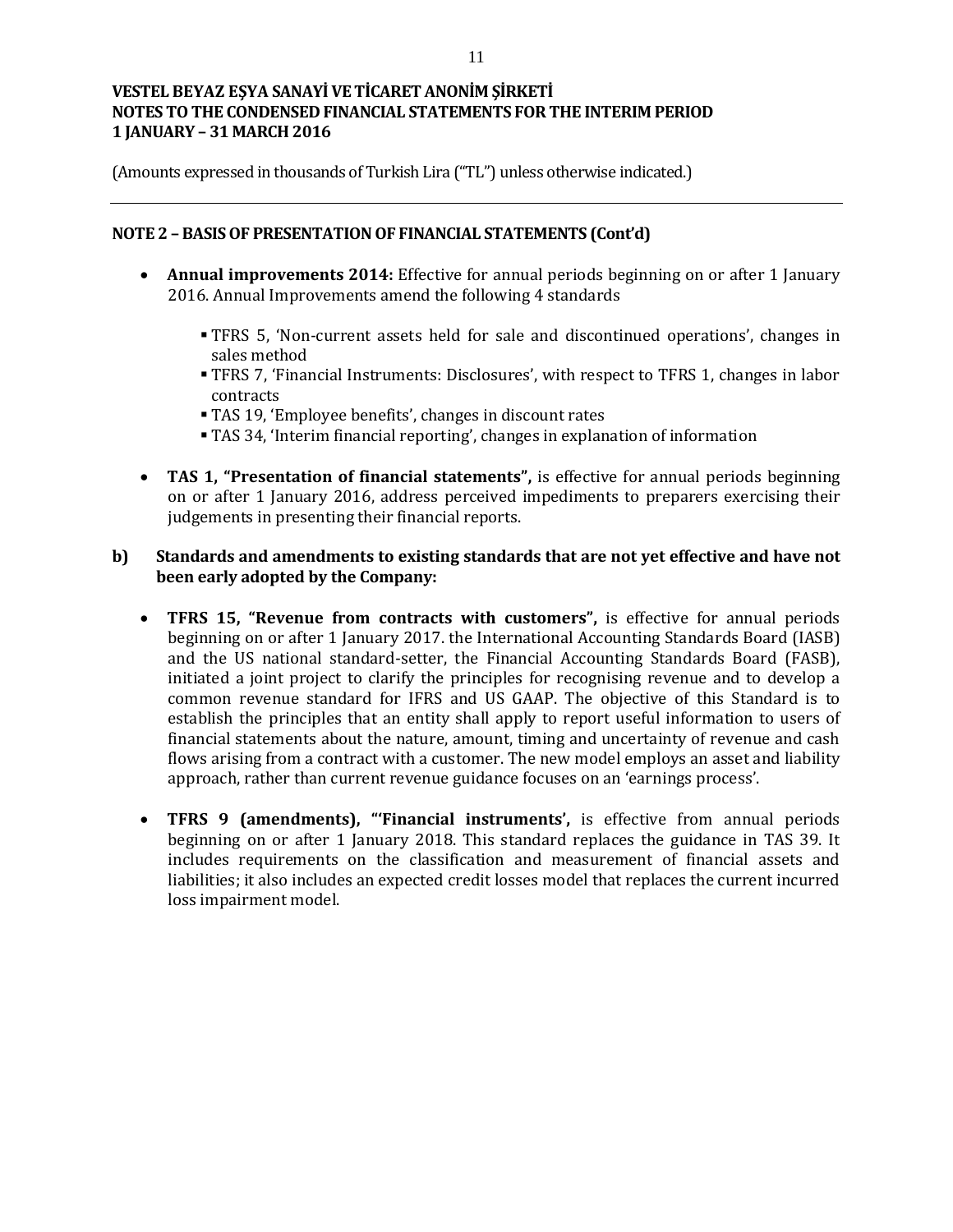(Amounts expressed in thousands of Turkish Lira ("TL") unless otherwise indicated.)

### **NOTE 2 – BASIS OF PRESENTATION OF FINANCIAL STATEMENTS (Cont'd)**

- **TFRS 7, "Statement of cash flows**", is effective from annual periods beginning on or after 1 January 2017. The improvements are part of the Board's Disclosure Initiative. The amendments require companies to provide information about changes in their financing liabilities and come as a response to requests from investors for information that helps them better understand changes in a company's debt. The amendments will help to evaluate changes in liabilities arising from financing activities, including changes from cash flows and non-cash changes (such as foreign exchange gains or losses).
- **TFRS 12, "Income taxes",** is effective from annual periods beginning on or after 1 January 2017. The amendments clarify the accounting for deferred tax where an asset is measured at fair value and that fair value is below the asset's tax base. It also clarify certain other aspects of accounting for deferred tax assets.
- **c) Other new standards, amendments and interpretations issued and effective as of 1 January 2016 have not been presented since they are not relevant to the operations of the Company or have insignificant impact on the financial statements.**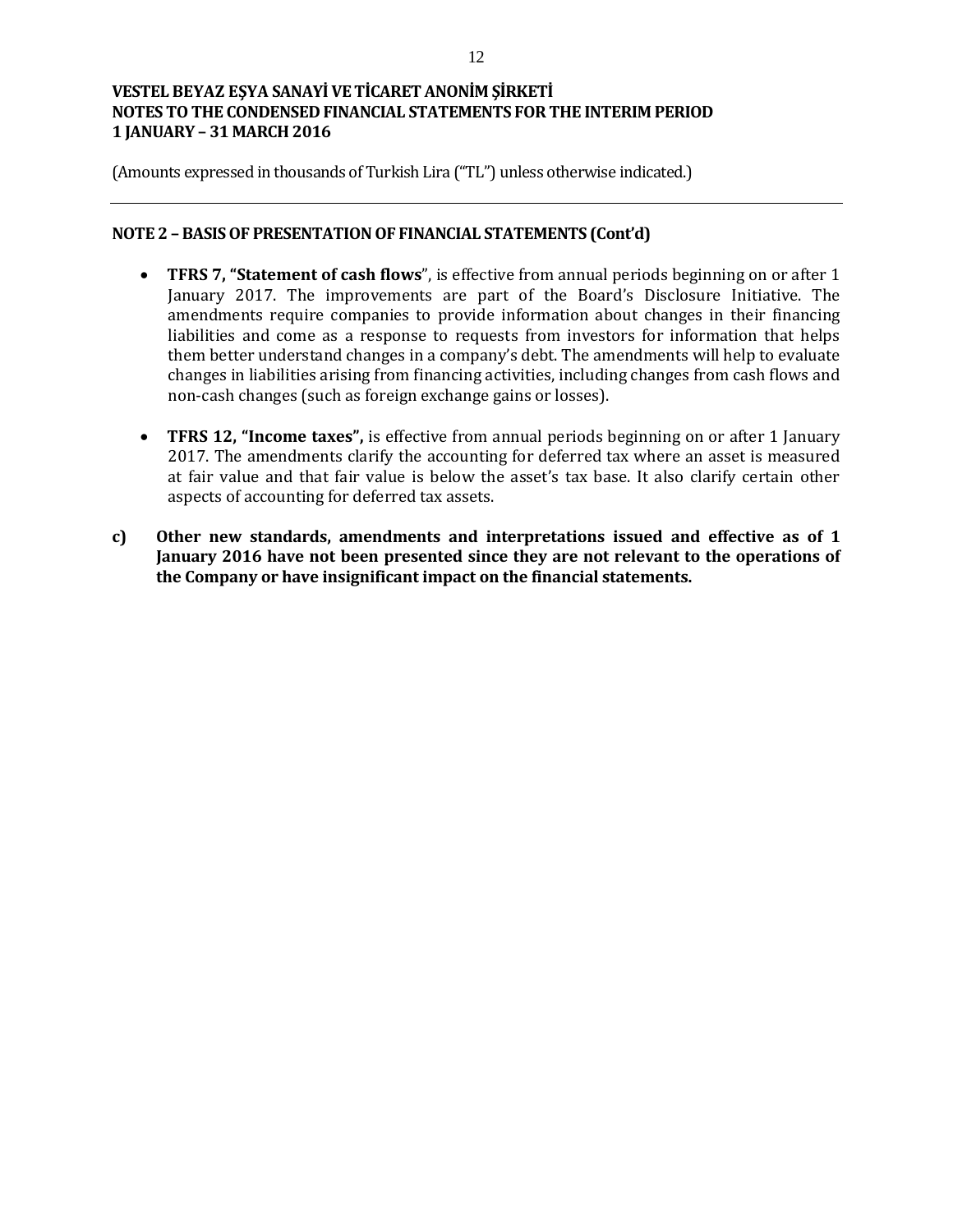(Amounts expressed in thousands of Turkish Lira ("TL") unless otherwise indicated.)

### **NOTE 2 – BASIS OF PRESENTATION OF FINANCIAL STATEMENTS (Cont'd)**

### **2.4. Summary of significant accounting policies**

### **2.4.1 Revenue**

Revenue is measured at the fair value of the consideration received or receivable taking into account the amount of any trade discounts and volume rebates allowed by the entity.

Revenue from the sale of goods shall be recognized when all the following conditions have been satisfied:

- The Company has transferred to the buyer significant risks and reward of ownership of the goods,
- The Company retains neither continuing managerial involvement to the degree usually associated with ownership nor effective control over the goods sold,
- The amount of revenue can be measured reliably,
- It is probable that the economic benefits associated with the transaction will flow to the Company; and
- The costs incurred or to be incurred in respect of the transaction can be measured reliably.

### **2.4.2 Inventories**

Inventories are stated at the lower of cost and net realizable value. Costs, including an appropriate portion of fixed and variable overhead expenses, are assigned to inventories held by the method most appropriate to the particular class of inventory. Company uses moving weighted average method for costing.

Net realizable value represents the estimated selling price less all estimated costs of completion and costs necessary to make a sale. When the net realizable value of inventory is less than cost, the inventory is written down to the net realizable value and the expense is included in statement of income in the period the write-down or loss occurred. When the circumstances that previously caused inventories to be written down below cost no longer exist or when there is clear evidence of an increase in net realizable value because of changed economic circumstances, the amount of the write-down is reversed. The reversal amount is limited to the amount of the original write-down.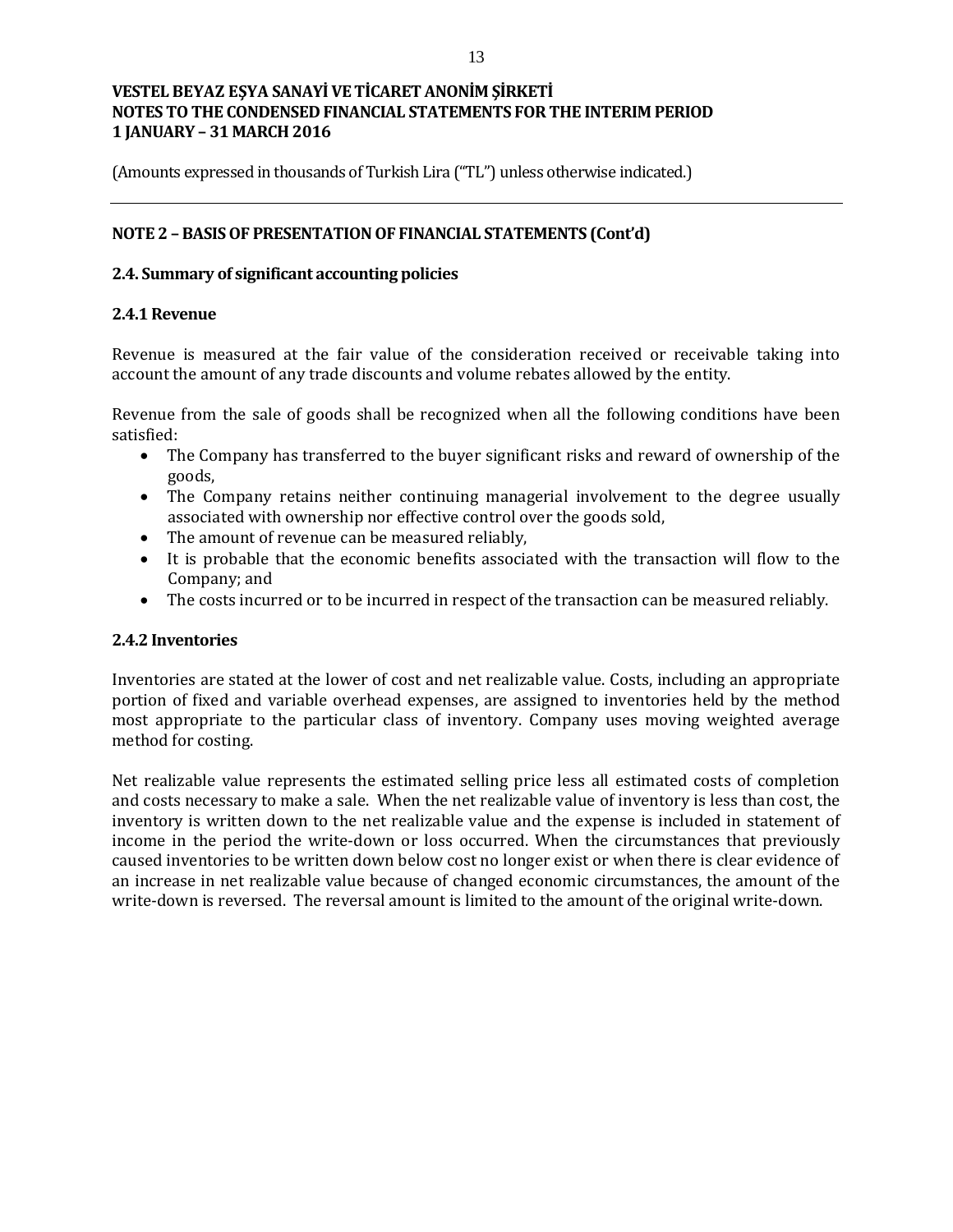(Amounts expressed in thousands of Turkish Lira ("TL") unless otherwise indicated.)

### **NOTE 2 – BASIS OF PRESENTATION OF FINANCIAL STATEMENTS (Cont'd)**

### **2.4.3 Property, plant and equipment**

Property, plant and equipment are carried at cost less accumulated depreciation. Depreciation is provided on restated amounts of property, plant and equipments using the straight-line method based on the estimated useful lives of the assets, except for land due to their indefinite useful life.

Property, plant and equipment are reviewed for impairment whenever events or changes in circumstances indicate that the carrying amount may not be recoverable. An impairment loss is recognized for the amount by which the asset's carrying amount exceeds its recoverable amount. The recoverable amount is the higher of an asset's fair value less costs to sell and value in use.

Gains or losses on disposals of property, plant and equipment are included in other operating income and other operating expense.

Costs, such as repairs and maintenance or part replacement of tangible asstes, are included in the asset's carrying amount or recognised as a seperate asset, as appropriate, only when it is probable that future economic benefits with the item will flow to the Company. All other costs are charged to statements of profit or loss during the financial year in which they are incurred.

### **2.4.4 Intangible assets**

### **a) Research and development costs**

Research costs are recognized as expense in the period in which they are incurred. An intangible asset arising from development (or from the development phase of an internal project) if and only if an entity can demonstrate all of the following:

- The technical feasibility of completing the intangible asset so that it will be available for use or sale;
- Its intention to complete the intangible asset and use or sell it;
- Its ability to use or sell the intangible asset;
- How the intangible asset will generate probable future economic benefits;
- The availability of adequate technical, financial and other resources to complete the development and to use or sell the intangible asset, and
- Its ability to measure reliably the expenditure attributable to the intangible asset during its development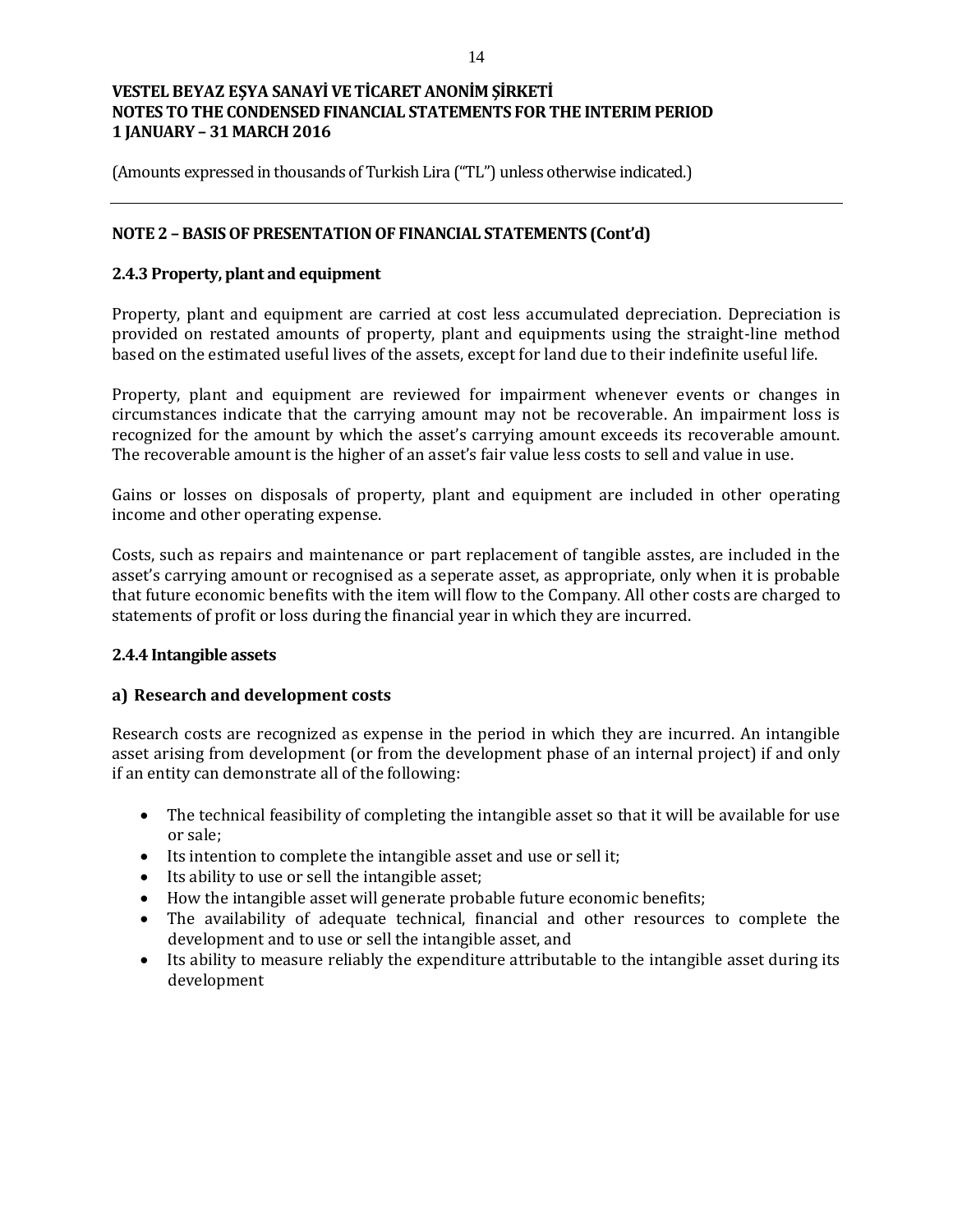(Amounts expressed in thousands of Turkish Lira ("TL") unless otherwise indicated.)

### **NOTE 2 – BASIS OF PRESENTATION OF FINANCIAL STATEMENTS (Cont'd)**

Other development costs are recognized as expense as incurred. If it is not possible to distinguish the research phase from the development phase of an internal project, the entity treats the expenditure on that project as if it were incurred in the research phase only.

### **b) Rights and other intangible fixed assets**

Rights and other intangible assets consist acquired computer software, computer software development costs and other identifiable rights. Rights and other intangible assets are recognized at their acquisition costs and are amortized on a straight line basis over their expected useful lives which are less than five years.

### **2.4.5 Financial instruments**

### **a) Financial assets**

The Company classifies its financial assets in the following categories: Financial assets at fair value through profit or loss, loans and receivables. The classification depends on the purpose for which the financial assets were acquired.

### Financial assets at fair value through profit or loss

Financial assets at fair value through profit or loss are financial assets held for trading. A financial asset is classified in this category if acquired principally for the purpose of selling in the short-term. Derivatives are also categorized as held for trading unless they are designated as hedges.

### Loans and receivables

Trade receivables, loans, and other receivables that have fixed or determinable payments that are not quoted in an active market are classified in this category. Loans and receivables (trade and other receivables, bank deposits, cash and others) are measured at amortized cost using the effective interest method less any impairment. Interest income is recognized by applying the effective interest rate, except for cases when the recognition of interest would be immaterial.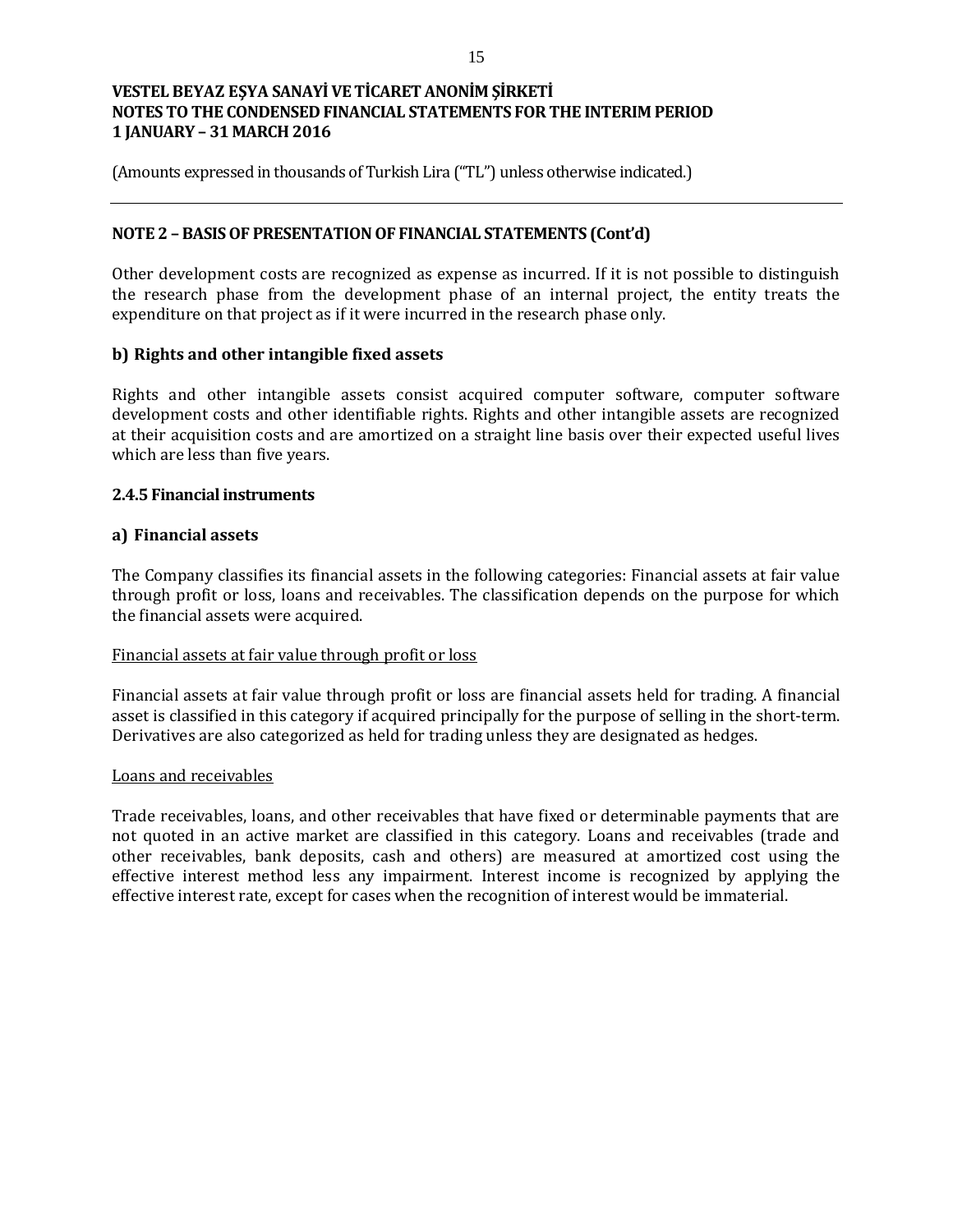(Amounts expressed in thousands of Turkish Lira ("TL") unless otherwise indicated.)

### **NOTE 2 – BASIS OF PRESENTATION OF FINANCIAL STATEMENTS (Cont'd)**

### Impairment of financial assets

Financial assets, other than those at fair value through profit or loss, are assessed for indicators of impairment at each reporting period. Financial assets are impaired where there is objective evidence that, as a result of one or more events that occurred after the initial recognition of the financial asset, the estimated future cash flows of the investment have been impacted.

For financial assets carried at amortized cost, the amount of the impairment is the difference between the asset's carrying amount and the present value of estimated future cash flows, discounted at the original effective interest rate.

For financial assets carried at amortized cost, if the amount of a past impairment loss decreases and the decrease can be related objectively to an event occurring after the impairment was recognized, then the impairment is reversed through profit or loss. However, the carrying amount should not be increased to an amount that exceeds what the amortized cost would have been at the date of the reversal had the impairment not been recognized.

For financial assets carried at cost, if there is objective evidence of impairment, the amount of the impairment loss is measured as the difference between carrying amount and the present value of estimated future cash flows discounted at the current rate of return for a similar financial asset. Once an impairment loss has been recognized on a financial asset recognized at cost, it is not permitted to recognize a reversal.

### **b) Financial liabilities**

Financial liabilities are classified as either financial liabilities at fair value through profit or loss or other financial liabilities.

### Financial liabilities at fair value through profit or loss

Financial liabilities at fair value through profit or loss are stated at fair value, with any resultant gain or loss recognized in profit or loss. The net gain or loss recognized in profit or loss incorporates any interest paid on the financial liability.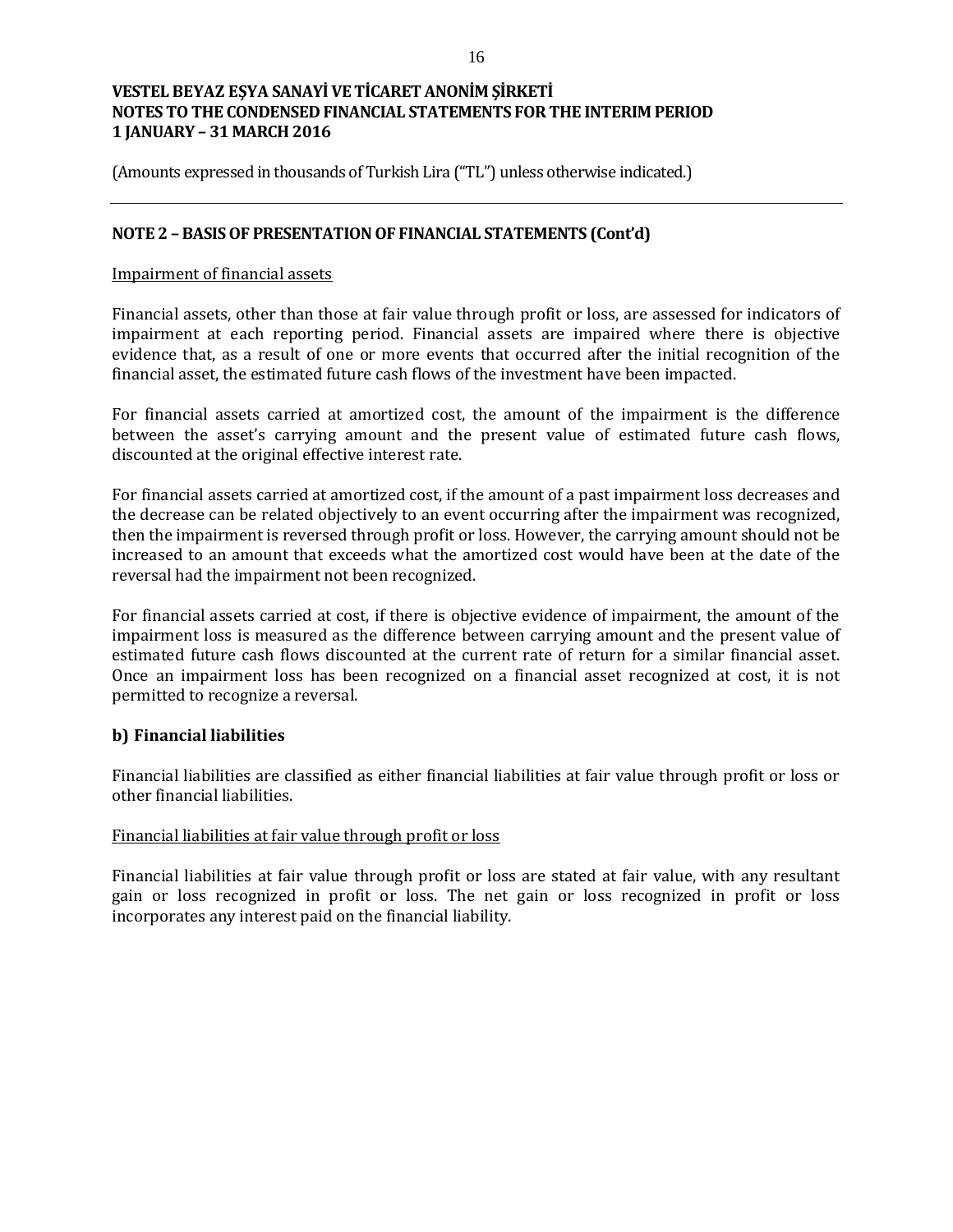(Amounts expressed in thousands of Turkish Lira ("TL") unless otherwise indicated.)

### **NOTE 2 – BASIS OF PRESENTATION OF FINANCIAL STATEMENTS (Cont'd)**

### Other financial liabilities

Other financial liabilities, including borrowings, are initially measured at fair value, net of transaction costs.

Other financial liabilities are subsequently measured at amortized cost using the effective interest method plus the interest expense recognized on an effective yield basis.

The effective interest method is calculating the amortized cost of a financial liability and of allocating interest expense over the relevant period. The effective interest rate discounts the estimated future cash payments through the expected life of the financial liability, or, where appropriate, a shorter period.

### **c) Derivative financial instruments and hedge accounting:**

Derivatives are initially recognized at fair value on the date a derivative contract is entered into and are subsequently remeasured at their fair value. Fair values of derivatives are carried as assets when positive and as liabilities when negative. The method of recognizing the resulting gain or loss depends on whether the derivative is designated as a hedging instrument, and if so the nature of the item being hedged.

The Company documents at the inception of the transaction the relationship between hedging instruments and hedged items, as well as its risk management objectives and strategy for undertaking various hedging transactions. The Company also documents its assessment, both at hedge inception and on an ongoing basis, of whether the derivatives that are used in hedging transactions are highly effective in offsetting changes in fair values of hedged items.

### Derivative financial instruments held for trading

Company's held for trading derivative financial instruments consist of forward foreign currency purchase and sale contracts. Such derivative financial instruments providing effective protection against the risk for the Company economically and due to meeting the conditions for hedge accounting usually, they are accounted as derivative financial instruments held for trading in financial statements. The fair value changes of these derivative instruments are recognized in income statement as financial income / expense.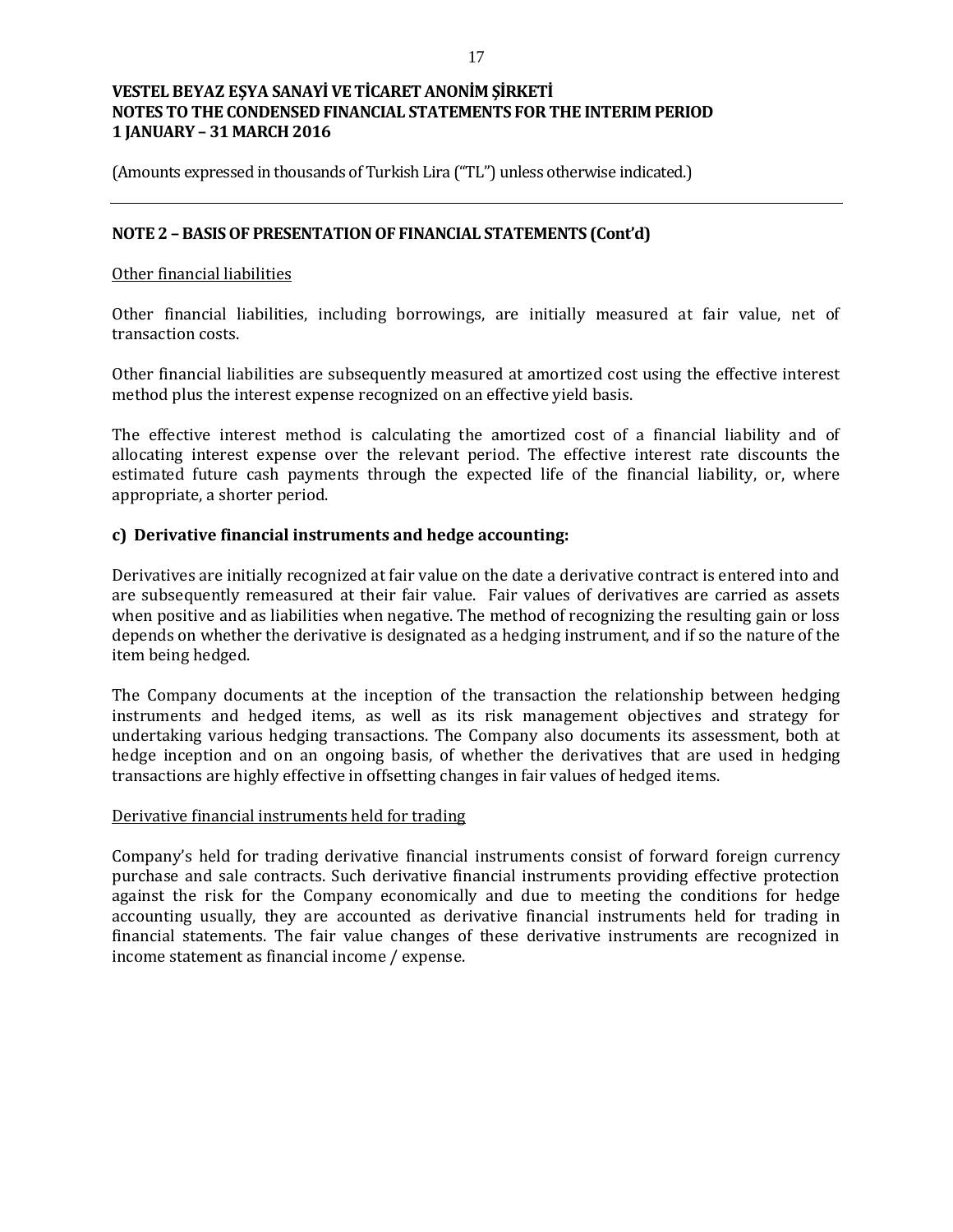(Amounts expressed in thousands of Turkish Lira ("TL") unless otherwise indicated.)

### **NOTE 2 – BASIS OF PRESENTATION OF FINANCIAL STATEMENTS (Cont'd)**

### Cash flow hedges:

The effective portion of changes in the fair value of derivatives that are designated and qualify as cash flow hedges is recognized in equity within cash flow hedge reserves. The gain or loss relating to the ineffective portion is recognized immediately in the statement of comprehensive income within finance income/ expense. Amounts accumulated in equity are reclassified to profit or loss in the periods when the hedged item affects profit or loss (for example, when the forecast sale that is hedged takes place or portion related to the accrued interest). When a hedging instrument expires or is sold, or when a hedge no longer meets the criteria for hedge accounting, any cumulative gain or loss existing in equity at that time remains in equity and is recognized when the forecast transaction is ultimately recognized, in the statement of comprehensive income within finance income/ expense. The Company has evaluated its forward contracts and recognized certain contracts as hedging derivative instruments since they have been carrying necessary hedging conditions regarding to TAS 39.

### **2.4.6 Foreign currency transactions**

Transactions in foreign currencies during the period are recorded at the rates of exchange prevailing on the dates of the transactions. Monetary items denominated in foreign currencies are translated to TL at the rates prevailing on the balance sheet date. Exchange differences on foreign currency denominated monetary assets and liabilities are recognized in profit or loss in the period in which they arise except for the effective portion of the foreign currency hedge of net investments in foreign operations. on-monetary items which are denominated in foreign currency and measured with historical costs are translated using the exchange rates at the dates of initial transactions.

### **2.4.7 Provisions, contingent assets and liabilities**

Provisions are recognized when the Company has a present obligation as a result of a past event, and it is probable that the Company will be required to settle that obligation, and a reliable estimate can be made of the amount of the obligation.

Possible assets or obligations that arise from past events and whose existence will be confirmed only by the occurrence or non-occurrence of one or more uncertain events not wholly within the control of the company are not included in the financial statements and treated as contingent assets or liabilities.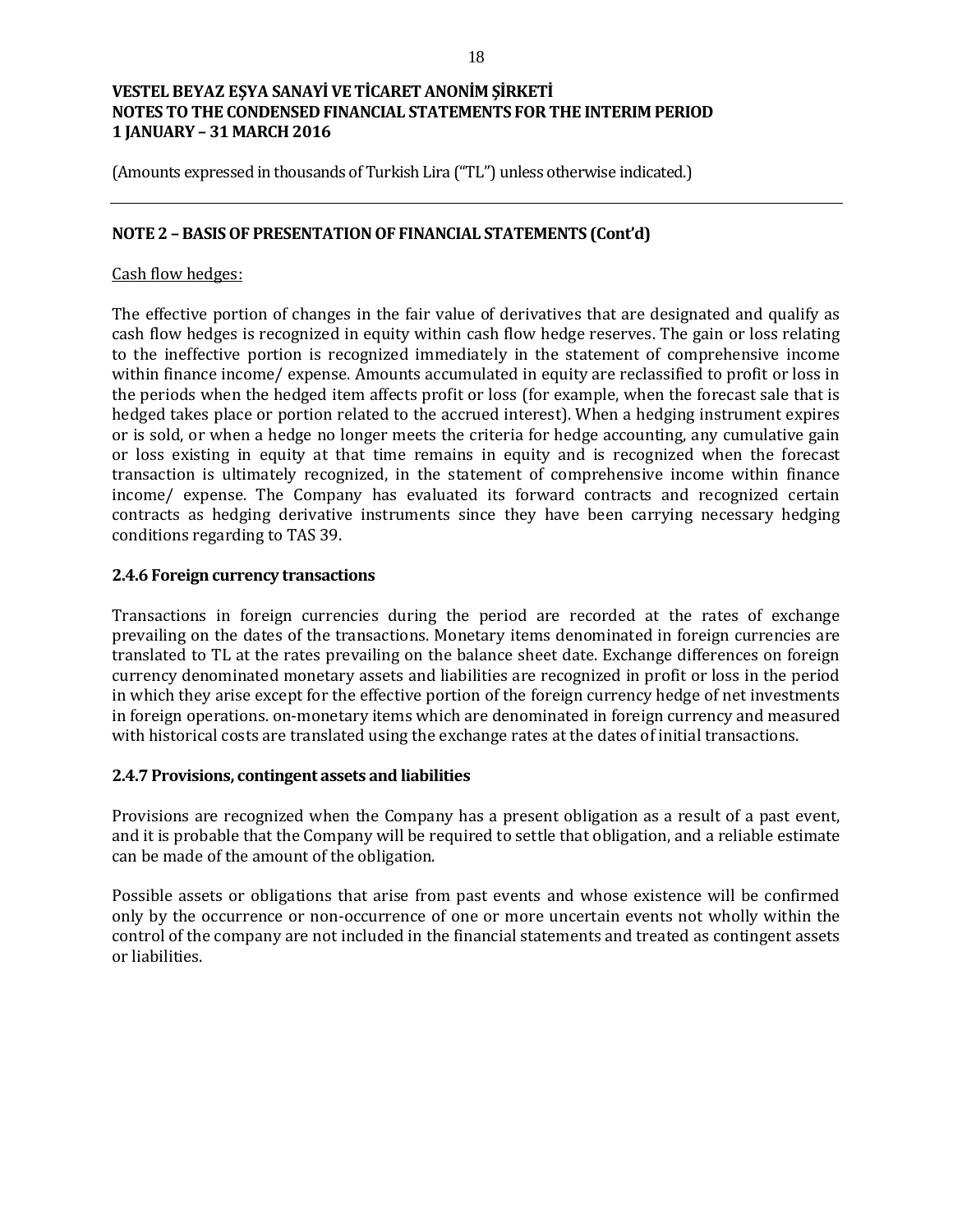(Amounts expressed in thousands of Turkish Lira ("TL") unless otherwise indicated.)

### **NOTE 2 – BASIS OF PRESENTATION OF FINANCIAL STATEMENTS (Cont'd)**

### **2.4.8Related parties**

Shareholders, key management personnel and board members, their close family members and companies controlled, jointly controlled or significantly influenced by them and Zorlu Holding Group companies are considered and referred to as related parties.

### **2.4.9Taxation on income**

Tax expense for the period comprises current and deferred tax. Tax is recognized in the income statement, except to the extent that it relates to items directly recognized in equity. In that case, tax is recognized in shareholders' equity.

The tax currently payable is based on taxable profit for the year. Taxable profit differs from profit as reported in the income statement because it excludes items of income or expense that are taxable or deductible in other years and it further excludes items that are never taxable or deductible. The Company's liability for current tax is calculated using tax rates that have been enacted or substantively enacted by the balance sheet date.

Deferred tax is recognized on temporary differences between the carrying amounts of assets and liabilities in the financial statements and the corresponding tax bases which is used in the computation of taxable profit. Deferred tax liabilities are generally recognized for all taxable temporary differences and deferred tax assets are recognized for all deductible temporary differences to the extent that it is probable that taxable profits will be available against which those deductible temporary differences can be utilized.

Deferred tax liabilities are recognized for taxable temporary differences associated with investments in subsidiaries and associates, and interests in joint ventures, except where the Company is able to control the reversal of the temporary difference and it is probable that the temporary difference will not reverse in the foreseeable future. Deferred tax assets arising from deductible temporary differences associated with such investments and interests are only recognized to the extent that it is probable that there will be sufficient taxable profits against which to utilize the benefits of the temporary differences and they are expected to reverse in the foreseeable future.

Deferred tax assets and liabilities are offset when there is a legally enforceable right to set off current tax assets against current tax liabilities and when they relate to income taxes levied by the same taxation authority and the Company intends to settle its current tax assets and liabilities on a net basis.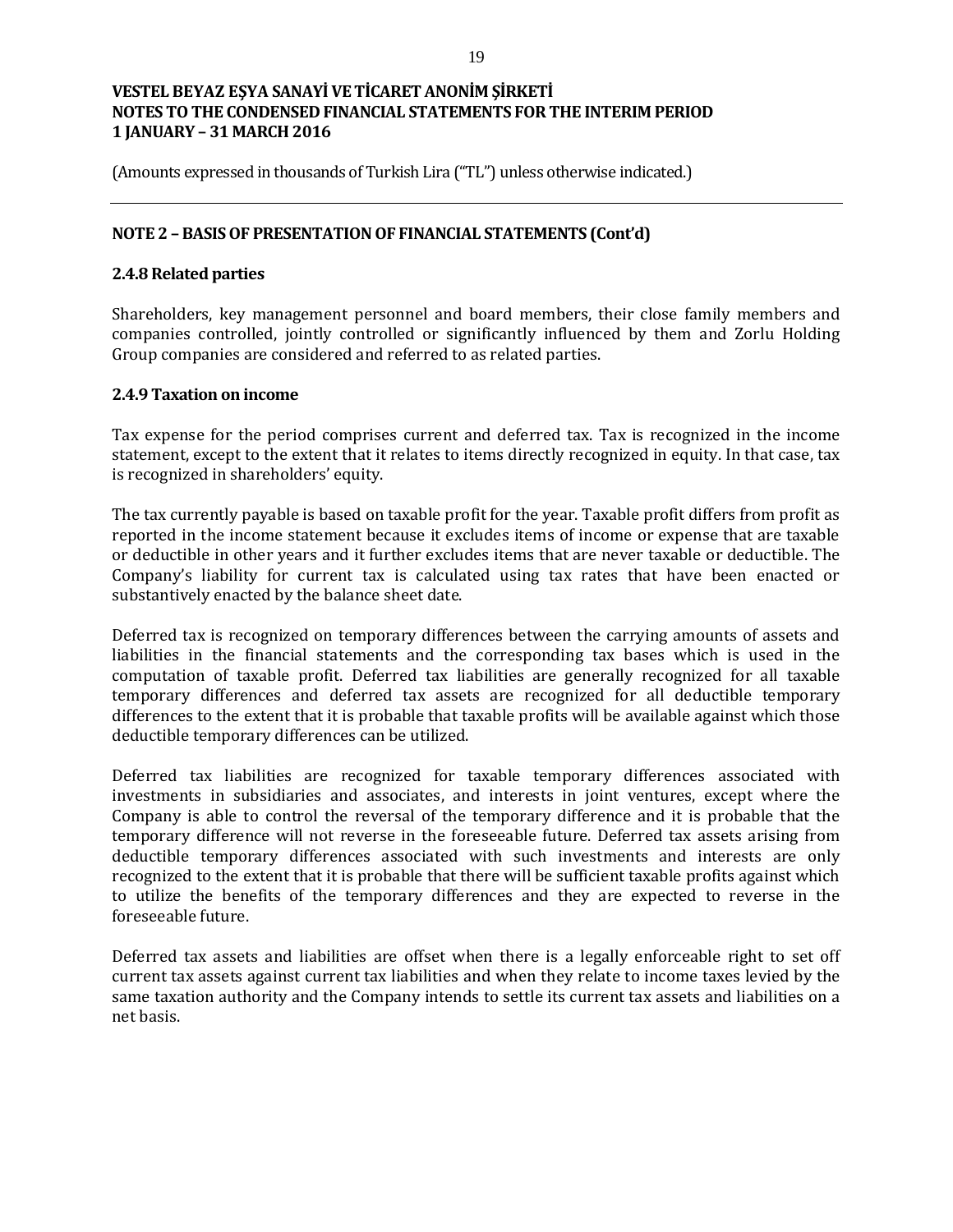(Amounts expressed in thousands of Turkish Lira ("TL") unless otherwise indicated.)

### **NOTE 2 – BASIS OF PRESENTATION OF FINANCIAL STATEMENTS (Cont'd)**

### **2.4.10 Employee termination benefits**

Employment termination benefits, as required by the Turkish Labor Law and the laws applicable in the countries where the subsidiaries operate, represent the estimated present value of the total reserve of the future probable obligation of the Company arising in case of the retirement of the employees. According to Turkish Labor Law and other laws applicable in Turkey, the Company is obliged to pay employment termination benefits to all personnel in cases of termination of employment without due cause, call for military service, be retired or death upon the completion of a minimum one year service. Employment termination benefits are considered as being part of defined retirement benefit plan as per TAS 19. All actuarial gains and losses are recognized in statements of income.

### **2.4.11Government grants**

Government grants, including non-monetary grants at fair value, are recognized in financial statements when there is reasonable assurance that the entity will comply with the conditions attaching to them, and the grants will be received.

Incentives for research and development activities are recognized in financial statements when they are authorized by the related institutions.

### **2.4.12 Earnings per share**

Earnings per share disclosed in the statement of income is determined by dividing net income attributable to equity holder of the parent by the weighted average number of such shares outstanding during the year concerned.

### **2.4.13 Statement of cash flows**

In the statement of cash flows, cash flows are classified into three categories as operating, investment and financing activities. Cash flows from operating activities are those resulting from the Company's production and sales activities. Cash flows from investment activities indicate cash inflows and outflows resulting from property, plant and equipments and financial investments. Cash flows from financing activities indicate the resources used in financing activities and the repayment of these resources. Cash and cash equivalents comprise of cash in hand accounts, bank deposits and shortterm, highly liquid investments that are readily convertible to known amounts of cash with maturities equal or less than three months.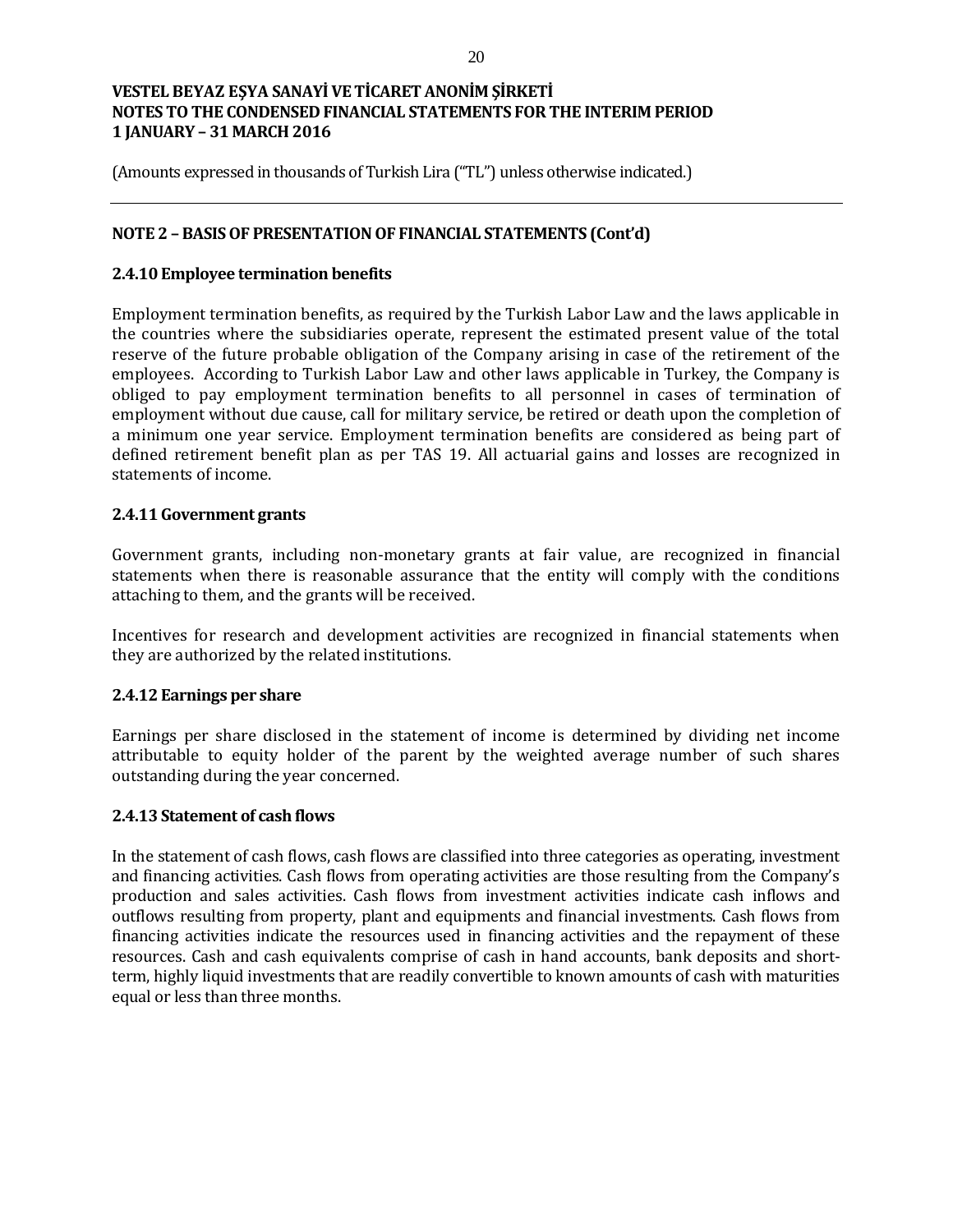(Amounts expressed in thousands of Turkish Lira ("TL") unless otherwise indicated.)

### **NOTE 2 – BASIS OF PRESENTATION OF FINANCIAL STATEMENTS (Cont'd)**

### **2.4.14Offsetting**

All items with significant amounts and nature, even with similar characteristics, are presented separately in the financial statements. Insignificant amounts are grouped and presented by means of items having similar substance and function. When the nature of transactions and events necessitate offsetting, presentation of these transactions and events over their net amounts or recognition of the assets after deducting the related impairment are not considered as a violation of the rule of non-offsetting. As a result of the transactions in the normal course of business, revenue other than sales are presented as net if the nature of the transaction or the event qualify for offsetting.

### **2.4.15 Events after the balance sheet date**

Events after the balance sheet date, announcements related to net profit or even declared after other selective financial information has been publicly announced; include all events that take place between the balance sheet date and the date when balance sheet was authorized for issue.

In the case that events require a correction to be made on the balance sheet date, the Company makes the necessary corrections to the financial statements. Moreover, the events that occur subsequent to the balance sheet date and that do not require a correction to be made are disclosed in accompanying notes, where the decisions of the users of financial statements are affected.

### **2.5. Critical accounting estimates and judgments**

Preparation of financial statements requires the use of estimates and assumptions that may affect the amount of assets and liabilities recognized as of the balance sheet date, disclosures of contingent assets and liabilities and the amount of revenue and expenses reported. Although these estimates and assumptions rely on the Company management's best knowledge about current events and transactions, actual outcomes may differ from those estimates and assumptions. Significant estimates of the Company management are as follows:

### i. Income taxes:

There are many transactions and calculations for which the ultimate tax determination is uncertain during the ordinary course of business and significant judgment is required in determining the provision for income taxes. The Company recognizes tax liabilities for anticipated tax issues based on estimates of whether additional taxes will be due. Where the final tax outcome of these matters is different from the amounts that were initially recorded, such differences will impact the income tax and deferred income tax provisions in the period in which such determination is made (note 23).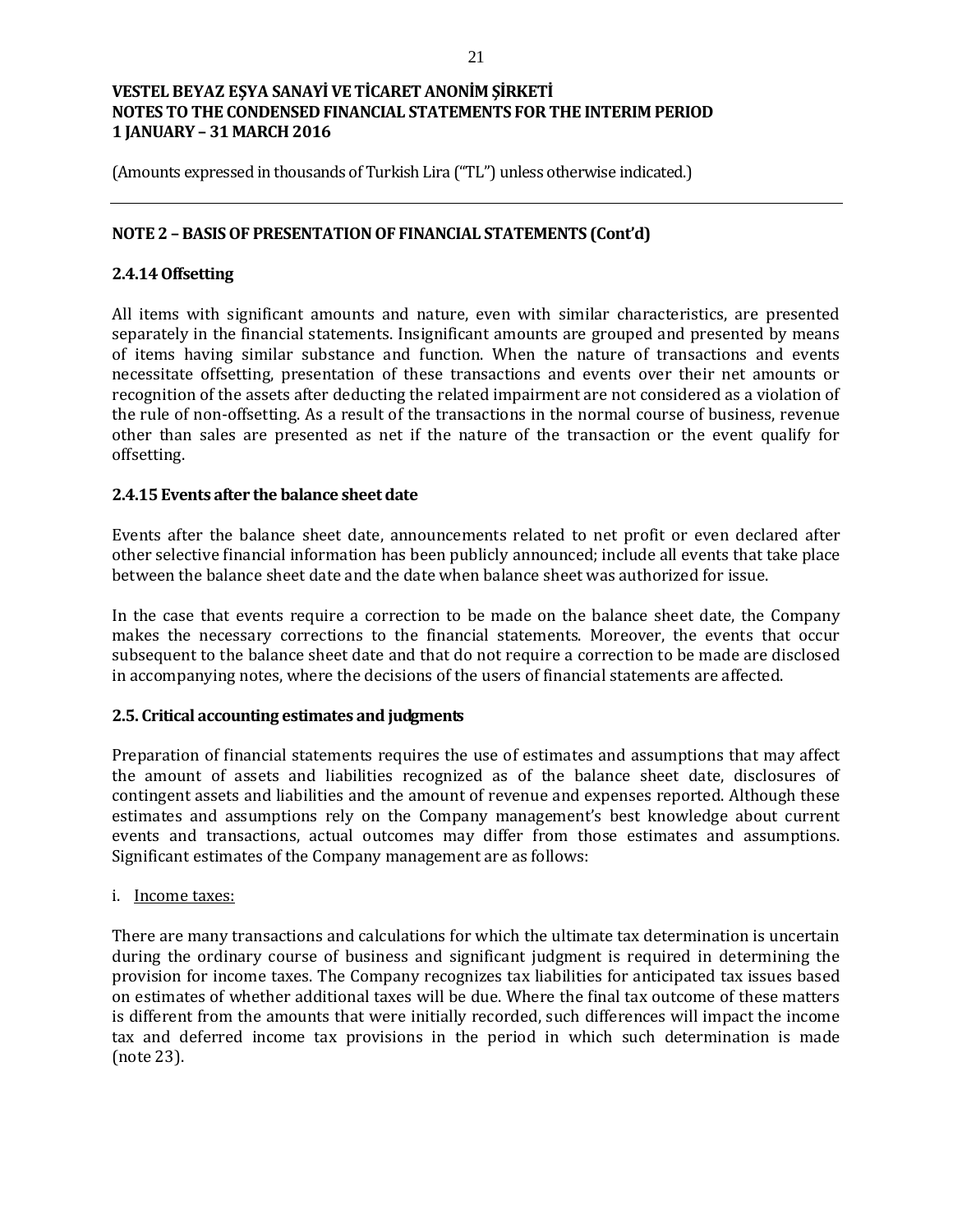(Amounts expressed in thousands of Turkish Lira ("TL") unless otherwise indicated.)

### **NOTE 3 - SEGMENT REPORTING**

Operating segments are identified on the same basis as financial information is reported internally to the Company's chief operating decision maker. The Company Board of Directors has been identified as the Company's chief operating decision maker who is responsible for allocating resources between segments and assessing their performances. The Company management determines operating segments by reference to the reports reviewed by the Board of Directors to make strategic decisions.

The Management believes that the Company operates in a single industry sector as the risks and returns for the activities do not show any material difference because the scope of activity covers only the production of white goods and the production processes and classes of customers are similar. As a result all information related to the industrial segment has been fully presented in the attached financial statements.

The Management has decided to use geographical segments for segment reporting considering the fact that risks and returns are affected by the differences in geographical regions.

| Segment revenue        | 1 January -<br>31 March<br>2016 | 1 January -<br>31 March<br>2015 |
|------------------------|---------------------------------|---------------------------------|
|                        |                                 |                                 |
| Turkey                 | 138.242<br>360.282              | 106.161<br>270.576              |
| Europe<br><b>Other</b> | 118.710                         | 100.864                         |
|                        |                                 |                                 |
| Gross sales            | 617.234                         | 477.601                         |
| Discounts (-)          | (219)                           | (246)                           |
| Net sales              | 617.015                         | 477.355                         |

#### **Geographical segments:**

Other segment sales mainly comprise of sales to Asian and African countries.

The amount of export is 478.992 thousand TL for the period ended 31March 2016 (1 January-31 March 2015: 371.440 thousand TL). Export sales are denominated in EURO, and USD as 98,7%, and 1,3% of total export respectively. (1 January-31 March 2015: 94,7% EUR, 5% USD, 0,3% RUB)

The carrying value of segment assets and costs incurred in order to obtain these assets are not separately disclosed since all assets of the company are located in Turkey.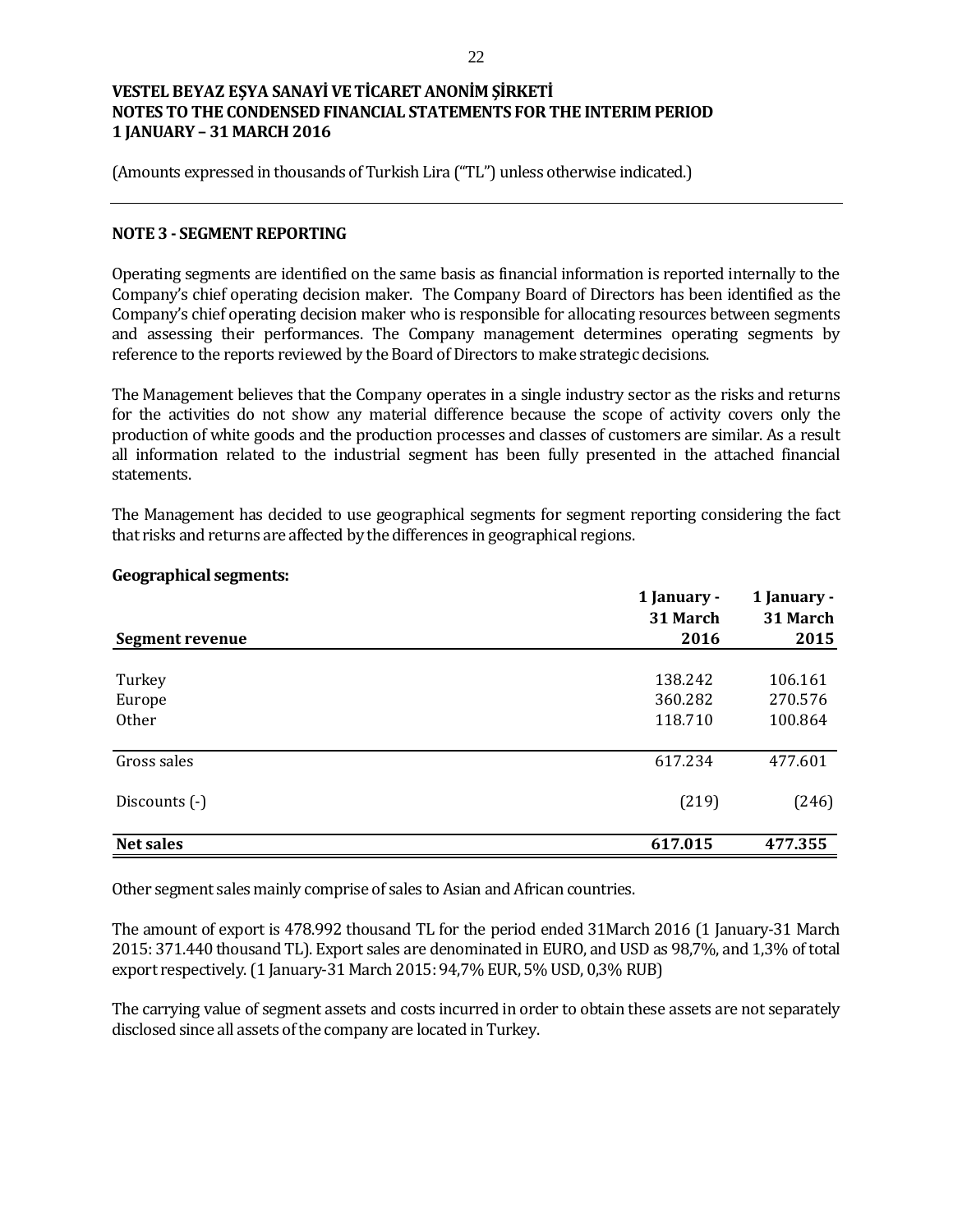(Amounts expressed in thousands of Turkish Lira ("TL") unless otherwise indicated.)

# **NOTE 4 – CASH AND CASH EQUIVALENTS**

|                                            |               | 31 March 2016 31 December 2015 |
|--------------------------------------------|---------------|--------------------------------|
| Cash                                       | 127           | 147                            |
| <b>Bank</b> deposits                       |               |                                |
| - Demand deposits                          | 9.831         | 28.340                         |
| - Time deposits                            |               | 56.178                         |
| Cheques and notes                          |               | 4.000                          |
| <b>Blocked</b> deposits                    | 690           | 22                             |
| <b>Cash and cash equivalents</b>           | 10.648        | 88.687                         |
| <b>Effective interest rates</b>            |               |                                |
|                                            |               | 31 March 2016 31 December 2015 |
| <b>TL</b>                                  |               | 10,80%                         |
| <b>USD</b>                                 |               | 0,75%                          |
| <b>NOTE 5 - FINANCIAL LIABILITIES</b>      |               |                                |
|                                            | 31 March 2016 | 31 December 2015               |
| <b>Short - term financial liabilities</b>  |               |                                |
| Short term bank loans                      | 114.228       | 86                             |
| Short term portion of long term bank loans | 56.073        | 5.887                          |
|                                            | 170.301       | 5.973                          |
| Long - term financial liabilities          |               |                                |
| Long term bank loans                       | 2.573         | 54.516                         |
|                                            | 2.573         | 54.516                         |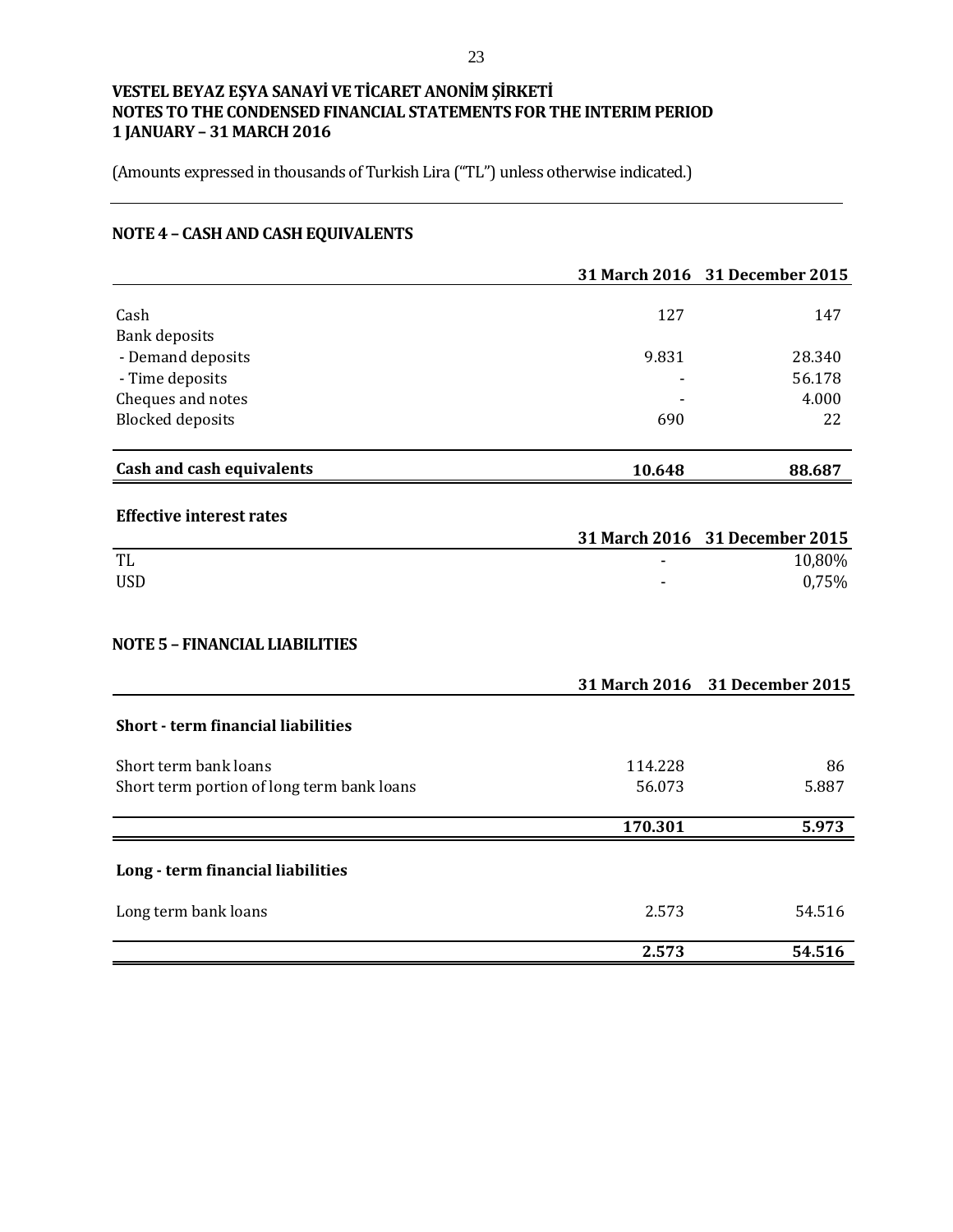(Amounts expressed in thousands of Turkish Lira ("TL") unless otherwise indicated.)

# **NOTE 5 – FINANCIAL LIABILITIES (Cont'd)**

Details of the Company's short term financial liabilities are given below:

|          |                                       | 31 March 2016        |            |                                  | <b>31 December 2015</b> |                  |
|----------|---------------------------------------|----------------------|------------|----------------------------------|-------------------------|------------------|
|          | Weighted<br>average of                |                      |            | Weighted average<br>of effective |                         |                  |
| Currency | effective interest<br>rates per annum | Original<br>currency | Equivalent | TL interest rates per<br>annum   | Original<br>currency    | TL<br>Equivalent |
|          |                                       |                      |            |                                  |                         |                  |
| - EUR    | 3,95%                                 | 20.152               | 64.651     | $\overline{\phantom{0}}$         |                         |                  |
| - TL     | 14,03%                                | 49.577               | 49.577     |                                  | 86                      | 86               |
|          |                                       |                      |            |                                  |                         |                  |
|          |                                       |                      | 114.228    |                                  |                         | 86               |

Details of the Company's long term financial liabilities are given below:

|                           |                                                                 | 31 March 2016        |            |                                                                    | <b>31 December 2015</b> |                  |
|---------------------------|-----------------------------------------------------------------|----------------------|------------|--------------------------------------------------------------------|-------------------------|------------------|
| Currency                  | Weighted<br>average of<br>effective interest<br>rates per annum | Original<br>currency | Equivalent | Weighted average<br>of effective<br>TL interest rates per<br>annum | Original<br>currency    | TL<br>Equivalent |
|                           |                                                                 |                      |            |                                                                    |                         |                  |
| - EUR                     | 3,84%                                                           | 17.479               | 56.073     | 4,25%                                                              | 1.853                   | 5.887            |
| <b>Short term portion</b> |                                                                 |                      | 56.073     |                                                                    |                         | 5.887            |
| - EUR                     | 4,47%                                                           | 802                  | 2.573      | 3,85%                                                              | 17.156                  | 54.516           |
| Long term portion         |                                                                 |                      | 2.573      |                                                                    |                         | 54.516           |
|                           |                                                                 |                      | 58.646     |                                                                    |                         | 60.403           |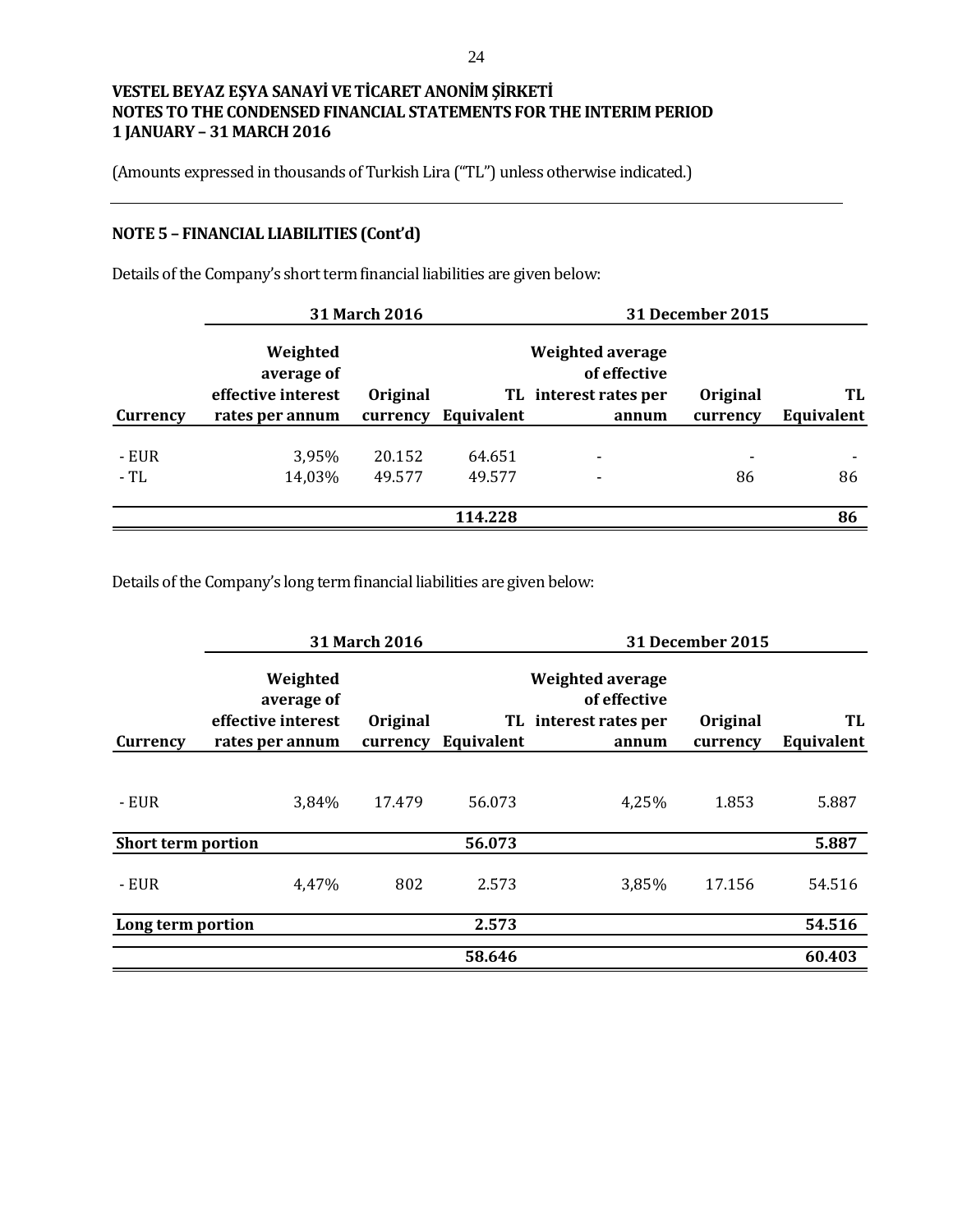(Amounts expressed in thousands of Turkish Lira ("TL") unless otherwise indicated.)

### **NOTE 5 – FINANCIAL LIABILITIES (Cont'd)**

The redemption schedule of the Company's long term financial liabilities are given below:

|                  |       | 31 March 2016 31 December 2015 |
|------------------|-------|--------------------------------|
| One to two years | 2.573 | 54.516                         |
|                  | 2.573 | 54.516                         |

Total amount of Company's floating rate loans is TL 8.339 thousand. (31 December 2015: 11.041 thousand TL).

The analysis of Company's borrowings in terms of periods remaining to contractual re-pricing dates is as follows:

|             |       | 31 March 2016 31 December 2015 |
|-------------|-------|--------------------------------|
|             |       |                                |
| 6-12 months | 8.339 | 11.041                         |

Fair value of short term bank borrowings is considered to approximate their carrying values due to immateriality of discounting. Fair values are determined using average effective annual interest rates. Long term bank borrowings are stated at amortized cost using effective interest rate method and their fair values are considered to approximate their carrying values since loans usually have a re-pricing period of six months.

Guarantees given for the bank loans obtained are presented in note 13.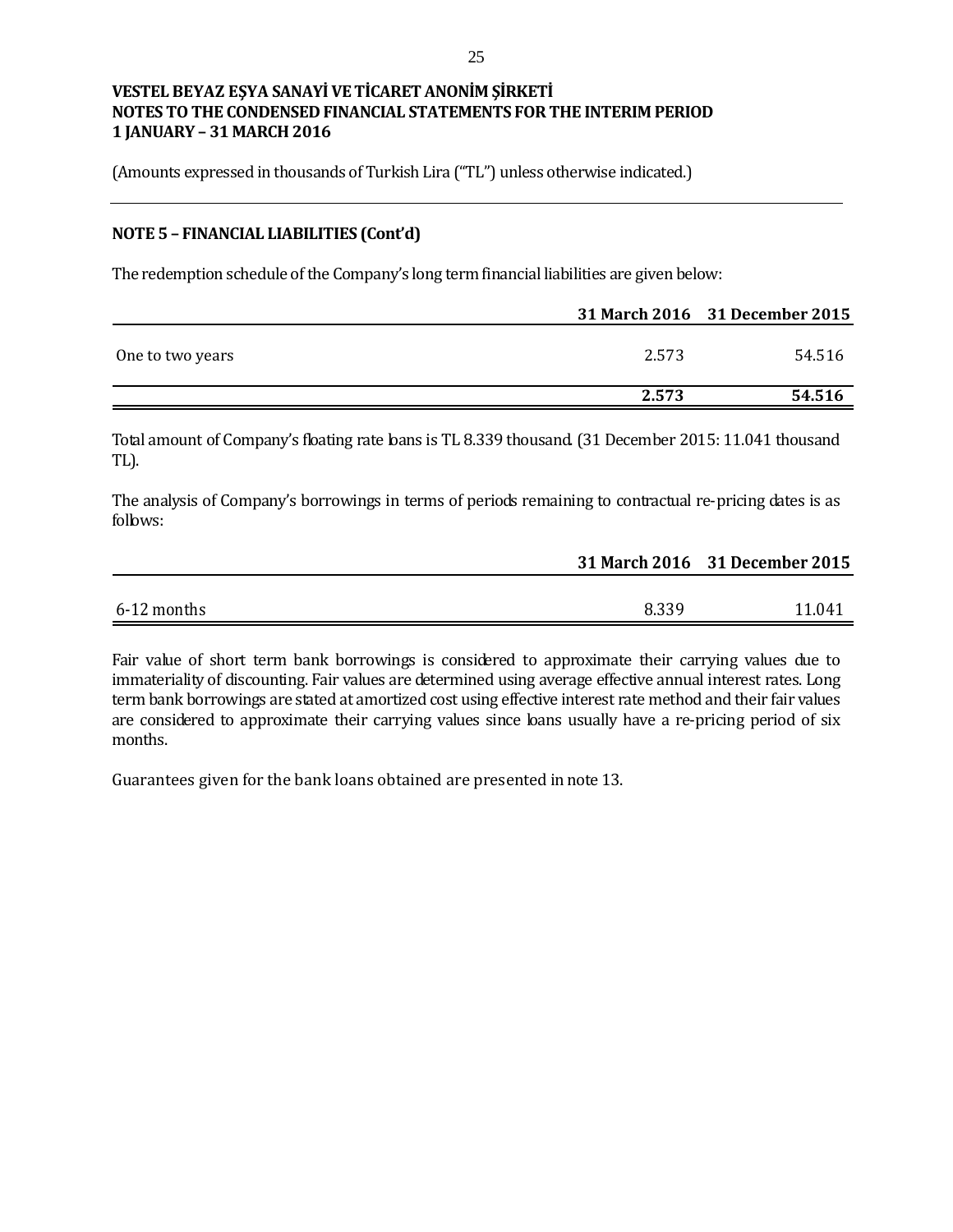(Amounts expressed in thousands of Turkish Lira ("TL") unless otherwise indicated.)

### **NOTE 6 –RELATED PARTY DISCLOSURES**

#### **a) Short-term trade receivables from related parties**

|                                      |         | 31 March 2016 31 December 2015 |
|--------------------------------------|---------|--------------------------------|
|                                      |         |                                |
| Vestel Ticaret A.Ş.                  | 780.341 | 821.584                        |
| Other related parties                | 15      |                                |
|                                      |         |                                |
|                                      | 780.356 | 821.584                        |
| Unearned interest on receivables (-) | (5.329) | (2.878)                        |
|                                      | 775.027 | 818.706                        |

The receivables result from the Company's foreign and domestic sales performed via Vestel Ticaret A.Ş. which is also a member of Vestel Group Companies.

#### **b) Short-term trade payables to related parties**

|                                          |        | 31 March 2016 31 December 2015 |
|------------------------------------------|--------|--------------------------------|
|                                          |        |                                |
| Vestel Elektronik Sanayi ve Ticaret A.Ş. | 20.723 | 16.573                         |
| Vestel Holland B.V.                      | 3.686  | 8.354                          |
| Other related parties                    | 717    | 473                            |
|                                          | 25.126 | 25.400                         |
| Unearned interest on payables (-)        | (234)  | (202)                          |
|                                          | 24.892 | 25.198                         |

### **c) Other short-term receivables from related parties**

|                                          |         | 31 March 2016 31 December 2015 |
|------------------------------------------|---------|--------------------------------|
| Vestel Elektronik Sanayi ve Ticaret A.S. | 177.925 |                                |

The maturity of other short term receivables is December 2016 and its annual interest rate is 15% for TL.

### **d) Other short-term liabilities to related parties**

|                                          |        | 31 March 2016 31 December 2015 |
|------------------------------------------|--------|--------------------------------|
| Vestel Elektronik Sanayi ve Ticaret A.S. | 22.915 |                                |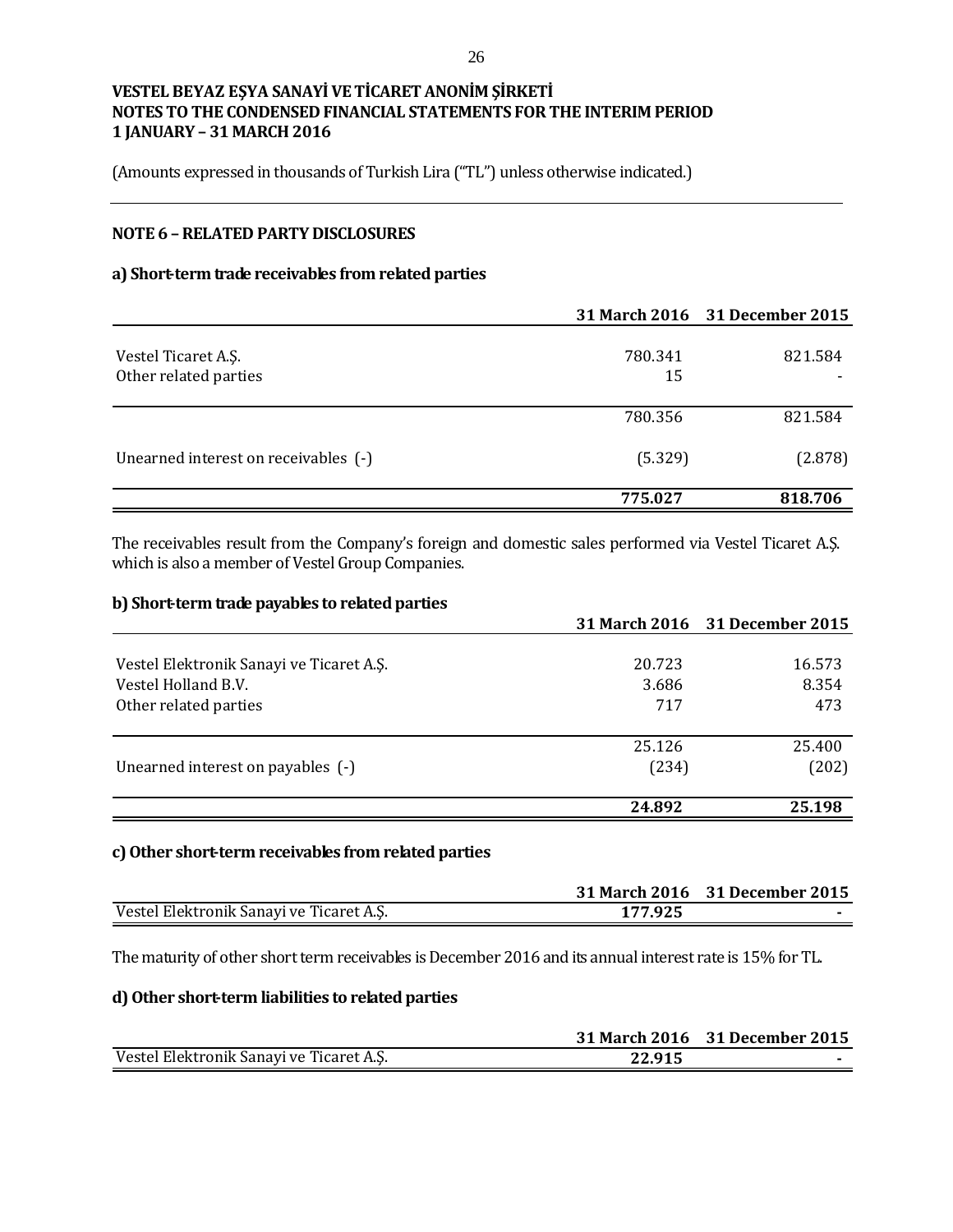(Amounts expressed in thousands of Turkish Lira ("TL") unless otherwise indicated.)

# **NOTE 6 –RELATED PARTY DISCLOSURES (Cont'd)**

### **e) Other long-term liabilities to related parties**

|                                          |         | 31 March 2016 31 December 2015 |
|------------------------------------------|---------|--------------------------------|
| Vestel Elektronik Sanayi ve Ticaret A.Ş. | 137.747 | 160.438                        |

The annual interest rate is Euribor +3,20, and last instalment will be paid in March 2020.

#### **f) Transactions with related parties**

|                                          | 1 January -<br>31 March | 1 January -<br>31 March |
|------------------------------------------|-------------------------|-------------------------|
|                                          | 2016                    | 2015                    |
| <b>Sales</b>                             |                         |                         |
| Vestel Ticaret A.Ş.                      | 603.857                 | 468.771                 |
| Vestel Elektronik Sanayi ve Ticaret A.Ş. | 3.067                   | 2.165                   |
| Other related parties                    |                         | 6                       |
|                                          | 606.924                 | 470.942                 |
|                                          |                         |                         |
| <b>Operating expenses</b>                |                         |                         |
| Vestel Holland B.V.                      | 3.210                   | 69.969                  |
| Vestel Elektronik Sanayi ve Ticaret A.Ş. | 23.002                  | 15.077                  |
| Other related parties                    | 2.036                   | 2.098                   |
|                                          | 28.248                  | 87.144                  |
|                                          |                         |                         |
| Other operating income                   |                         |                         |
| Vestel Ticaret A.S.                      | 22.716                  | 18.097                  |
| Diğer ilişkili kuruluşlar                | 123                     | 806                     |
|                                          | 22.839                  | 18.903                  |
| Other operating expense                  |                         |                         |
| Vestel Elektronik Sanayi ve Ticaret A.Ş. | 230                     |                         |
| Vestel Holland BV.                       | 16                      |                         |
| Vestel Ticaret A.Ş.                      | 10.335                  | 9.169                   |
| Diğer ilişkili kuruluşlar                | 246                     | 596                     |
|                                          | 10.827                  | 9.765                   |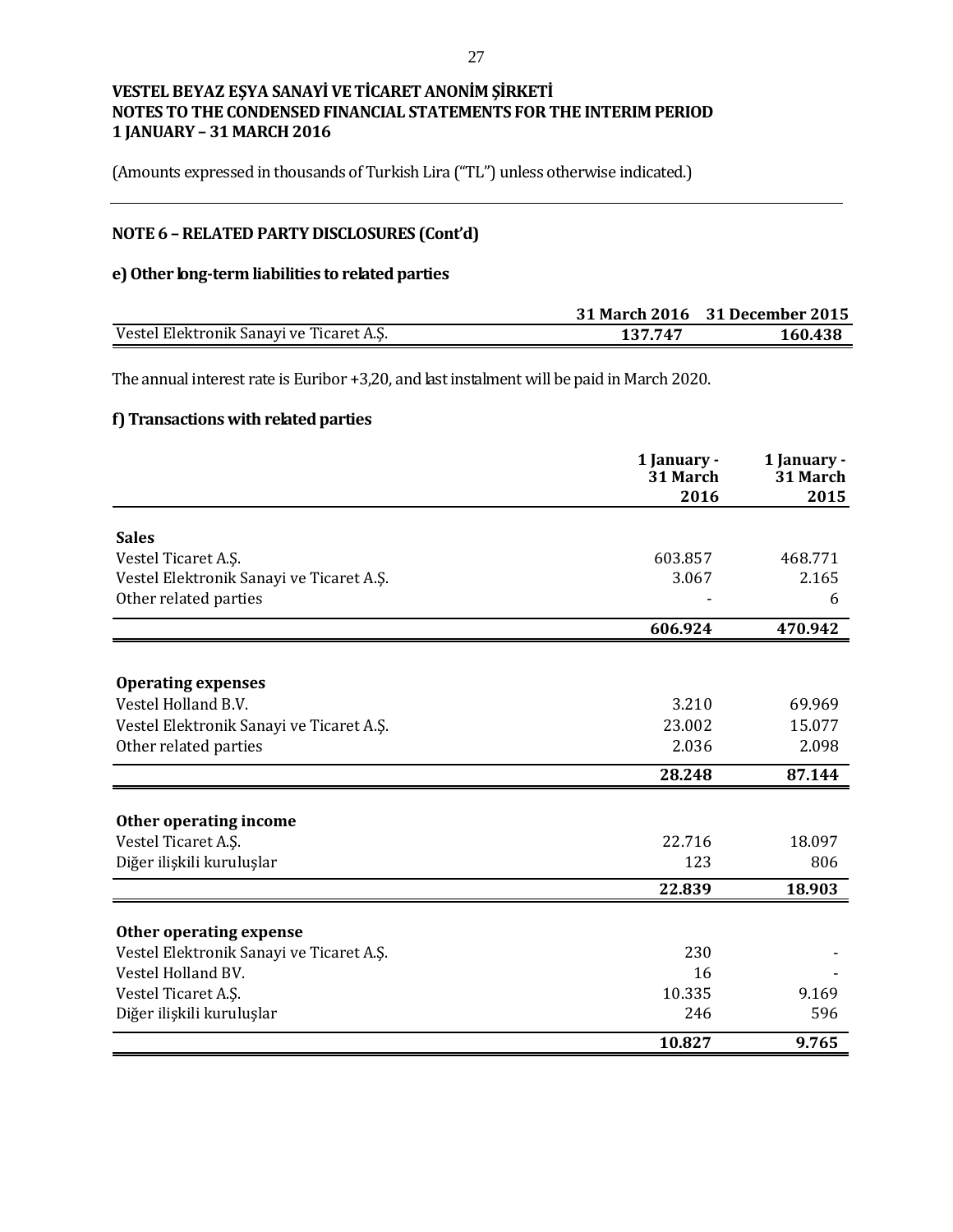(Amounts expressed in thousands of Turkish Lira ("TL") unless otherwise indicated.)

### **NOTE 6 –RELATED PARTY DISCLOSURES (Cont'd)**

#### **f) Transactions with related parties**

|                                          | 1 January -<br>31 March | 1 January -<br>31 March |
|------------------------------------------|-------------------------|-------------------------|
|                                          | 2016                    | 2015                    |
| <b>Financial income</b>                  |                         |                         |
| Vestel Elektronik Sanayi ve Ticaret A.Ş. | 6.954                   | 3.108                   |
|                                          | 6.954                   | 3.108                   |
| <b>Financial expense</b>                 |                         |                         |
| Vestel Elektronik Sanayi ve Ticaret A.Ş. | 3.109                   | 1.899                   |
|                                          | 3.109                   | 1.899                   |

The Company performs part of its raw material purchases via Vestel Holland B.V. which is also a member of Vestel Group Companies.

**g)** Guarantees received from and given to related parties are disclosed in note 13.

**h) Compensation paid to key management including directors, the Chairman of Board of Directors, general managers and assistant general managers.**

Compensation paid to key management for the three months period ended 31 March 2016 is 3.029 thousand TL (1 January -31 March 2015: 2.851housand TL).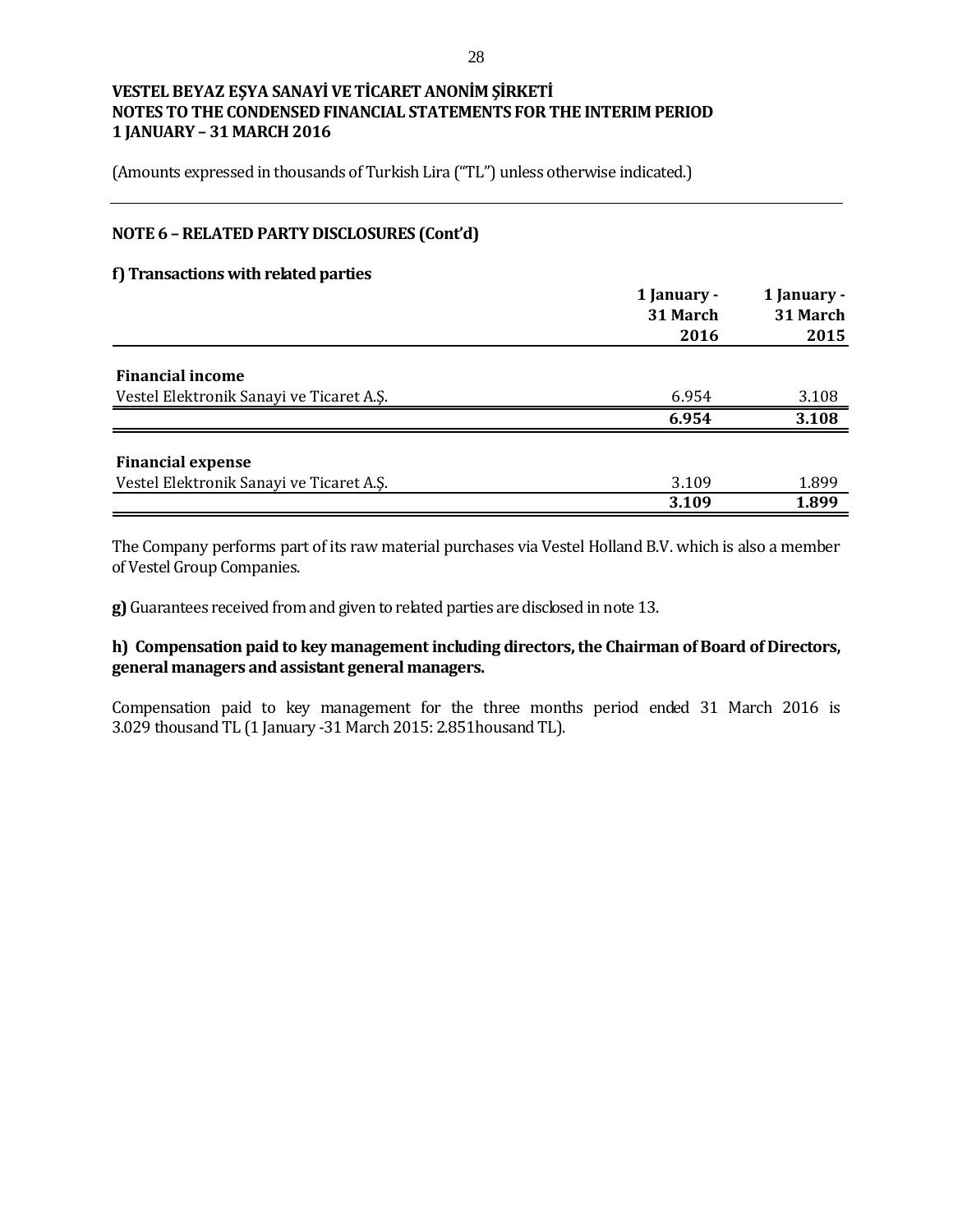(Amounts expressed in thousands of Turkish Lira ("TL") unless otherwise indicated.)

### **NOTE 7 – TRADE RECEIVABLES AND PAYABLES**

|                                        |         | 31 March 2016 31 December 2015 |
|----------------------------------------|---------|--------------------------------|
|                                        |         |                                |
| Short - term trade receivables         |         |                                |
| Trade receivables                      |         |                                |
| - Related parties (note 6)             | 780.356 | 821.584                        |
| - Other parties                        | 1.471   | 6.464                          |
| Cheques and notes receivables          | 7.600   |                                |
|                                        |         |                                |
|                                        | 789.427 | 828.048                        |
| Unearned interest expense (-)          |         |                                |
| - Related parties (note 6)             | (5.329) | (2.878)                        |
| - Other parties                        | (427)   | (375)                          |
| Allowance for doubtful receivables (-) | (210)   | (210)                          |
|                                        |         |                                |
| Total short - term trade receivables   | 783.461 | 824.585                        |

The Company provides allowance for doubtful receivables based on historical experience.

|                                 |         | 31 March 2016 31 December 2015 |
|---------------------------------|---------|--------------------------------|
|                                 |         |                                |
| Short term trade payables       |         |                                |
| Trade payables                  |         |                                |
| - Related parties (note 6)      | 25.126  | 25.400                         |
| - Other parties                 | 658.973 | 707.759                        |
|                                 | 684.099 | 733.159                        |
| Unearned interest income (-)    |         |                                |
| - Related parties (note 6)      | (234)   | (202)                          |
| - Other parties                 | (2.195) | (2.307)                        |
| Total short term trade payables | 681.670 | 730.650                        |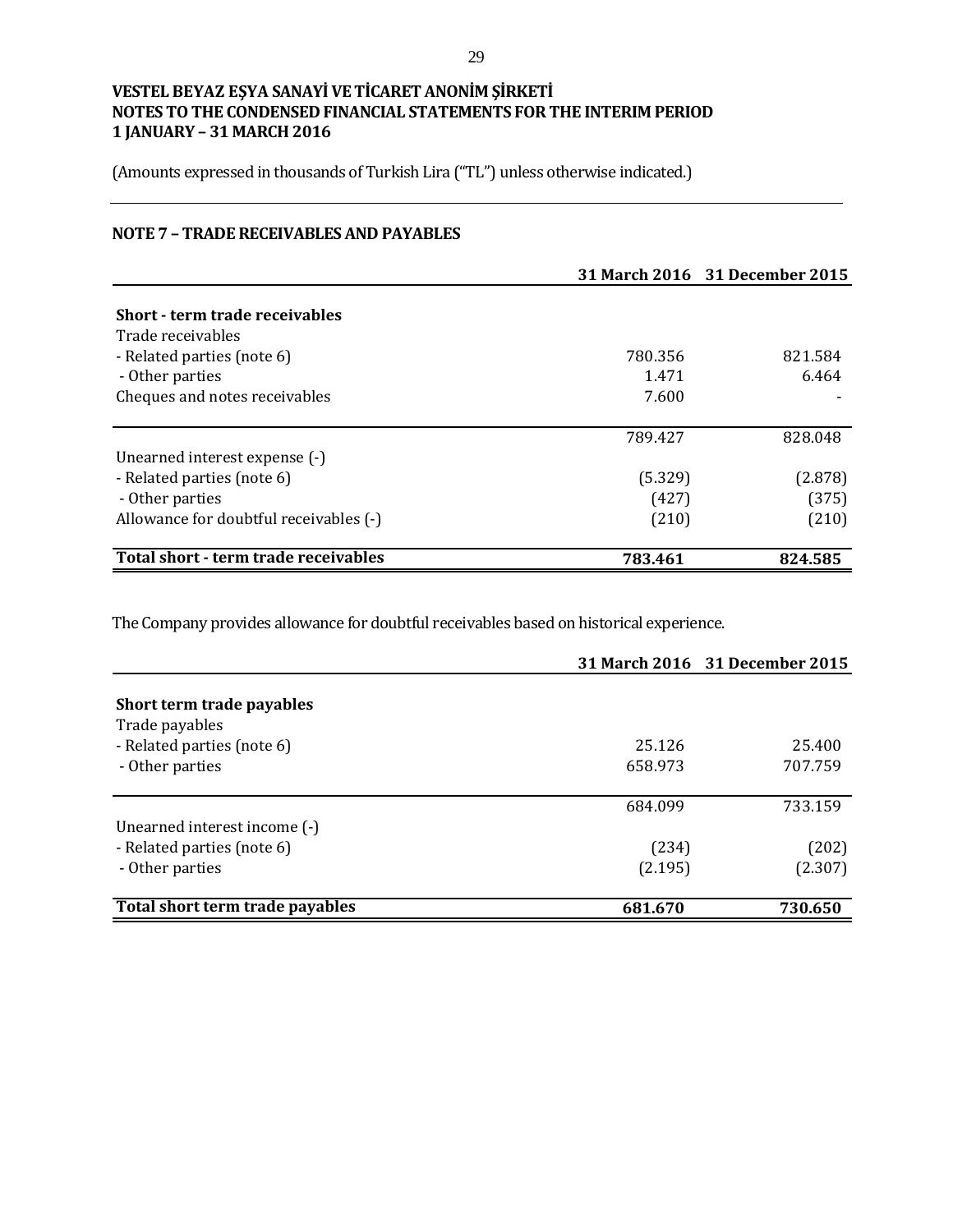(Amounts expressed in thousands of Turkish Lira ("TL") unless otherwise indicated.)

#### **NOTE 8 –OTHER RECEIVABLES**

|                                           |         | 31 March 2016 31 December 2015 |
|-------------------------------------------|---------|--------------------------------|
| Short - term other receivables            |         |                                |
| Receivables from related parties (note 6) | 177.925 |                                |
| VAT receivable                            | 118.082 | 91.251                         |
| Deposits and guarantees given             | 6.459   | 5.862                          |
| Other receivables                         | 1.282   | 1.124                          |
|                                           | 303.748 | 98.237                         |

### **NOTE 9 – INVENTORIES**

|                                             |         | 31 March 2016 31 December 2015 |
|---------------------------------------------|---------|--------------------------------|
|                                             |         |                                |
| Raw materials                               | 187.589 | 138.839                        |
| Work in process                             | 5.280   | 4.004                          |
| Finished goods                              | 116.670 | 119.151                        |
| Other inventories                           | 4       | 4                              |
|                                             |         |                                |
|                                             | 309.543 | 261.998                        |
| Provision for impairment on inventories (-) | (144)   | (622)                          |
|                                             |         |                                |
|                                             | 309.399 | 261.376                        |

As of 31 March 2016 the Company does not have inventories pledged as security for liabilities (31 December 2015: None).

Cost of the inventory included in the cost of sales for the period 1 January – 31 March 2016 amounts to 449.306 thousand TL (1 January - 31 March 2015: 346.606 thousand TL).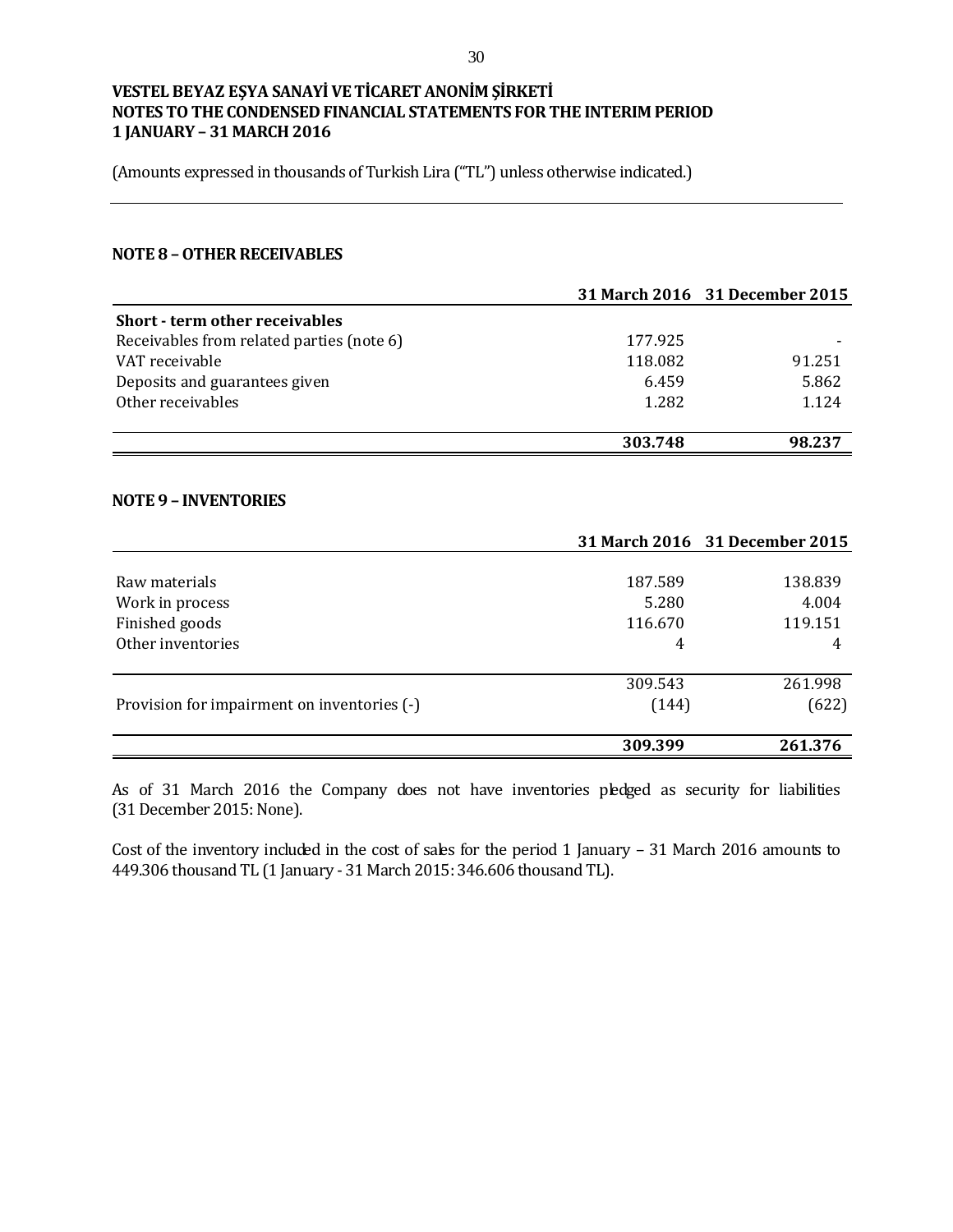(Amounts expressed in thousands of Turkish Lira ("TL") unless otherwise indicated.)

## **NOTE 9 – INVENTORIES (Cont'd)**

Allocation of provision for impairment on inventories in terms of inventory type is as follows:

|                                |                | 31 March 2016 31 December 2015 |
|--------------------------------|----------------|--------------------------------|
| Raw materials                  | $\blacksquare$ |                                |
| Finished goods and merchandise | 144            | 529                            |
|                                |                |                                |
|                                | 144            |                                |

Movement of provision for diminution in value of inventories is as follows:

|                                   | 1 January -<br>31 March 2016 | 1 January -<br>31 March 2015 |  |
|-----------------------------------|------------------------------|------------------------------|--|
| Opening balance, 1 January        | 622                          | 1.071                        |  |
| Current year additions            |                              | 563                          |  |
| Realised due to sale of inventory | (478)                        | (723)                        |  |
| <b>Balance at 31 March</b>        | 144                          | 911                          |  |

### **NOTE 10 – PREPAID EXPENSES**

|                                          |        | 31 March 2016 31 December 2015 |
|------------------------------------------|--------|--------------------------------|
| Prepaid expenses in current assets       |        |                                |
| Order advances given                     | 3.225  | 3.578                          |
| Prepaid expenses                         | 6.995  | 6.725                          |
| Business advances given                  | 46     |                                |
|                                          | 10.266 | 10.306                         |
| Prepaid expenses in non-current assets   |        |                                |
| Advances given for fixed asset purchases | 7.831  | 3.014                          |
| Prepaid expenses                         | 680    | 738                            |
|                                          | 8.511  | 3.752                          |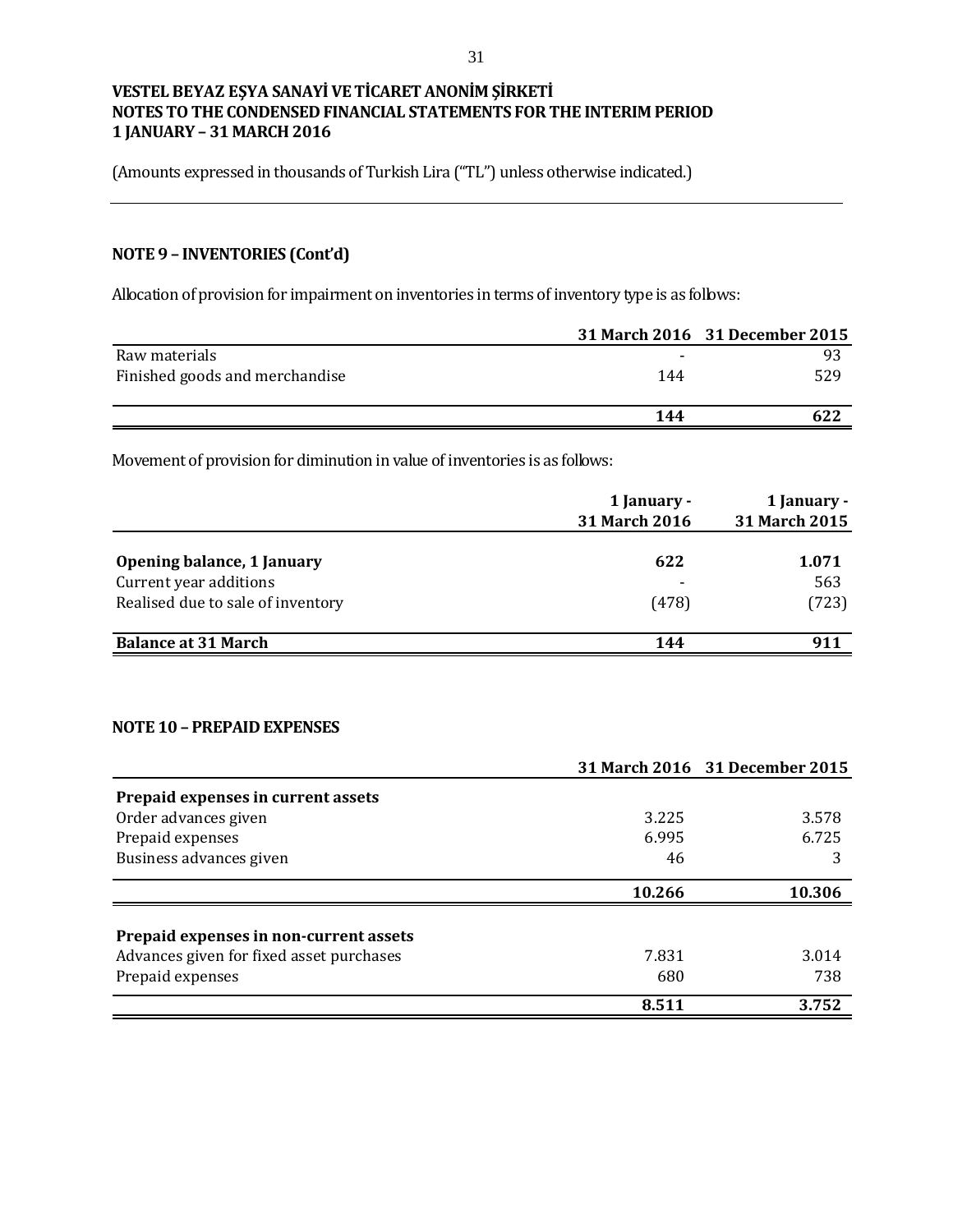(Amounts expressed in thousands of Turkish Lira ("TL") unless otherwise indicated.)

|                                 | 1 January |                          |      |                  | 31 March<br>2016 |
|---------------------------------|-----------|--------------------------|------|------------------|------------------|
|                                 |           | 2016 Additions Disposals |      | <b>Transfers</b> |                  |
| Cost                            |           |                          |      |                  |                  |
| Land                            | 6.547     |                          |      |                  | 6.547            |
| Land improvements               | 3.204     |                          |      |                  | 3.204            |
| <b>Buildings</b>                | 67.908    | 241                      |      | 18               | 68.167           |
| Leasehold improvements          | 5.744     | 45                       |      | 12               | 5.801            |
| Plant and machinery             | 783.887   | 16.966                   | (24) | 2.084            | 802.913          |
| Motor vehicles                  | 421       | 15                       |      |                  | 436              |
| Furniture and fixtures          | 43.440    | 664                      | (32) | 61               | 44.133           |
| Construction in progress        | 4.634     | 2.432                    |      | (2.175)          | 4.891            |
|                                 | 915.785   | 20.363                   | (56) |                  | 936.092          |
| <b>Accumulated depreciation</b> |           |                          |      |                  |                  |
| Land improvements               | 2.319     | 14                       |      |                  | 2.333            |
| <b>Buildings</b>                | 28.054    | 312                      |      |                  | 28.366           |
| Leasehold improvements          | 2.378     | 111                      |      |                  | 2.489            |
| Plant and machinery             | 540.144   | 16.757                   | (5)  |                  | 556.896          |
| Motor vehicles                  | 232       | 17                       |      |                  | 249              |
| Furniture and fixtures          | 28.088    | 1.013                    | (31) |                  | 29.070           |
|                                 | 601.215   | 18.224                   | (36) |                  | 619.403          |
| Net book value                  | 314.570   |                          |      |                  | 316.689          |

# **NOTE 11 – PROPERTY, PLANT AND EQUIPMENT**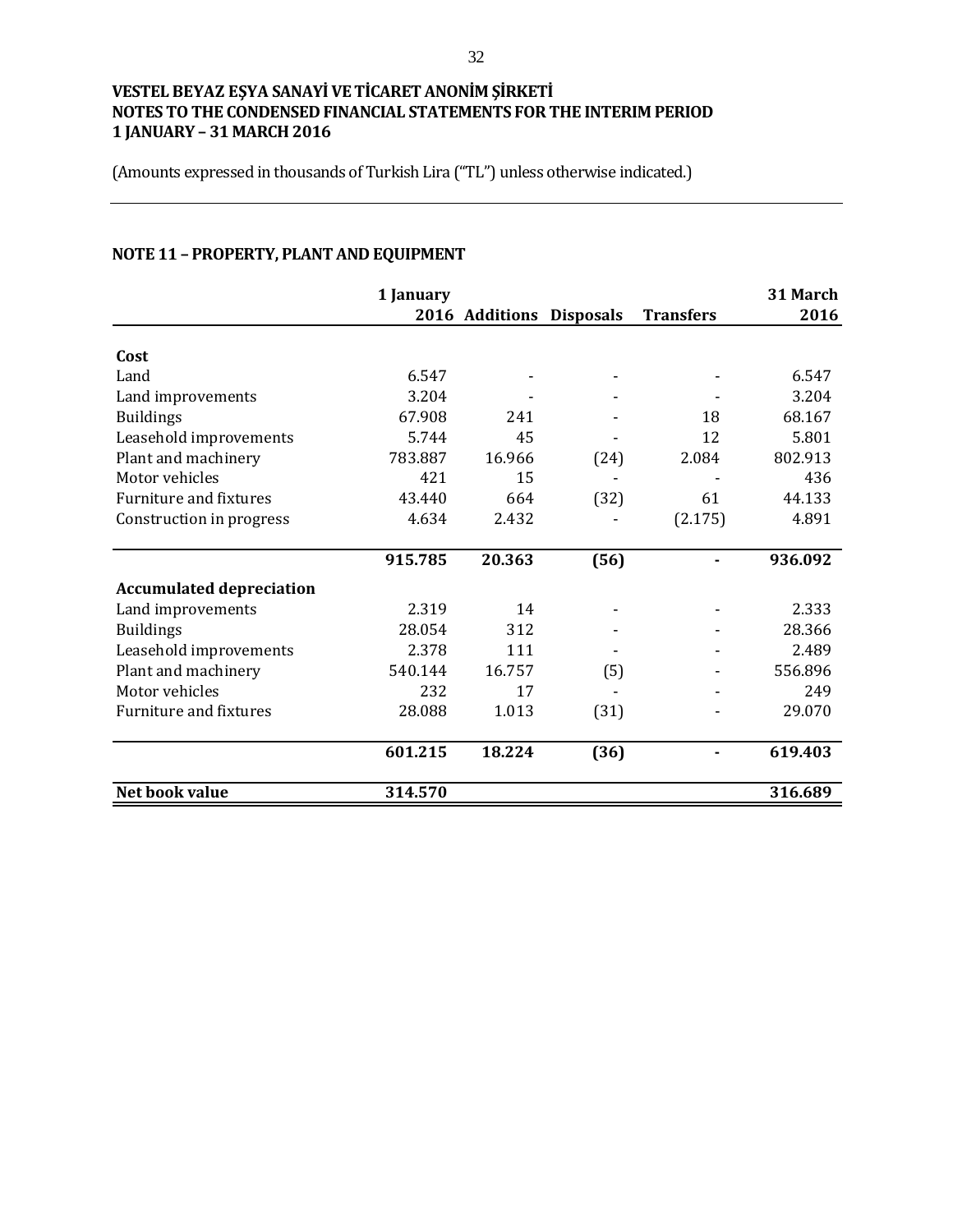(Amounts expressed in thousands of Turkish Lira ("TL") unless otherwise indicated.)

|                                 | 1 January |        |                          |                  | 31 March |
|---------------------------------|-----------|--------|--------------------------|------------------|----------|
|                                 |           |        | 2015 Additions Disposals | <b>Transfers</b> | 2015     |
| Cost                            |           |        |                          |                  |          |
| Land                            | 6.547     |        |                          |                  | 6.547    |
| Land improvements               | 3.112     | 50     |                          |                  | 3.162    |
| <b>Buildings</b>                | 66.233    | 282    |                          | 106              | 66.621   |
| Leasehold improvements          | 4.726     | 390    |                          |                  | 5.116    |
| Plant and machinery             | 744.670   | 8.293  | (1.796)                  | 890              | 752.057  |
| Motor vehicles                  | 396       |        |                          |                  | 396      |
| Furniture and fixtures          | 37.578    | 1.118  | (32)                     | 261              | 38.925   |
| Construction in progress        | 2.272     | 1.587  |                          | (1.257)          | 2.602    |
|                                 | 865.534   | 11.720 | (1.828)                  |                  | 875.426  |
| <b>Accumulated depreciation</b> |           |        |                          |                  |          |
| Land improvements               | 2.268     | 12     |                          |                  | 2.280    |
| <b>Buildings</b>                | 26.927    | 271    |                          |                  | 27.198   |
| Leasehold improvements          | 1.996     | 87     |                          |                  | 2.083    |
| Plant and machinery             | 479.632   | 17.854 | (1.754)                  |                  | 495.732  |
| Motor vehicles                  | 172       | 15     |                          |                  | 187      |
| <b>Furniture and fixtures</b>   | 24.309    | 927    | (24)                     |                  | 25.212   |
|                                 | 535.304   | 19.166 | (1.778)                  |                  | 552.692  |
| Net book value                  | 330.230   |        |                          |                  | 322.734  |

# **NOTE 11 – PROPERTY, PLANT AND EQUIPMENT (Cont'd)**

Additions to property, plant and equipment in the period 1 January – 31 March 2016 and 2015 mainly consist of machinery and equipment investments made to first and second refrigerator, washing machine, cooker, dishwasher and air conditioner factories.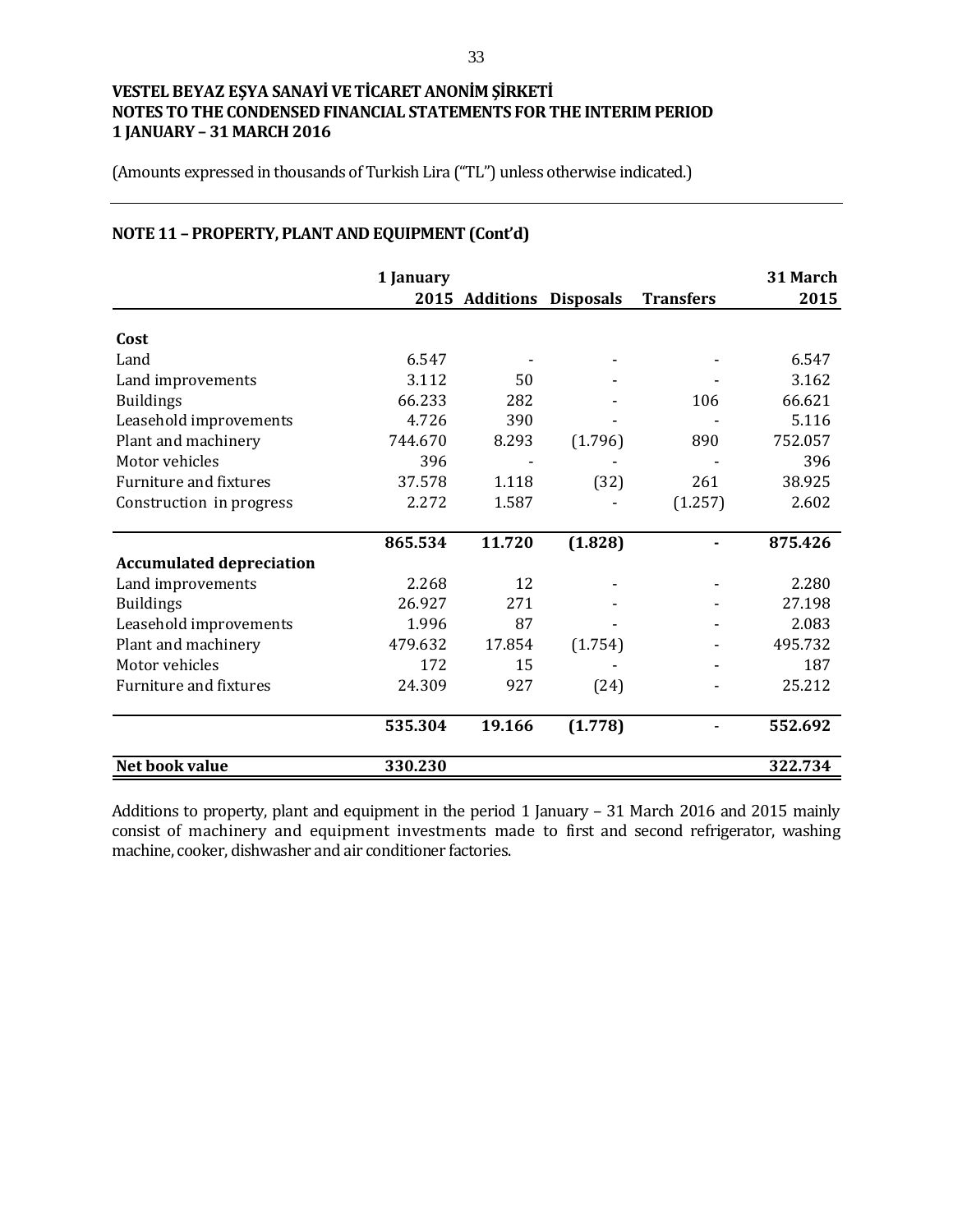(Amounts expressed in thousands of Turkish Lira ("TL") unless otherwise indicated.)

# **NOTE 11 – PROPERTY, PLANT AND EQUIPMENT (Cont'd)**

Useful lives of property, plant and equipment is as follows:

| Useful life   |
|---------------|
| 8 - 35 years  |
| 25 - 50 years |
| 5 years       |
| 5 - 20 years  |
| 5 years       |
| 5 - 10 years  |
|               |

Allocation of current year depreciation and amortization expenses is as follows:

|                                              | 1 January -<br>31 March<br>2016 | 1 January -<br>31 March<br>2015 |
|----------------------------------------------|---------------------------------|---------------------------------|
|                                              |                                 |                                 |
| Cost of sales                                | 17.568                          | 18.559                          |
| Research and development expenses            | 4.238                           | 3.356                           |
| Marketing, selling and distribution expenses | 66                              | 80                              |
| General administrative expenses              | 135                             | 117                             |
|                                              | 22.007                          | 22 1 1 2                        |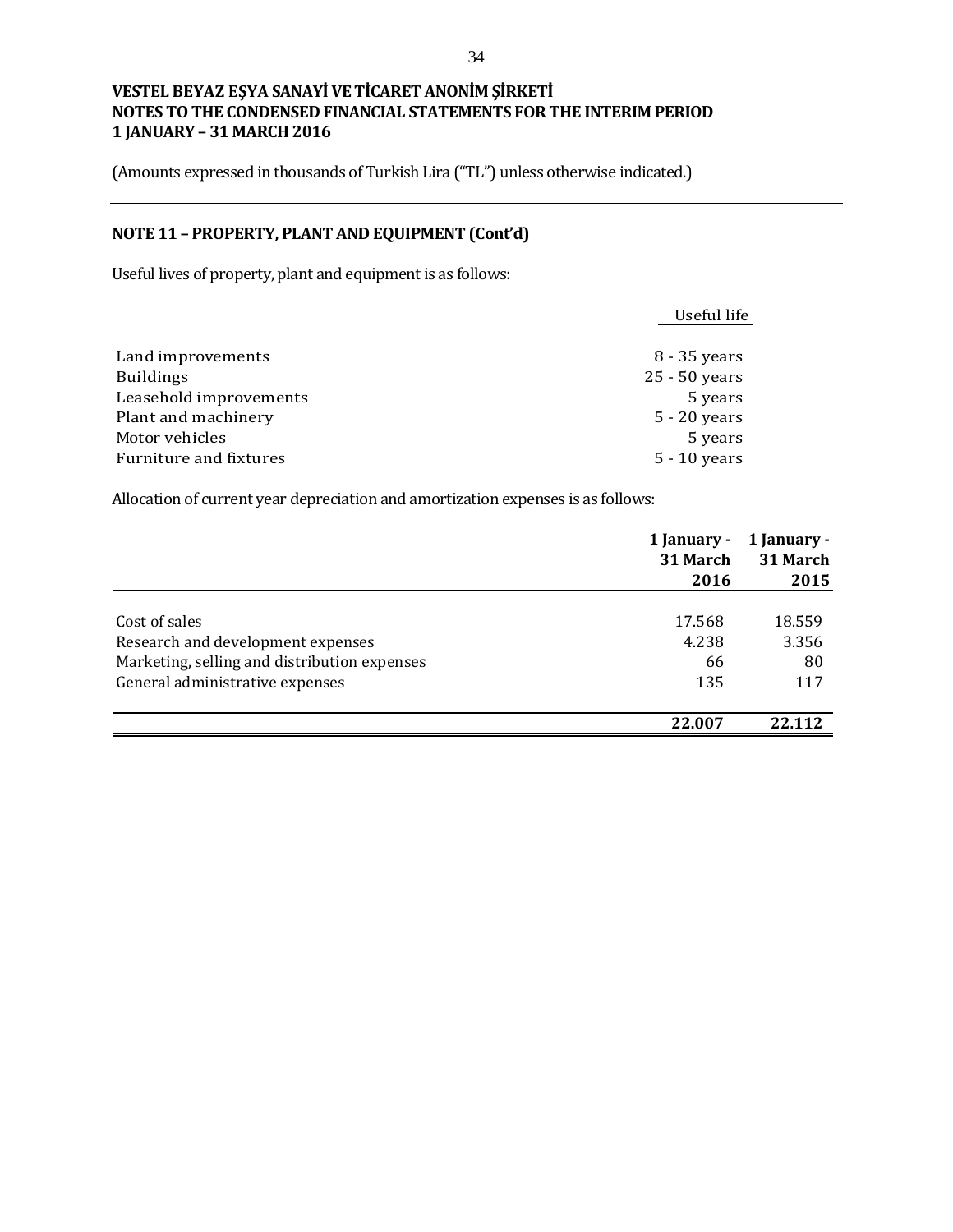(Amounts expressed in thousands of Turkish Lira ("TL") unless otherwise indicated.)

#### **NOTE 12 – INTANGIBLE ASSETS**

|                                 | 1 January |                |                  | 31 March |
|---------------------------------|-----------|----------------|------------------|----------|
|                                 |           | 2016 Additions | <b>Disposals</b> | 2016     |
| Cost                            |           |                |                  |          |
| Rights                          | 6.376     |                |                  | 6.376    |
| Development cost                | 133.481   | 6.124          | (389)            | 139.216  |
| Other intangible assets         | 10.018    | 435            |                  | 10.453   |
|                                 | 149.875   | 6.559          | (389)            | 156.045  |
| <b>Accumulated amortization</b> |           |                |                  |          |
| Rights                          | 6.351     |                |                  | 6.351    |
| Development cost                | 54.926    | 3.607          |                  | 58.533   |
| Other intangible assets         | 3.635     | 176            |                  | 3.811    |
|                                 | 64.912    | 3.783          |                  | 68.695   |
| Net book value                  | 84.963    |                |                  | 87.350   |

|                                 | 1 January |                |                  | 31 March |
|---------------------------------|-----------|----------------|------------------|----------|
|                                 |           | 2015 Additions | <b>Disposals</b> | 2015     |
| Cost                            |           |                |                  |          |
| Rights                          | 6.376     |                |                  | 6.376    |
| Development cost                | 105.380   | 6.558          |                  | 111.938  |
| Other intangible assets         | 8.166     | 438            |                  | 8.604    |
|                                 | 119.922   | 6.996          |                  | 126.918  |
| <b>Accumulated amortization</b> |           |                |                  |          |
| Rights                          | 6.348     | 1              |                  | 6.349    |
| Development cost                | 42.597    | 2.800          |                  | 45.397   |
| Other intangible assets         | 3.001     | 145            |                  | 3.146    |
|                                 | 51.946    | 2.946          |                  | 54.892   |
| Net book value                  | 67.976    |                |                  | 72.026   |

Development costs, incurred by the Company on development projects relating to refrigerators, split air conditioners, washing machines, cookers and dish washers are capitalized as intangible assets when it is probable that costs will be recovered through future commercial activity and only if the cost can be measured reliably.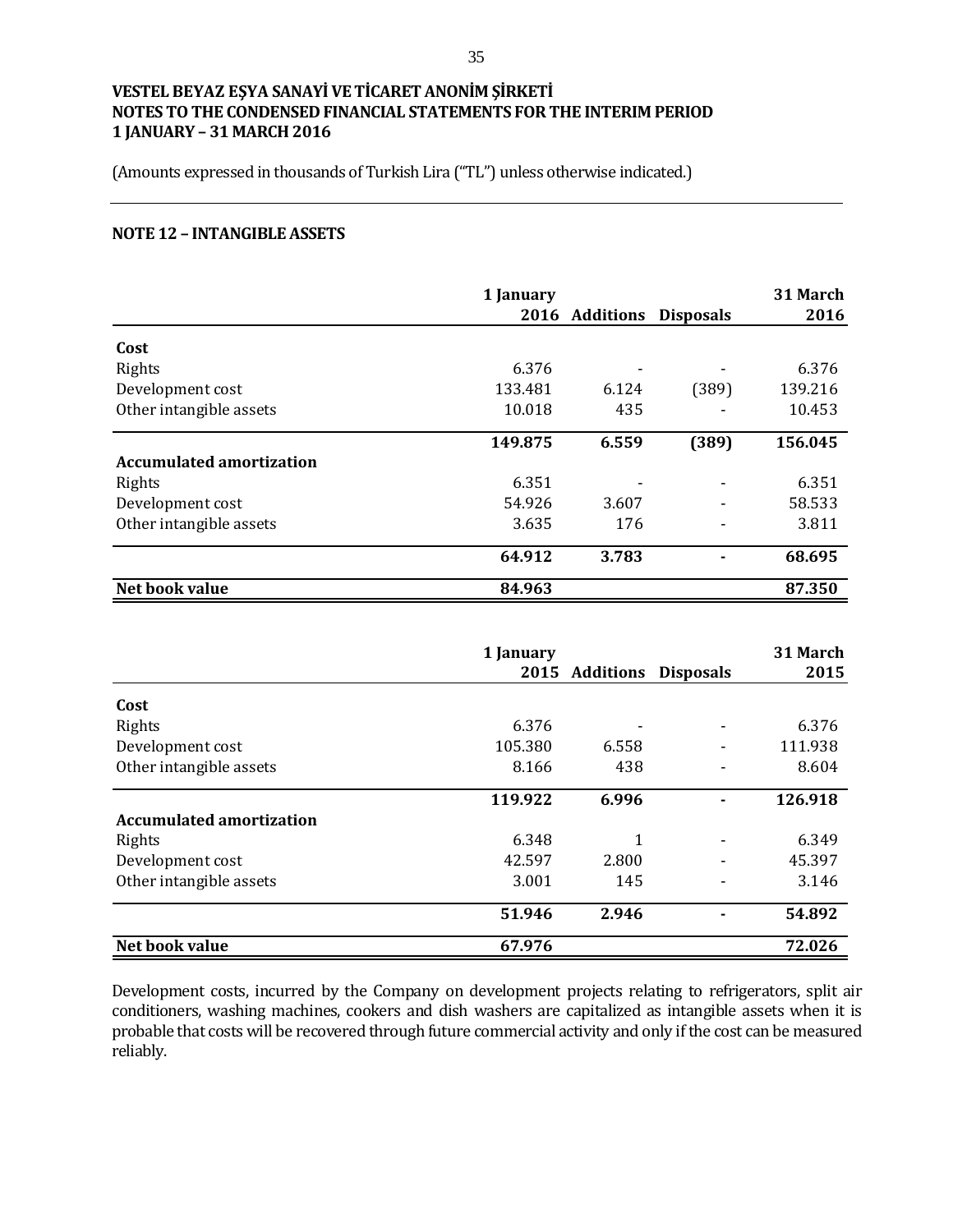(Amounts expressed in thousands of Turkish Lira ("TL") unless otherwise indicated.)

### **NOTE 12 – INTANGIBLE ASSETS (Cont'd)**

Useful lives of intangible assets are as follows:

|                         | Useful life  |
|-------------------------|--------------|
| Rights                  | $3-15$ years |
| Development cost        | $2-10$ years |
| Other intangible assets | $2-15$ years |

#### **NOTE 13 – PROVISIONS, CONTINGENT ASSETS AND LIABILITIES**

#### **a) Provisions**

|                                                               |       | 31 March 2016 31 December 2015 |
|---------------------------------------------------------------|-------|--------------------------------|
| <b>Short - term provisions</b><br>Provision for lawsuit risks | 1.358 | 1.358                          |
|                                                               | 1.358 | 1.358                          |
|                                                               |       |                                |

### **b) Guarantees received by the Company**

### **Guarantee letters, collaterals, cheques and notes received**

|                         |           | 31 March 2016 31 December 2015 |
|-------------------------|-----------|--------------------------------|
| Guarantee letters       | 5.583     | 5.945                          |
| Cheques and notes       | 4.944     | 5.700                          |
| Collaterals and pledges | 2.655.543 | 2.740.159                      |
|                         | 2.666.070 | 2.751.804                      |

Vestel Elektronik Sanayi ve Ticaret A.Ş. and Vestel Ticaret A.Ş. has given guarantees to various banks on behalf of the Company for its forward contracts and bank borrowings.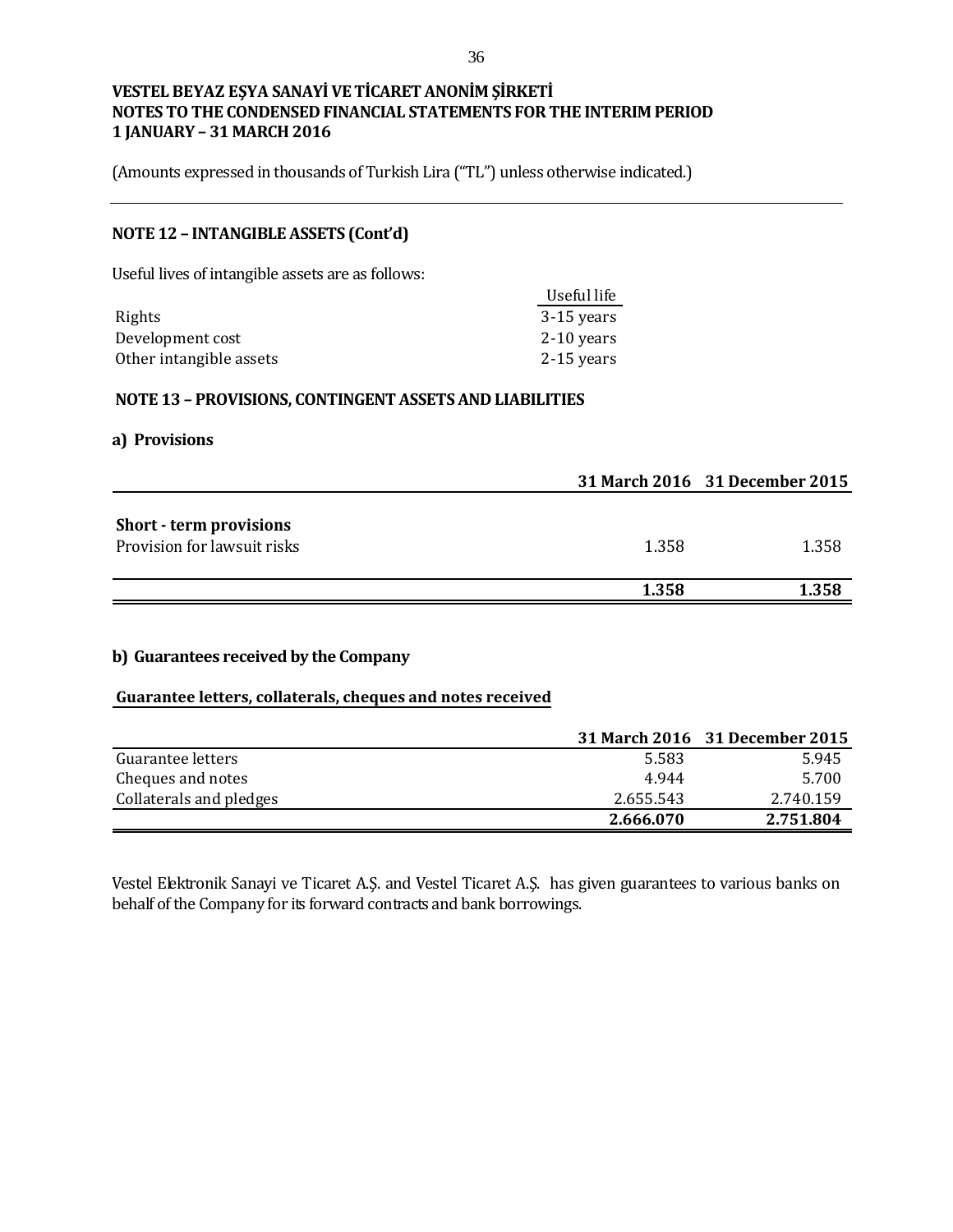(Amounts expressed in thousands of Turkish Lira ("TL") unless otherwise indicated.)

# **NOTE 13 – PROVISIONS, CONTINGENT ASSETS AND LIABILITIES (Cont'd)**

## **c) Collaterals, pledges and mortgages ("CPM's") given by the Company are as follows:**

|                                                                                                                                                                       | <b>USD</b> | <b>EUR</b> |           | TL         |
|-----------------------------------------------------------------------------------------------------------------------------------------------------------------------|------------|------------|-----------|------------|
| <b>CPM's given by the Group</b>                                                                                                                                       | ('000)     | ('000)     | TL        | Equivalent |
| <b>31 March 2016</b><br>A. CPM's given on behalf of its own legal entity                                                                                              |            | 2.000      | 1.766     | 8.182      |
| B. CPM's given on behalf of fully consolidated<br>subsidiaries                                                                                                        |            |            |           |            |
| C. CPM's given on behalf of third parties for<br>ordinary course of business                                                                                          |            |            |           |            |
| D. Total amount of other CPM's given                                                                                                                                  | 1.607.821  | 45.838     | 1.115.978 | 5.818.631  |
| i. Total amount of CPM's given on behalf of the<br>parent company                                                                                                     | 1.222.115  |            | 866.669   | 4.329.410  |
| ii. Total amount of CPM's given to on behalf of<br>other group companies which are not in scope of B<br>and C.<br>iii. Total amount of CPM's given on behalf of third | 385.706    | 45.838     | 249.309   | 1.489.221  |
| parties which are not in scope of C.                                                                                                                                  |            |            |           |            |
| <b>Total</b>                                                                                                                                                          | 1.607.821  | 47.838     | 1.117.744 | 5.826.813  |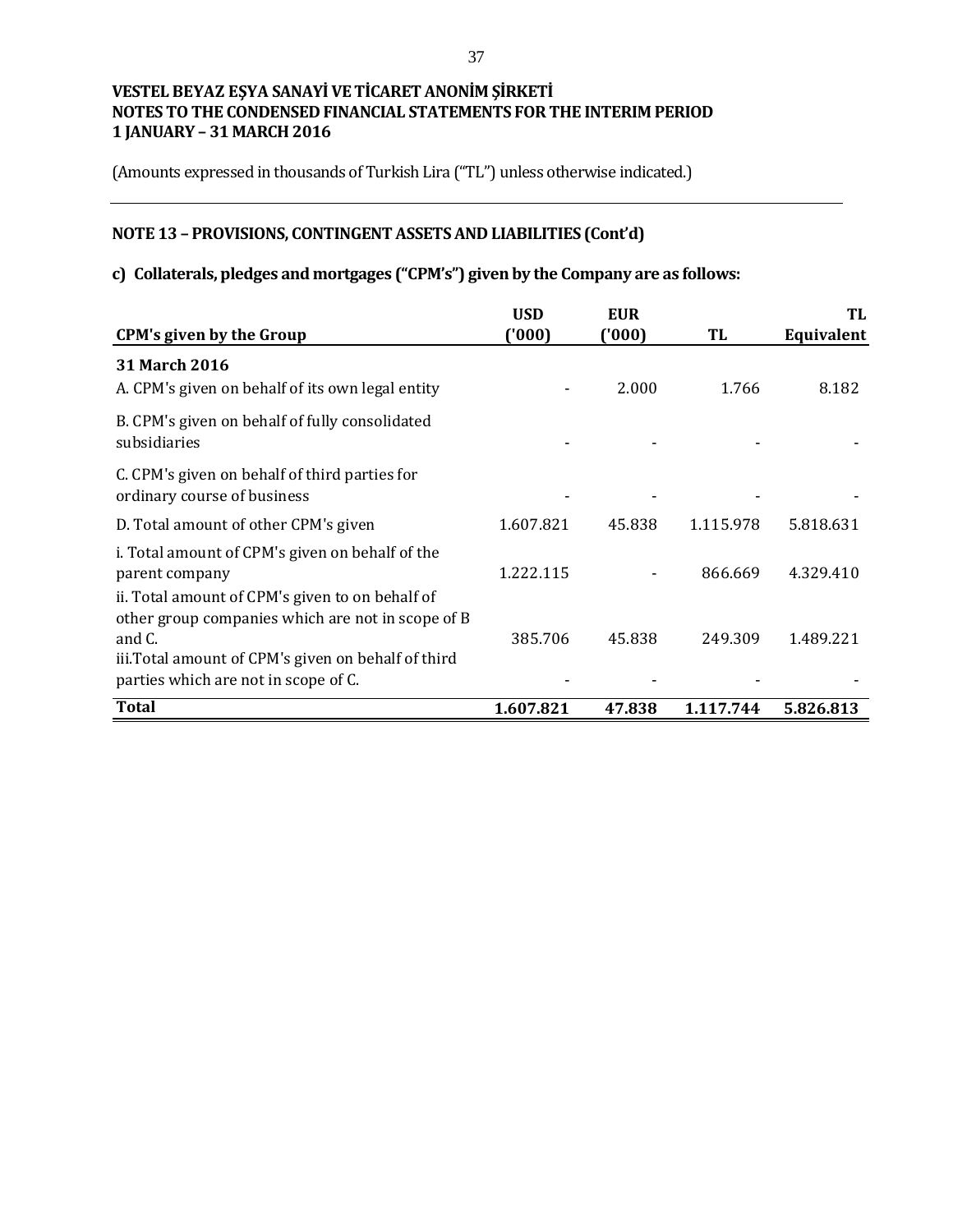(Amounts expressed in thousands of Turkish Lira ("TL") unless otherwise indicated.)

| NOTE 13 - PROVISIONS, CONTINGENT ASSETS AND LIABILITIES (Cont'd)                                                                                                          |            |            |           |            |
|---------------------------------------------------------------------------------------------------------------------------------------------------------------------------|------------|------------|-----------|------------|
|                                                                                                                                                                           | <b>USD</b> | <b>EUR</b> |           | TL         |
| <b>CPM's given by the Group</b>                                                                                                                                           | ('000)     | ('000)     | TL        | Equivalent |
| <b>31 December 2015</b>                                                                                                                                                   |            |            |           |            |
| A. CPM's given on behalf of its own legal entity                                                                                                                          |            | 2.000      | 5.923     | 12.278     |
| B. CPM's given on behalf of fully consolidated<br>subsidiaries                                                                                                            |            |            |           |            |
| C. CPM's given on behalf of third parties for<br>ordinary course of business                                                                                              |            |            |           |            |
| D. Total amount of other CPM's given                                                                                                                                      | 1.607.821  | 58.490     | 1.892.025 | 6.752.783  |
| i. Total amount of CPM's given on behalf of the<br>parent company<br>ii. Total amount of CPM's given to on behalf of<br>other group companies which are not in scope of B | 1.224.184  |            | 1.241.688 | 4.801.125  |
| and C.<br>iii. Total amount of CPM's given on behalf of third<br>parties which are not in scope of C.                                                                     | 383.637    | 58.490     | 650.337   | 1.951.658  |
| <b>Total</b>                                                                                                                                                              | 1.607.821  | 60.490     | 1.897.948 | 6.765.061  |

The Company has given collaterals to various banks on behalf of Vestel Elektronik Sanayi and Ticaret A.Ş. Vestel Ticaret A.Ş. Vestel Germany GmbH and Vestel Holland BV for their forward contracts and bank loans obtained.

As of 31 March 2016 proportion of other CPM's given by the Company to its equity is 752% (31 December 2015: 945%)

### **NOTE 14 – COMMITMENTS**

As of the balance sheet date the Company has committed to realize exports amounting to 329.348 thousand USD (31 December 2015: 323.995 thousand USD).

As of 31 March 2016 the Company has forward foreign currency purchase contract that amounts to 349.186 thousand USD, 32.760 thousand EUR, 44.535 thousand TL against forward foreign currency sales contracts that amounts to 35.665 thousand USD, 225.897 thousand EUR , and 316.926 thousand TL. (31 December 2015:143.000 thousand USD, 73.875 thousand EUR, and 132.516 thousand TL purchase contract against 99.535 thousand USD, 147.544 thousand EUR, and 9.930 thousand RUB sales contracts).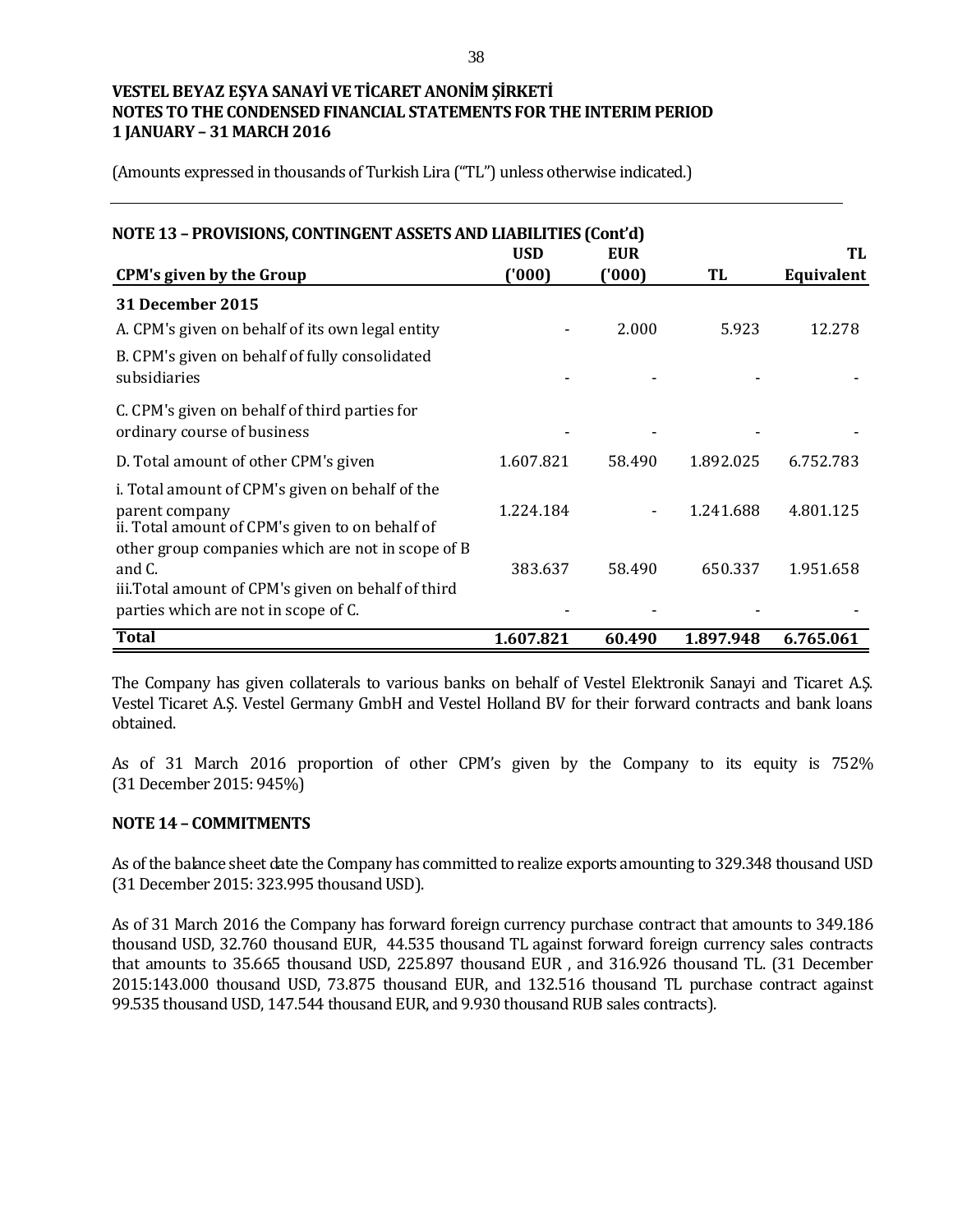(Amounts expressed in thousands of Turkish Lira ("TL") unless otherwise indicated.)

#### **NOTE 15 – EMPLOYEE BENEFITS**

#### **Liabilities for employee benefits:**

|                                             |        | 31 March 2016 31 December 2015 |
|---------------------------------------------|--------|--------------------------------|
|                                             |        |                                |
| Due to personnel                            | 13.291 | 14.531                         |
| Social security payables                    | 5.519  | 5.523                          |
|                                             |        |                                |
|                                             | 18.810 | 20.054                         |
|                                             |        |                                |
|                                             |        |                                |
| Long term provisions for employee benefits: |        |                                |

|                                               |        | 31 March 2016 31 December 2015 |
|-----------------------------------------------|--------|--------------------------------|
| Provision for employment termination benefits | 22.375 | 21.907                         |

Under Turkish law, the Company is required to pay employment termination benefits to each employee whose employment is terminated without due caus. In addition, under the existing Social Security Law No.506, clause No. 60, amended by the Labor Laws dated 06 March 1981, No.2422 and 25 August 1999, No.4447, the Company is also required to pay termination benefits to each employee who has earned the right to retire by receiving termination indemnities.

The amount payable is the equivalent of one month's gross salary for each year of service and is limited to a maximum of TL 4.092,53/year as of 31 March 2016 (31 December 2015: TL 3.828,37/year).

The provision for employee termination benefits is not funded.

The provision is calculated by estimating the present value of the future obligation of the company arising from retirement of employees. Turkish Accounting Standards No: 19 ("Employee Benefits") requires actuarial valuation methods to be developed to estimate the enterprise's obligation under defined employee plans. Accordingly actuarial assumptions were used in the calculation of the total liability which is described below:

The principal assumption is that the maximum liability for each year of service will increase in line with inflation. Thus, the discount rate applied represents the expected real rate after adjusting for the anticipated effects of future inflation. An expected inflation rate and appropriate discount rate should both be determined, the net of these being real discount rate. Consequently in the accompanying financial statements as at 31 March 2016 the provision is calculated by estimating the present value of the future obligation of the company arising from retirement of employees. As of 31 March 2016 provision is calculated based on real discount rate of %4,48 (31 December 2015: 4,48%) assuming 6% annual inflation rate and 10,75% discount rate.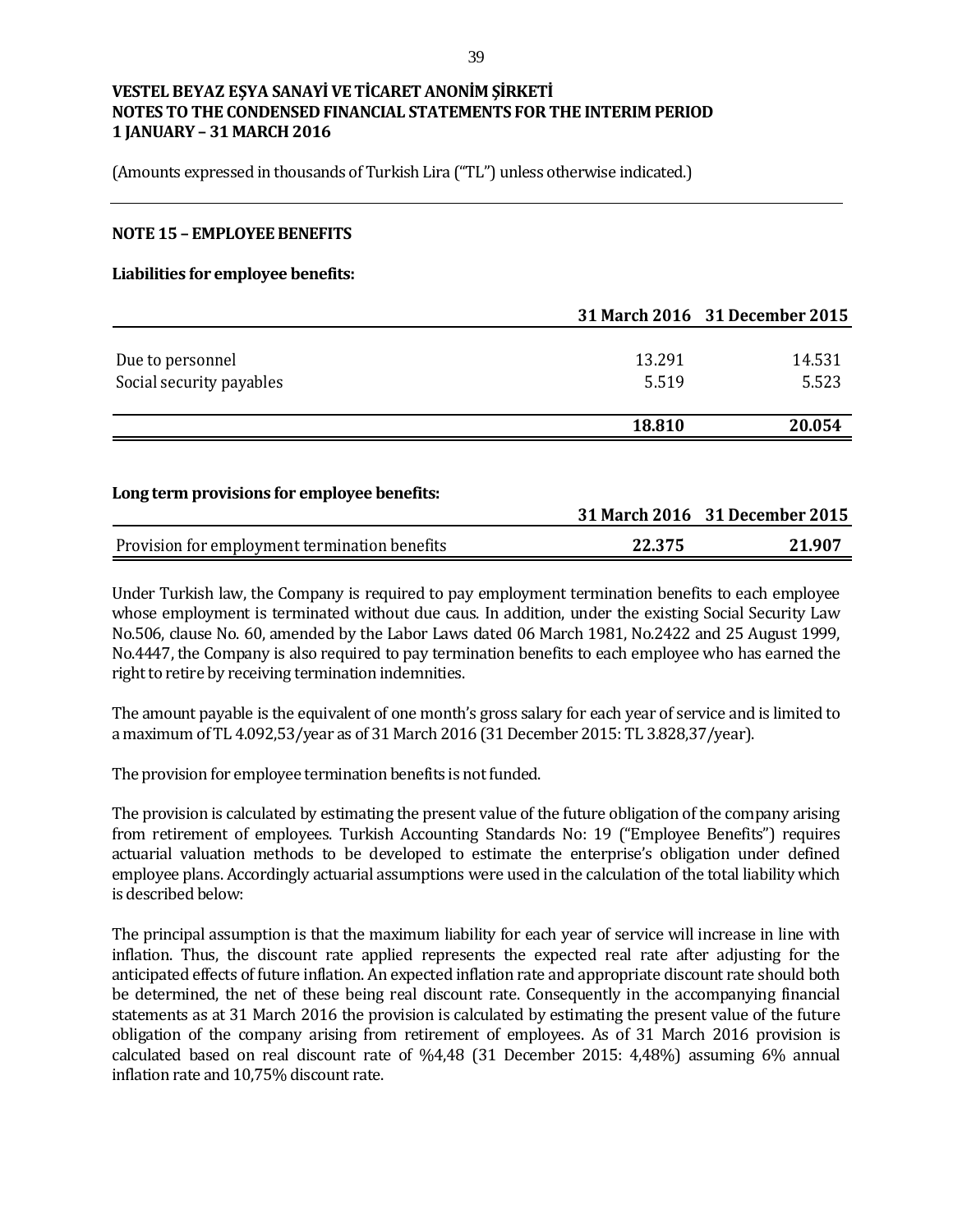(Amounts expressed in thousands of Turkish Lira ("TL") unless otherwise indicated.)

# **NOTE 15 – EMPLOYEE BENEFITS (Cont'd)**

The movements in the provision for employment termination benefit are as follows:

|                             | 1 January -<br>31 March 2016 | 1 January -<br>31 March 2015 |
|-----------------------------|------------------------------|------------------------------|
| <b>Balance at 1 January</b> | 21.907                       | 25.382                       |
| Increase during the year    | 1.034                        | 2.376                        |
| Payments during the year    | (1.402)                      | (1.283)                      |
| Actuarial (gain) / loss     | 266                          |                              |
| Interest expense            | 570                          | 524                          |
| <b>Balance at 31 March</b>  | 22.375                       | 26.999                       |

### **NOTE 16 –NATURE OF EXPENSES**

|                                                            | 1 January -<br>31 March<br>2016 | 1 January -<br>31 March<br>2015 |  |
|------------------------------------------------------------|---------------------------------|---------------------------------|--|
|                                                            |                                 |                                 |  |
| Raw materials, supplies and finished goods                 | 448.101                         | 372.193                         |  |
| Changes in finished goods, work in process and trade goods | 1.205                           | (25.587)                        |  |
| Personnel expenses                                         | 55.720                          | 41.472                          |  |
| Depreciation and amortization                              | 22.007                          | 22.112                          |  |
| <b>Other</b>                                               | 33.189                          | 30.100                          |  |
|                                                            |                                 |                                 |  |
|                                                            | 560.222                         | 440.290                         |  |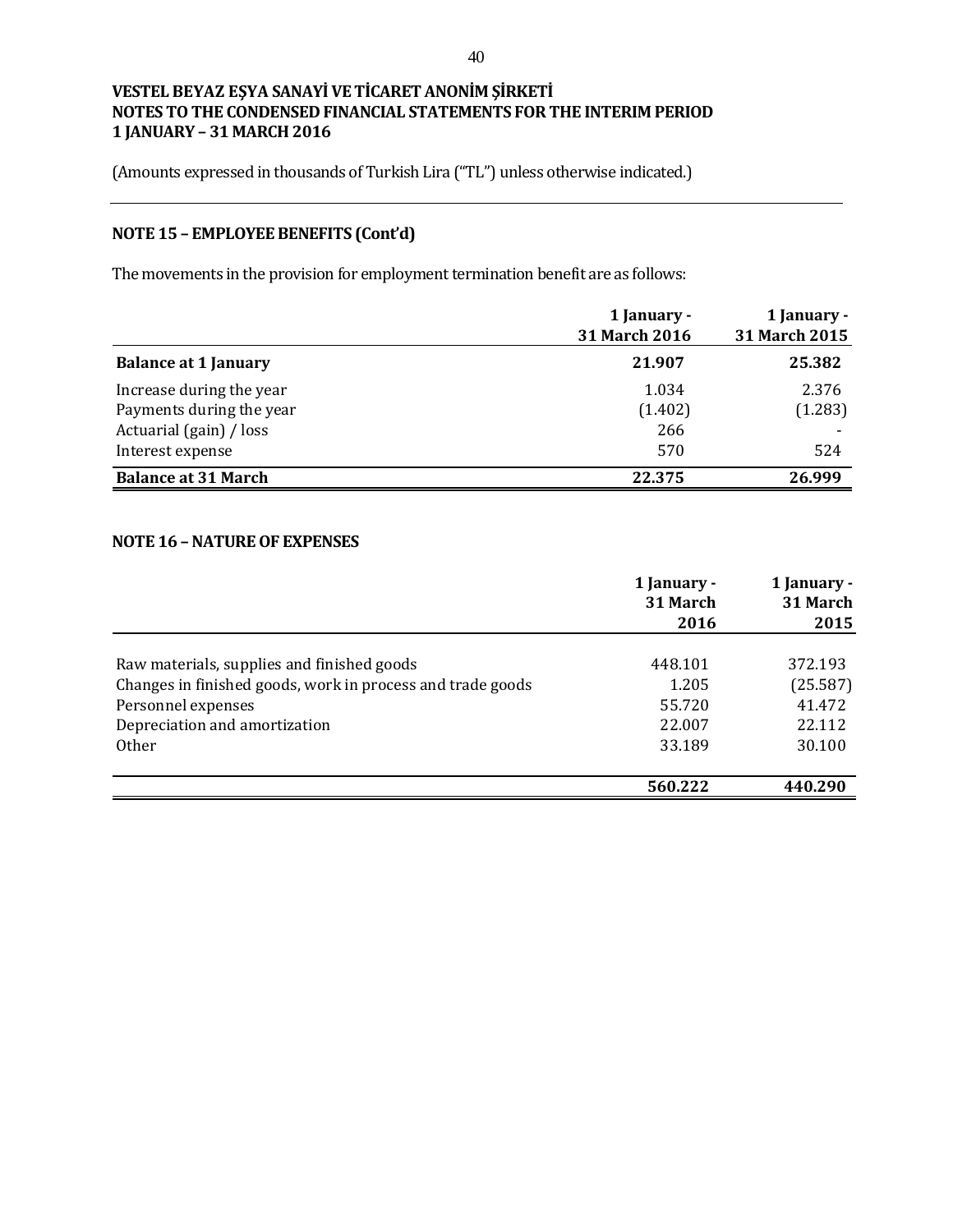(Amounts expressed in thousands of Turkish Lira ("TL") unless otherwise indicated.)

## **NOTE 17 –OTHER ASSETS AND LIABILITIES**

|                                  |       | 31 March 2016 31 December 2015 |
|----------------------------------|-------|--------------------------------|
|                                  |       |                                |
| Other current assets             |       |                                |
| VAT carried forward              | 109   | 72                             |
| <b>Other</b>                     | 13    | 220                            |
|                                  |       |                                |
|                                  | 122   | 292                            |
|                                  |       |                                |
| <b>Other current liabilities</b> |       |                                |
| Taxes and dues payable           | 7.158 | 6.396                          |
| <b>Other</b>                     | 135   | 74                             |
|                                  |       |                                |
|                                  | 7.293 | 6.470                          |

### **NOTE 18 – CAPITAL, RESERVES AND OTHER EQUITY ITEMS**

### **a) Paid in capital**

|                               |         | 31 March 2016 31 December 2015 |
|-------------------------------|---------|--------------------------------|
| Shares of par value Kr 1 each |         |                                |
| Issued share capital          | 190.000 | 190.000                        |

As of 31 March 2016 and 31 December 2015 the shareholding structure is as follows:

|                                                                               |                      | Shareholding % |                      | Amount  |
|-------------------------------------------------------------------------------|----------------------|----------------|----------------------|---------|
|                                                                               | 31 March 31 December |                | 31 March 31 December |         |
|                                                                               | 2016                 | 2015           | 2016                 | 2015    |
| Vestel Elektronik Sanayi ve Ticaret A.S.<br>(with board of Directors Members) | 94,62%               | 94,62%         | 179.780              | 179.780 |
| Shares held by public                                                         | 5,38%                | 5.38%          | 10.220               | 10.220  |
|                                                                               | 100,00%              | 100,00%        | 190.000              | 190.000 |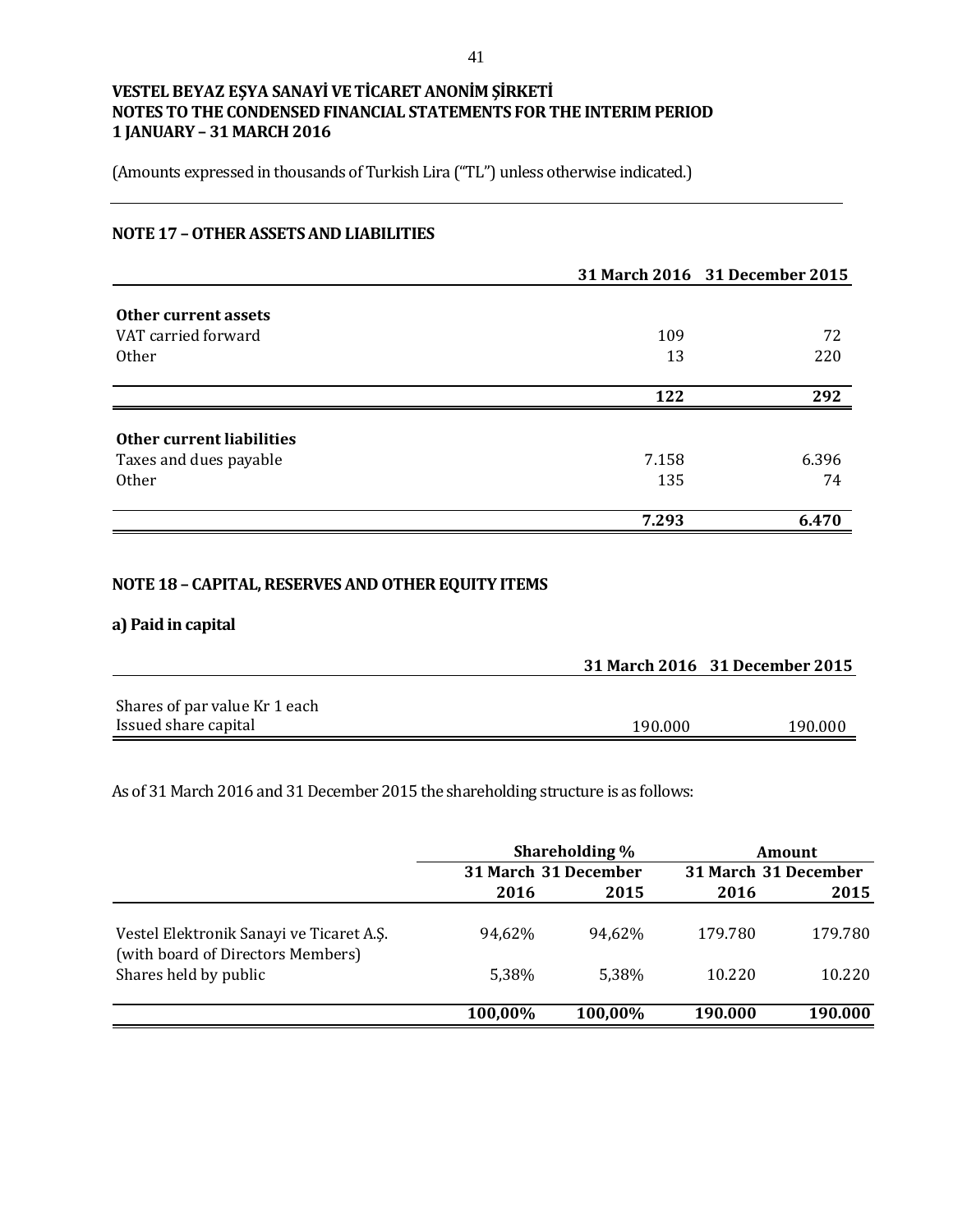(Amounts expressed in thousands of Turkish Lira ("TL") unless otherwise indicated.)

### **NOTE 18 – CAPITAL, RESERVES AND OTHER EQUITY ITEMS (Cont'd)**

### **b) Adjustments to share capital**

Adjustment to share capital (restated to 31 December 2004 purchasing power of money) is the difference between restated share capital and historical share capital.

|                             |       | 31 March 2016 31 December 2015 |
|-----------------------------|-------|--------------------------------|
| Adjustment to share capital | 9.734 | 9.734                          |

### **c) Share Premium**

Share premium account refers the difference between par value of the company's shares and the amount the company received for newly issued shares. The share premium account is disclosed under equity as a separate line item and may not be distributed. It may be used in capital increase.

| $\mathbf{C}$<br>premium<br>share | 109.031 | ΛQ<br>. CO<br>$100 +$<br>1 V J |
|----------------------------------|---------|--------------------------------|
|                                  |         |                                |

### **d) Restricted reserves ("Legal reserves")**

The legal reserves consist of first and second legal reserves appropriated in accordance with the Turkish Commercial Code ("TCC"). The first legal reserve is appropriated out of the statutory profits at the rate of 5%, until the total reserve reaches a maximum of 20% of the Company's share capital. The second legal reserve is appropriated at the rate of 10% of all distributions in excess of 5% of the Company's share capital. Under TCC, the legal reserves can only be used to offset losses and are not available for any other usage unless they exceed 50% of paid in share capital.

| Legal reserves                | 57.354  | 57.354  |
|-------------------------------|---------|---------|
| e) Accumulated income         |         |         |
| <b>Extraordinary reserves</b> | 133.233 | 133.233 |
| Previous year's gain          | 210.978 | 47.083  |
|                               | 344.211 | 180.316 |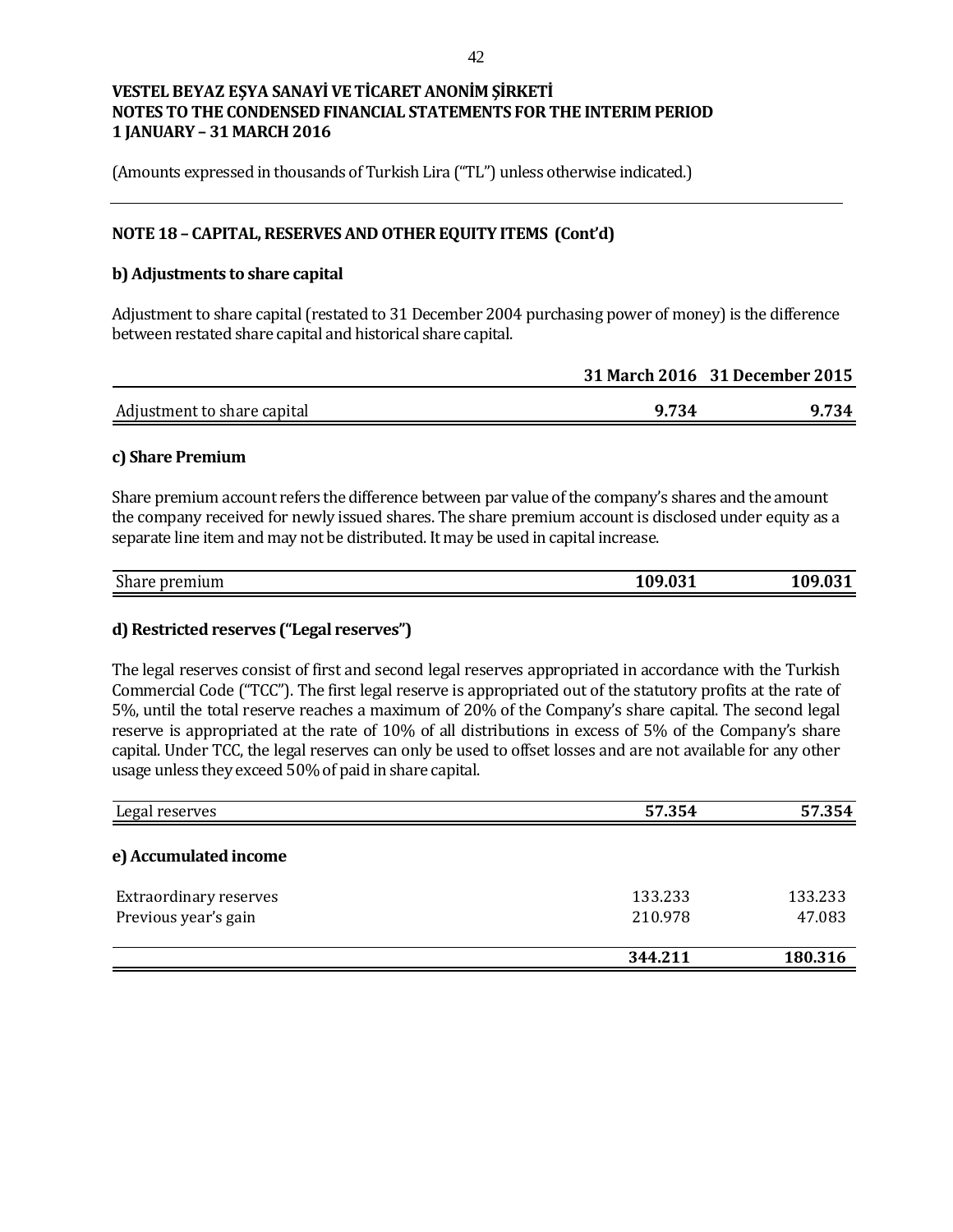(Amounts expressed in thousands of Turkish Lira ("TL") unless otherwise indicated.)

### **NOTE 18 – CAPITAL, RESERVES AND OTHER EQUITY ITEMS (Cont'd)**

### **f) Dividend distribution**

For quoted companies dividends are distributed in accordance with the Communiqué Serial II:-19.1 on "Principals Regarding Distribution of Interim Dividends" issued by the CMB effective from 1 February 2014.

Companies distribute dividends in accordance with their dividend payment policies settled and dividend payment decision taken in general assembly and in conformity with relevant legislations. The communiqué does not state a minimum dividend rate. Companies distribute dividends in accordance with the method defined in their dividend policy or articles of association. Additionally, dividend can be distributed in fixed or variable installments and dividend advances can be paid over the profit on interim financial statements.

Unless the general reserves that has to be appropriated in accordance with TCC or the dividend to shareholders as determined in the articles of association or dividend policy are set aside; no decision can be taken to set aside other reserves, to transfer reserves to the subsequent year or to distribute dividends to holders of usufruct right certificates, to board of directors members or to employees; and no dividend can be distributed to those unless the determined dividend to shareholders is paid in cash.

On the other hand, in accordance with the Articles of Association of the Company, up to 5% of retained earnings after dividend distribution could be allocated to the Board of Directors or used for certain reasons designated by the Board of Directors when necessary.

- Based on the approval of the General Assembly, up to %3 of retained earnings after dividend distribution could be allocated to plant investments designated in accordance with article of 468 in TCC,
- Up to %5 of retained earnings after dividend distribution could be allocated to the Board of Directors as necessary,
- Up to %5 of retained earnings after dividend distribution could be allocated to donations, bonuses etc.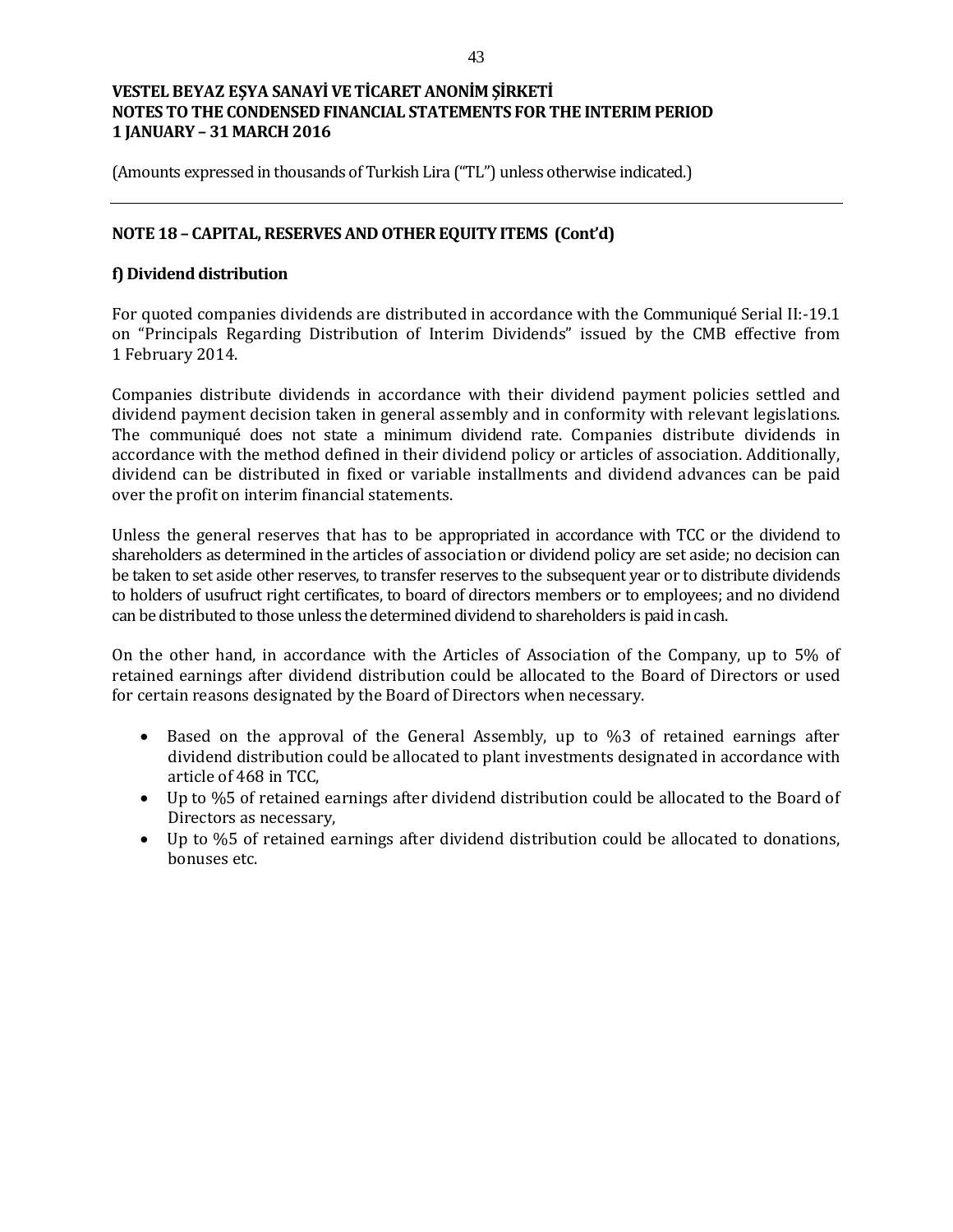(Amounts expressed in thousands of Turkish Lira ("TL") unless otherwise indicated.)

#### **NOTE 19 – SALES**

|                                  | 1 January -<br>31 March<br>2016 | 1 January -<br>31 March<br>2015 |
|----------------------------------|---------------------------------|---------------------------------|
| Domestic sales<br>Overseas sales | 138.242<br>478.992              | 106.161<br>371.440              |
| <b>Gross sales</b>               | 617.234                         | 477.601                         |
| Less: Sales discounts            | (219)                           | (246)                           |
| <b>Net sales</b>                 | 617.015                         | 477.355                         |
| Cost of sales                    | (532.215)                       | (416.746)                       |
| <b>Gross profit</b>              | 84.800                          | 60.609                          |

### **NOTE 20 – GENERAL ADMINISTRATIVE EXPENSES, MARKETING EXPENSES, RESEARCH AND DEVELOPMENT EXPENSES**

### **a) General administrative expenses:**

|                               | 1 January -<br>31 March<br>2016 | 1 January -<br>31 March<br>2015 |
|-------------------------------|---------------------------------|---------------------------------|
|                               |                                 |                                 |
| Personnel expenses            | 3.005                           | 2.876                           |
| Depreciation and amortization | 135                             | 117                             |
| Office and rent expenses      | 2.831                           | 2.156                           |
| Advertising and IT expenses   | 3.136                           | 1.912                           |
| <b>Other</b>                  | 2.265                           | 1.722                           |
|                               | 11.372                          | 8.783                           |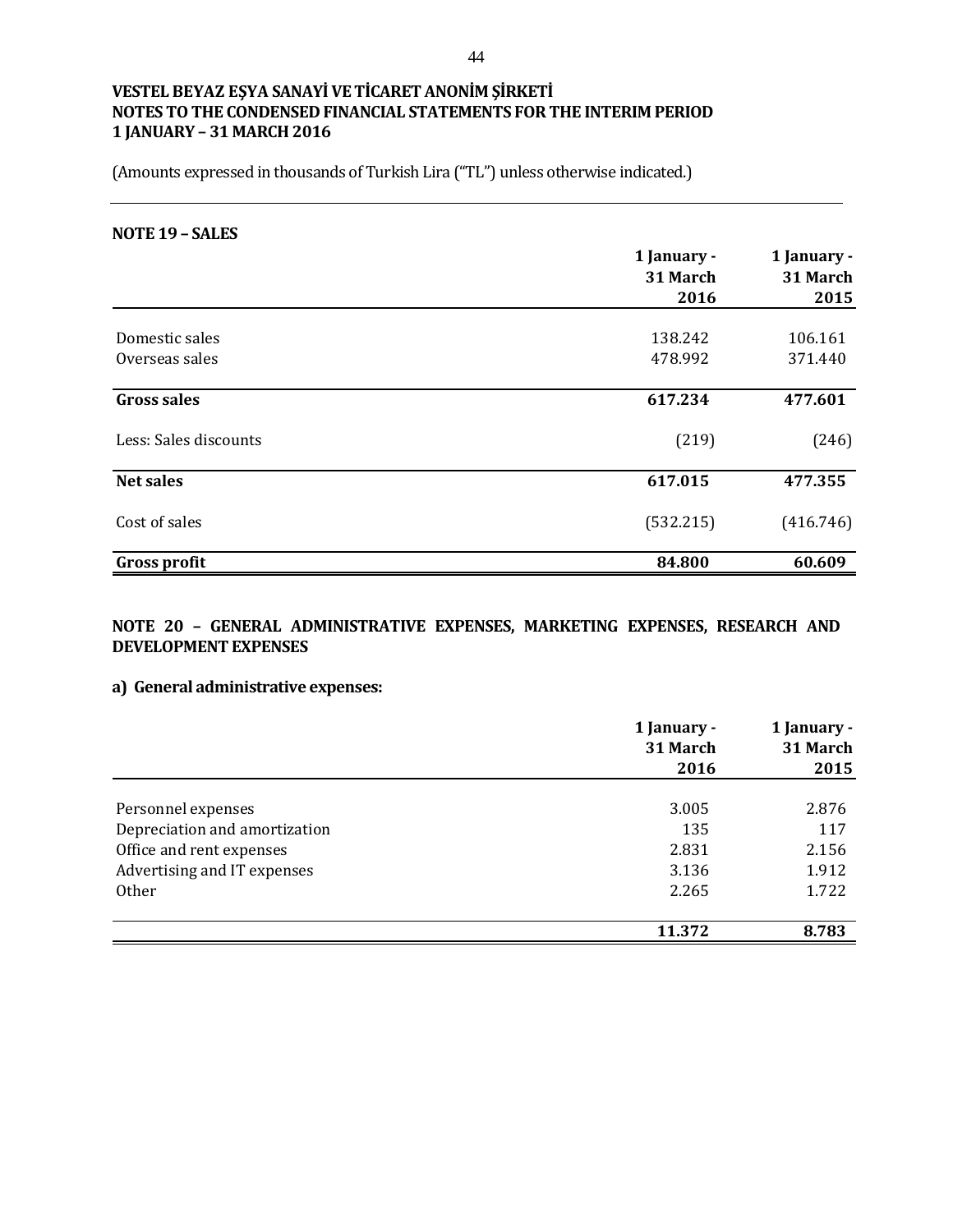(Amounts expressed in thousands of Turkish Lira ("TL") unless otherwise indicated.)

# **NOTE 20 – GENERAL ADMINISTRATIVE EXPENSES, MARKETING EXPENSES, RESEARCH AND DEVELOPMENT EXPENSES (Cont'd)**

### **b) Marketing expenses:**

|          | 1 January -          |
|----------|----------------------|
| 31 March | 31 March             |
| 2016     | 2015                 |
|          | 1.759                |
| 66       | 80                   |
| 5.653    | 5.165                |
| 2.146    | 1.663                |
| 10.351   | 8.667                |
|          |                      |
|          |                      |
| 1.256    | 920                  |
| 4.238    | 3.356                |
| 790      | 1.818                |
| 6.284    | 6.094                |
|          | 1 January -<br>2.486 |

### **NOTE 21 –OTHER INCOME AND EXPENSE FROM OPERATING ACTIVITIES**

### **a) Other income from operating activities:**

|                                                                                                                                | 1 January -<br>31 March<br>2016 | 1 January -<br>31 March<br>2015 |
|--------------------------------------------------------------------------------------------------------------------------------|---------------------------------|---------------------------------|
| Credit finance gains arising from trading activities<br>Foreign exchange gains arising from trading activities<br>Other income | 5.306<br>23.951<br>2.496        | 2.198<br>20.648<br>815          |
|                                                                                                                                | 31.753                          | 23.661                          |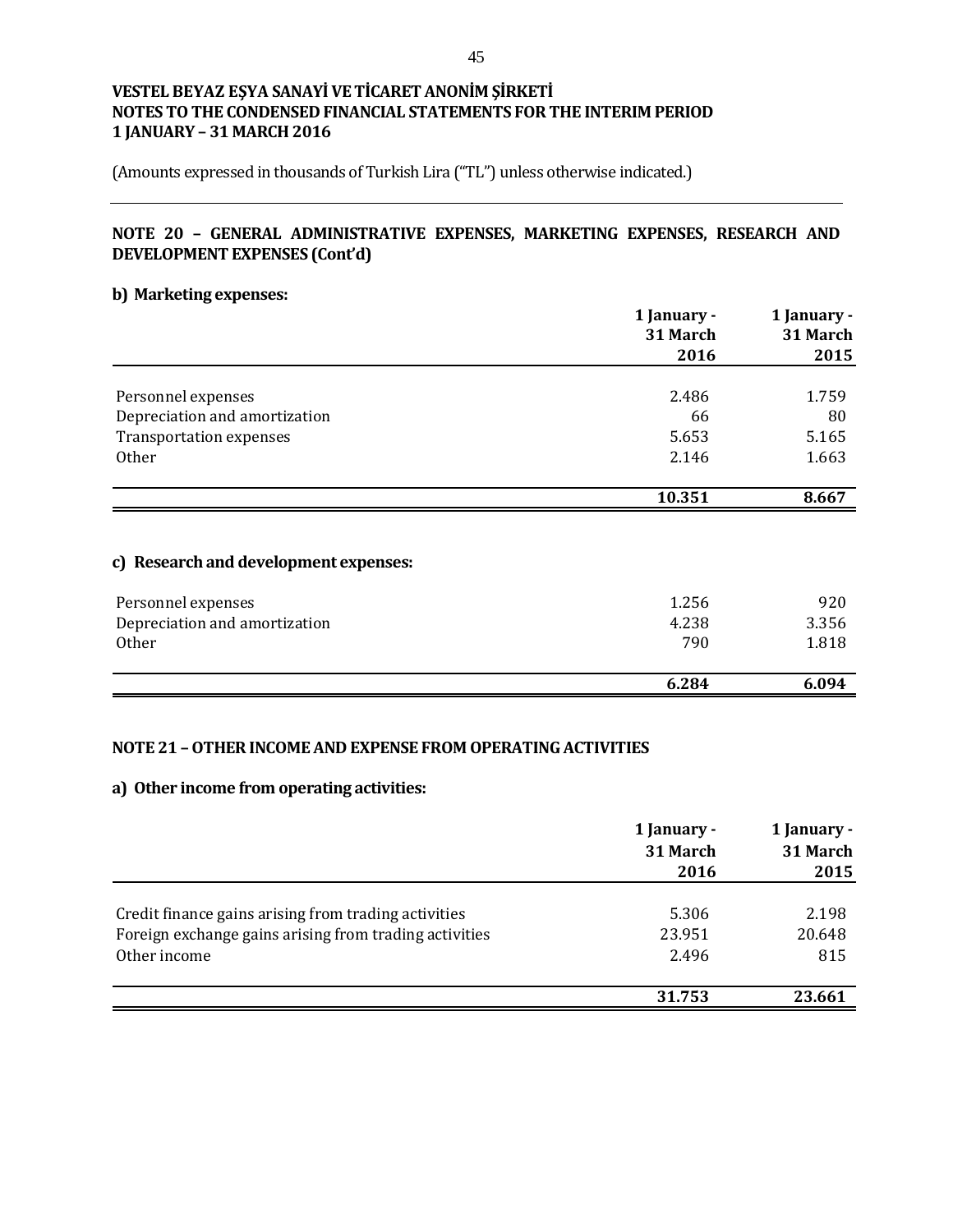(Amounts expressed in thousands of Turkish Lira ("TL") unless otherwise indicated.)

# **NOTE 21 –OTHER OPERATING INCOME AND EXPENSE (Cont'd)**

### **b) Other expense from operating activities:**

|                                                           | 1 January -<br>31 March<br>2016 | 1 January -<br>31 March<br>2015 |
|-----------------------------------------------------------|---------------------------------|---------------------------------|
|                                                           |                                 |                                 |
| Debit finance charges arising from trading activities     | 5.258                           | 3.040                           |
| Foreign exchange expenses arising from trading activities | 10.561                          | 42.812                          |
| Other expenses                                            | 2.563                           | 1.229                           |
|                                                           | 18.382                          | 47.081                          |

### **NOTE 22 – FINANCIAL INCOME AND FINANCIAL EXPENSE**

#### **a) Financial income:**

|                                           | 1 January - | 1 January - |
|-------------------------------------------|-------------|-------------|
|                                           | 31 March    | 31 March    |
|                                           | 2016        | 2015        |
|                                           |             |             |
| Foreign exchange gains                    | 3.964       | 2.024       |
| Gains on derivative financial instruments | 20.383      | 36.207      |
| Interest income                           | 7.045       | 3.615       |
|                                           | 31.392      | 41.846      |

#### **b) Financial expense:**

|        | 2015   |
|--------|--------|
| 4.102  | 1.776  |
| 26.927 | 51.646 |
| 4.537  | 2.944  |
| 45     | 38     |
| 35.611 | 56.404 |
|        | 2016   |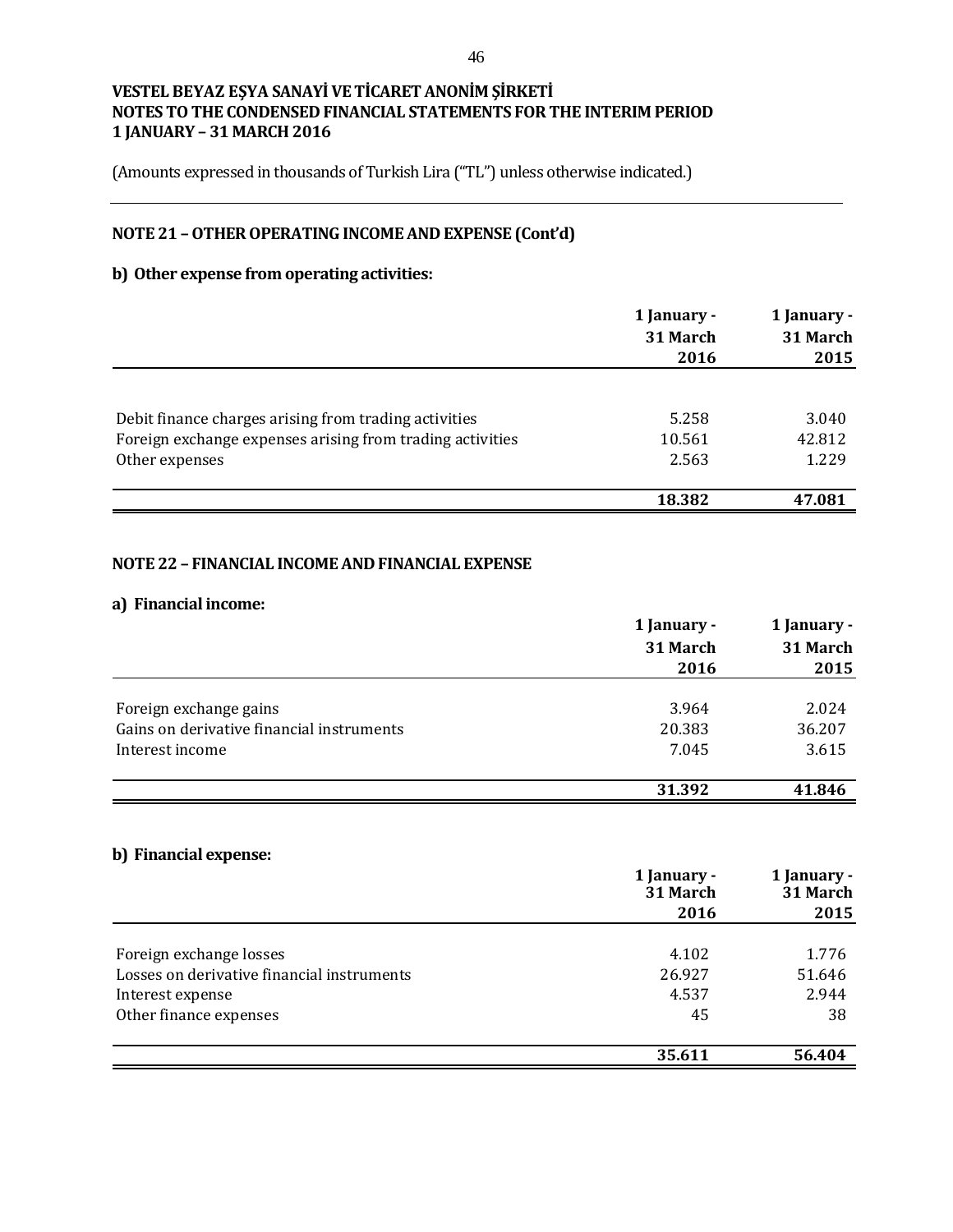(Amounts expressed in thousands of Turkish Lira ("TL") unless otherwise indicated.)

### **NOTE 23 – TAXES ON INCOME (INCLUDING DEFERRED TAX ASSETS AND LIABILITIES)**

|                                      |          | 31 March 2016 31 December 2015 |
|--------------------------------------|----------|--------------------------------|
| Corporation and income taxes         | 15.316   | 12.059                         |
| Prepaid taxes (-)                    | (25.534) | (25.519)                       |
| Current income tax liabilities - net | (10.218) | (13.460)                       |
|                                      |          |                                |
| Deferred tax assets / liabilities    | 148      | (5.045)                        |

In Turkey, beginning from 1 January 2006, the corporate tax rate is 20%.

Corporate tax is applied on taxable corporate income, which is calculated from the statutory accounting profit by adding back non-deductible expenses and by deducting other exempt income. In addition to corporate taxes, companies should also calculate income withholding taxes on any dividends distributed at the rate of % 15, except for companies receiving dividends who are resident companies in Turkey. Undistributed dividends incorporated in share capital are not subject to income withholding taxes.

In Turkey, advance tax returns are filed on a quarterly basis at the rate of %20, until the 14th day of the following month and paid until the 17th day. Advance tax returns files within the year are offset against corporate income tax calculated over the annual taxable corporate income.

According to the Corporate Tax Law, 75% of the capital gains arising from the sale of tangible assets and investments in equity shares owned for at least two years are exempted from corporate tax on the condition that such gains are reflected in the equity.

Under the Turkish taxation system, tax losses can be carried forward to be offset against future taxable income for up to five years. Tax losses cannot be carried back.

There is no procedure for a final and definitive agreement on tax assessments. Tax returns are filed between 1-25 April following the close of the accounting year to which they relate. Tax authorities may however examine such returns and the underlying accounting records and may revise assessment within five years.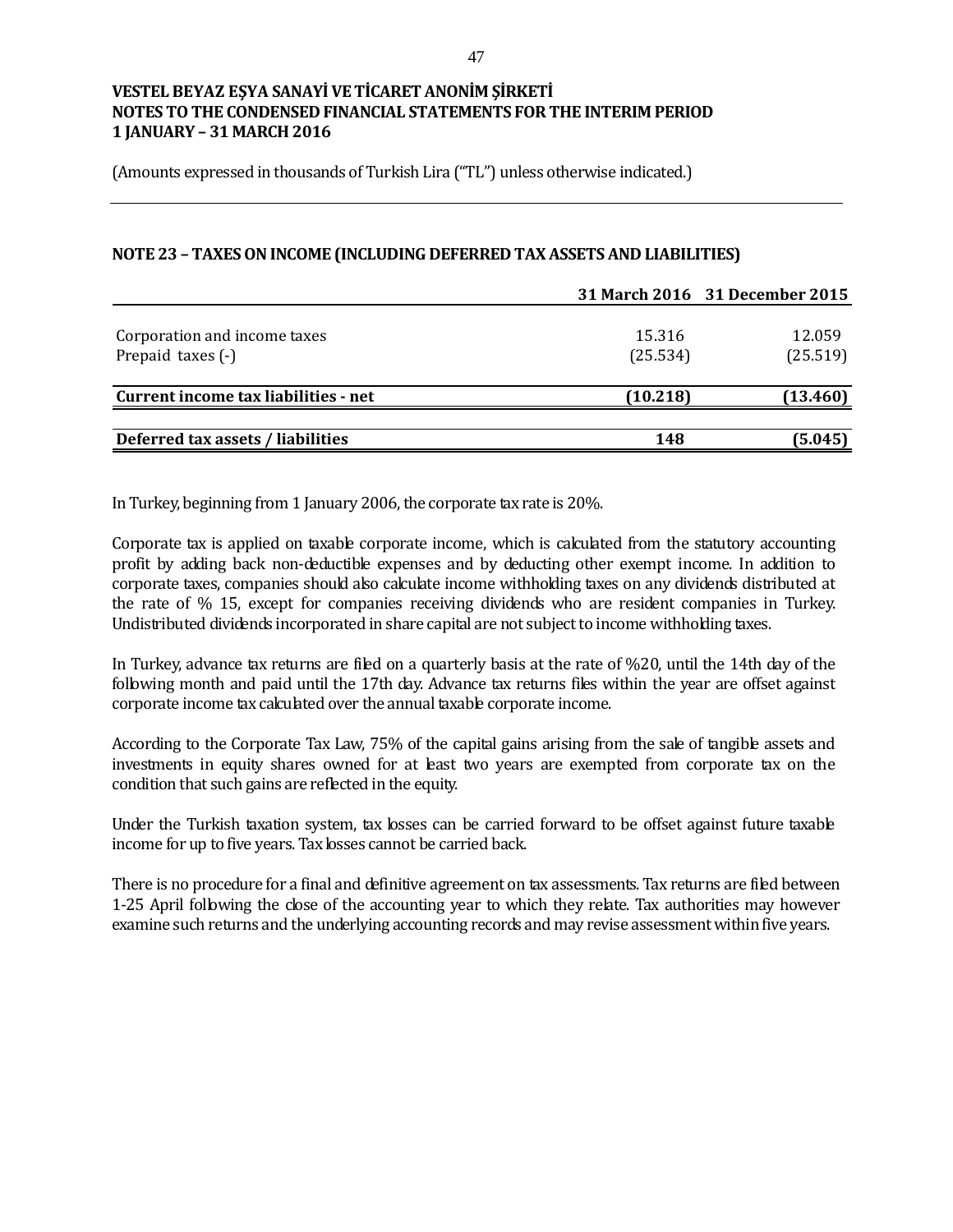(Amounts expressed in thousands of Turkish Lira ("TL") unless otherwise indicated.)

### **NOTE 23 – TAXES ON INCOME (INCLUDING DEFERRED TAX ASSETS AND LIABILITIES) (Cont'd)**

As of 1 January - 31 March 2016 and 2015 tax benefit in the statement of income is as follows:

|                                                    | 1 January -<br><b>31 March 2016</b> | 1 January -<br>31 March 2015 |  |
|----------------------------------------------------|-------------------------------------|------------------------------|--|
| Current period tax expense<br>Deferred tax benefit | (4.294)<br>3.664                    | (580)<br>2.094               |  |
| Total tax benefit / (expense)                      | (630)                               | 1.514                        |  |

### **Deferred tax assets and liabilities**

The Company recognizes deferred tax assets and liabilities based upon temporary differences arising between their financial statements prepared in accordance with CMB Communiqué II, No. 14.1 and their statutory financial statements. These temporary differences usually result from the recognition of revenue and expenses in different reporting periods for CMB Financial Reporting Standards and tax purposes.

Tax rate used in the calculation of deferred tax assets and liabilities based on the liability method is 20% as of 31 March 2016. (31 December 2015:%20).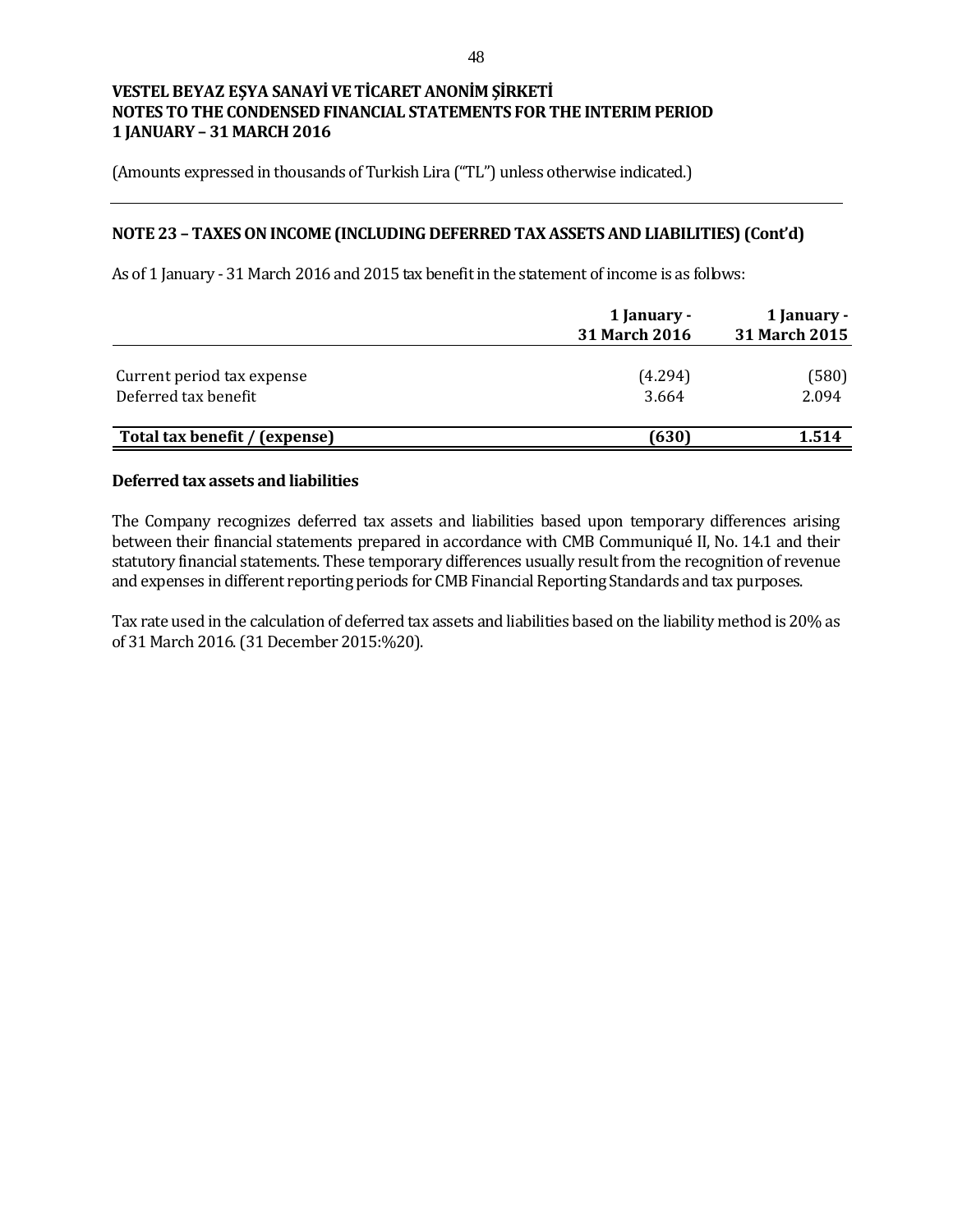(Amounts expressed in thousands of Turkish Lira ("TL") unless otherwise indicated.)

# **NOTE 23 – TAXES ON INCOME (INCLUDING DEFERRED TAX ASSETS AND LIABILITIES) (Cont'd)**

The breakdown of cumulative temporary differences and the resulting deferred tax assets and liabilities provided using principal tax rate as of the balance sheet dates is as follows:

|                                        | <b>Cumulative temporary</b> |             |              |                              |
|----------------------------------------|-----------------------------|-------------|--------------|------------------------------|
|                                        | differences                 |             | Deferred tax |                              |
|                                        | 31 March                    | 31 December |              | 31 March 31 December<br>2015 |
|                                        | 2016                        | 2015        | 2016         |                              |
| Deferred tax assets                    |                             |             |              |                              |
| <b>Employment termination benefits</b> | (22.375)                    | (21.907)    | 4.475        | 4.381                        |
| Provision for impairment on            |                             |             |              |                              |
| inventories                            | (145)                       | (620)       | 29           | 124                          |
| Derivative financial instruments       | (2.047)                     |             | 409          |                              |
| <b>Other</b>                           | (9.645)                     | (8.885)     | 1.929        | 1.777                        |
|                                        |                             |             | 6.842        | 6.282                        |

|                                       | <b>Cumulative temporary</b> |        |              |          |                      |
|---------------------------------------|-----------------------------|--------|--------------|----------|----------------------|
|                                       | differences                 |        | Deferred tax |          |                      |
|                                       | 31 March                    |        | 31 December  |          | 31 March 31 December |
|                                       | 2016                        | 2015   | 2016         | 2015     |                      |
| <b>Deferred tax liabilites</b>        |                             |        |              |          |                      |
| Useful life and valuation differences |                             |        |              |          |                      |
| on property, plant and equipment      |                             |        |              |          |                      |
| and intangible assets                 | 32.150                      | 35.200 | (6.430)      | (7.040)  |                      |
| Derivative financial instruments      |                             | 20.456 |              | (4.091)  |                      |
| 0ther                                 | 1.320                       | 980    | (264)        | (196)    |                      |
|                                       |                             |        | (6.694)      | (11.327) |                      |
|                                       |                             |        |              |          |                      |
| Deferred tax liabilites - net         |                             |        | 148          | (5.045)  |                      |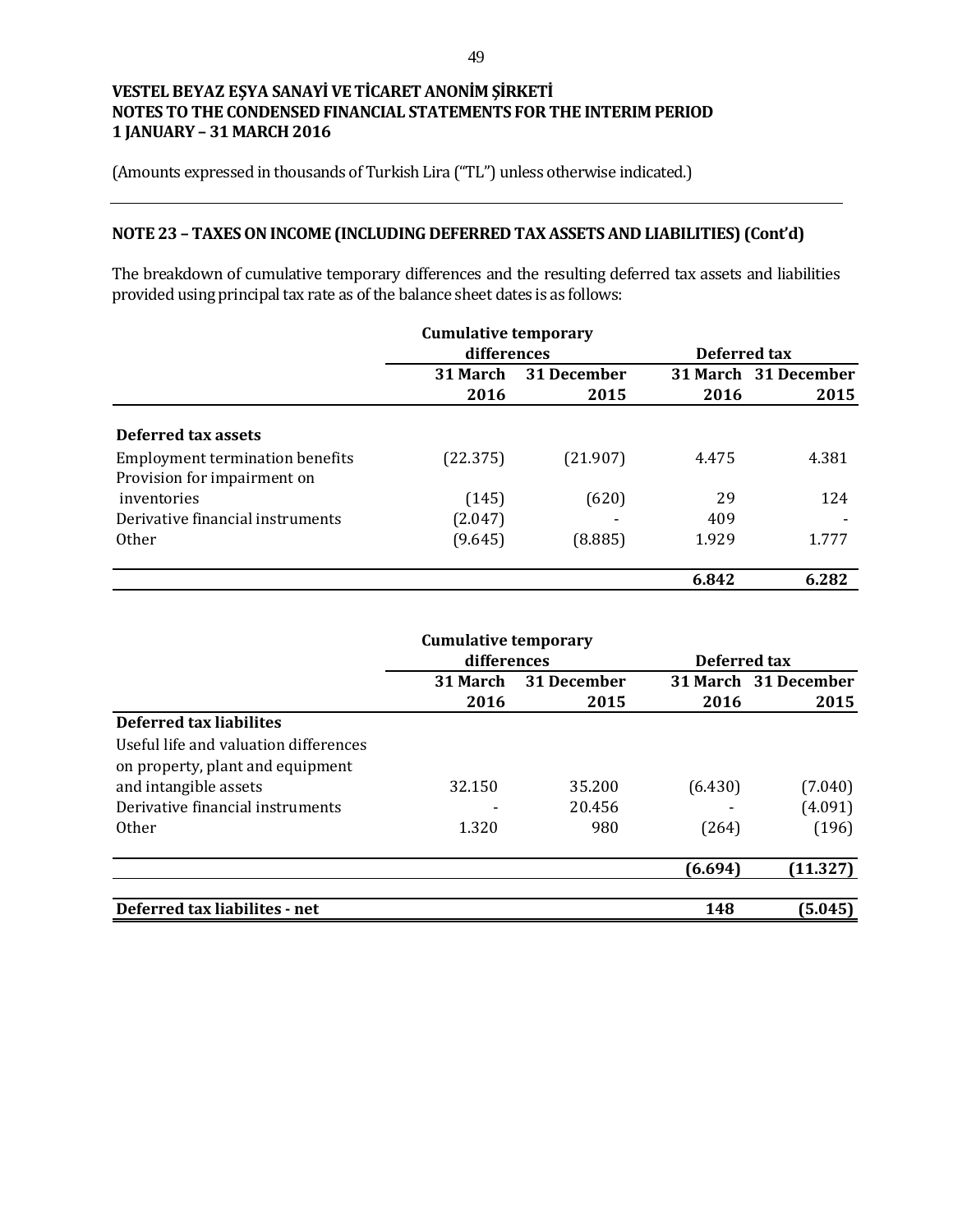(Amounts expressed in thousands of Turkish Lira ("TL") unless otherwise indicated.)

# **NOTE 23 – TAXES ON INCOME (INCLUDING DEFERRED TAX ASSETS AND LIABILITIES) (Cont'd)**

The movement of net deferred tax assets and liabilities is as follows:

| 1 January -<br>31 March 2016 | 1 January -<br>31 March 2015 |  |
|------------------------------|------------------------------|--|
| (5.045)                      | (5.898)                      |  |
| 3.664                        | 2.094                        |  |
| 1.529                        | (2.682)                      |  |
| 148                          | (6.486)                      |  |
|                              |                              |  |

### **NOTE 24 – EARNINGS PER SHARE**

|                                                                                                                         | 1 January -<br>31 March | 1 January -<br>31 March |  |
|-------------------------------------------------------------------------------------------------------------------------|-------------------------|-------------------------|--|
|                                                                                                                         | 2016                    | 2015                    |  |
| Net income attributable to equity holders of the parent<br>Weighted number of ordinary shares with a Kr 1 of face value | 65.315                  | 601                     |  |
| (thousand shares)                                                                                                       | 190.000                 | 190.000                 |  |
|                                                                                                                         |                         |                         |  |
|                                                                                                                         | 0,34                    | 0,00                    |  |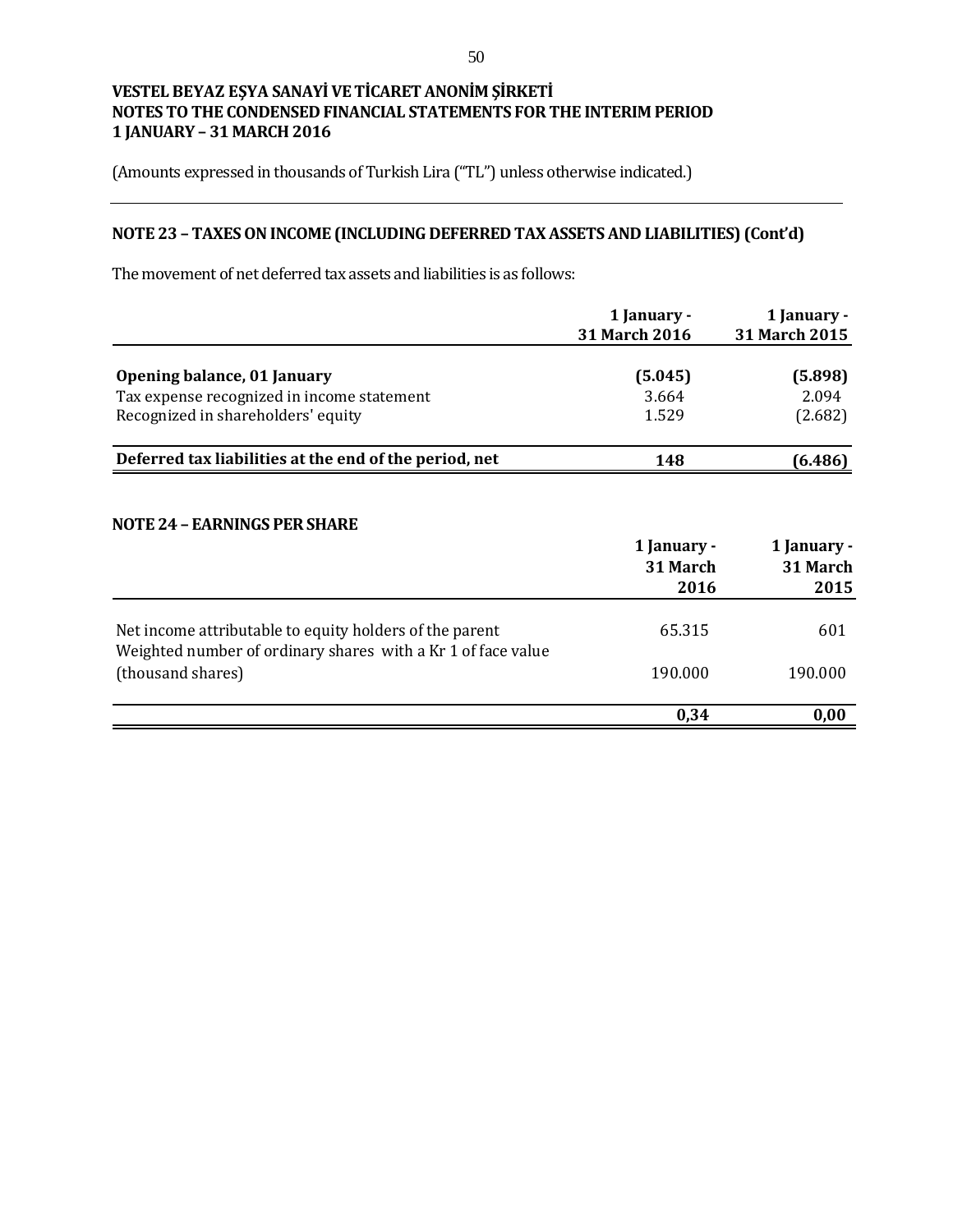(Amounts expressed in thousands of Turkish Lira ("TL") unless otherwise indicated.)

### **NOTE 25 – DERIVATIVE INSTRUMENTS**

|                                                                  | 31 March 2016             |                                                |                    | <b>31 December 2015</b>                        |
|------------------------------------------------------------------|---------------------------|------------------------------------------------|--------------------|------------------------------------------------|
|                                                                  | <b>Contract</b><br>amount | <b>Fair Value</b><br>Assets /<br>(Liabilities) | Contract<br>amount | <b>Fair Value</b><br>Assets /<br>(Liabilities) |
| <b>Held for trading</b><br>Forward foreign currency transactions | 794.759                   | (4.203)                                        | 611.791            | 10.920                                         |
| Cash flow hedge<br>Forward foreign currency transactions         | 344.255                   | 2.156                                          | 171.258            | 9.536                                          |
|                                                                  | 1.139.014                 | (2.047)                                        | 783.049            | 20.456                                         |

### **NOTE 26 – FINANCIAL INSTRUMENTS AND FINANCIAL RISK MANAGEMENT**

#### **Foreign currency risk:**

The Company is exposed to exchange rate risk due to its foreign currency denominated transactions. The main principle of foreign currency risk management is to maintain foreign exchange position at the level that minimizes the impact of foreign exchange fluctuations.

Derivative instruments are used in foreign currency risk management where necessary. In this respect the Company mainly prefers using foreign exchange forward contracts.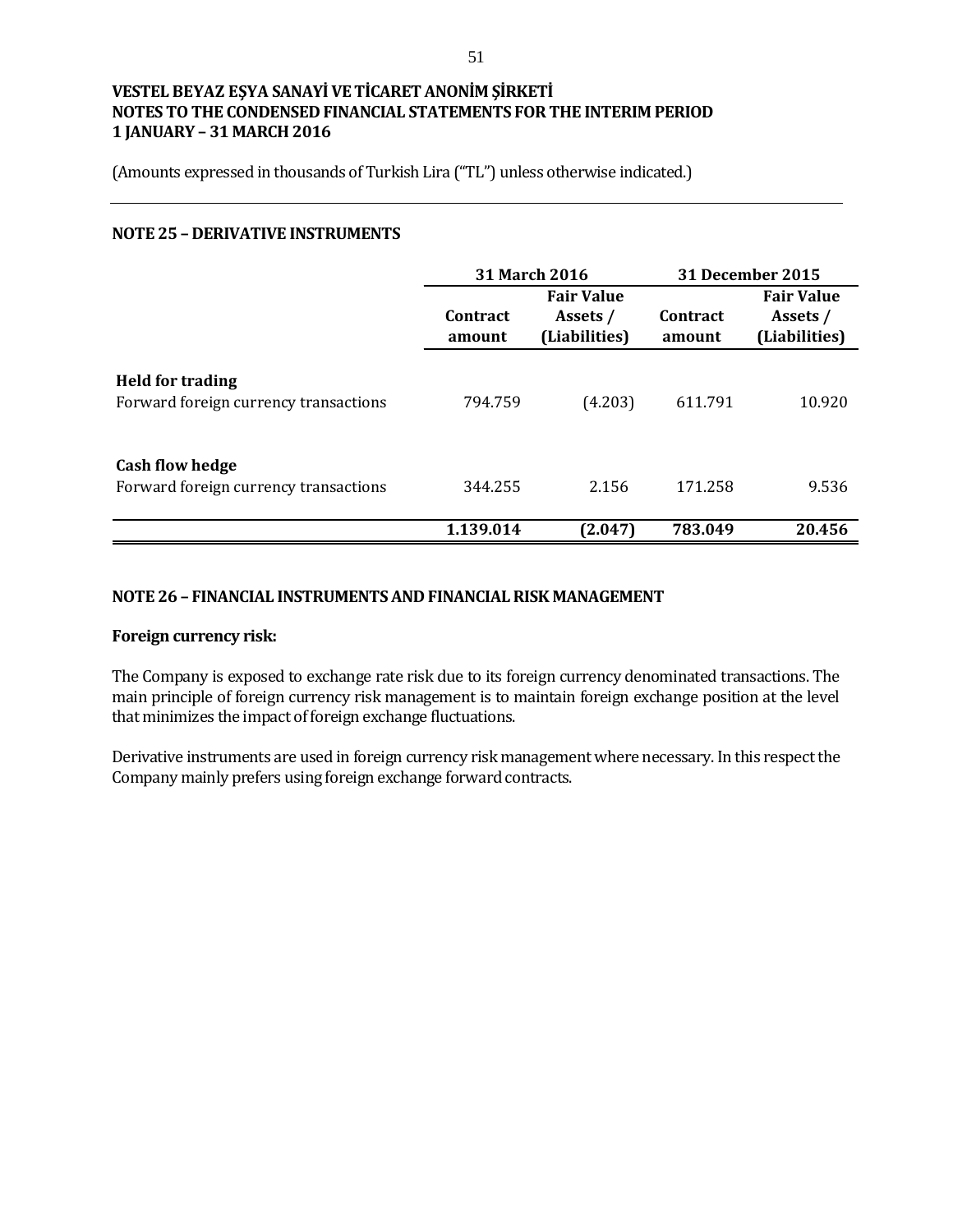(Amounts expressed in thousands of Turkish Lira ("TL") unless otherwise indicated.)

# **NOTE 26 – FINANCIAL INSTRUMENTS AND FINANCIAL RISK MANAGEMENT (Cont'd)**

|                                               |            |            | Other (TL |                           |
|-----------------------------------------------|------------|------------|-----------|---------------------------|
| 31 March 2016                                 | <b>USD</b> | <b>EUR</b> |           | Equivalent) TL Equivalent |
| 1. Trade receivables                          | 5.282      | 168.213    | 10.217    | 564.827                   |
| 2a. Monetary financial assets (including      |            |            |           |                           |
| cash and cash equivalents)                    | 2.286      | 334        | 82        | 7.631                     |
| 2b. Non-monetary financial assets             |            |            |           |                           |
| 3. Other                                      | 128        |            |           | 363                       |
| 4. Current assets (1+2+3)                     | 7.696      | 168.547    | 10.299    | 572.820                   |
| 5. Trade receivables                          |            |            |           |                           |
| 6a. Monetary financial assets                 |            |            |           |                           |
| 6b. Non-monetary financial assets             |            |            |           |                           |
| 7. Other                                      |            |            |           |                           |
| 8. Non-current assets (5+6+7)                 |            |            |           |                           |
| 9. Total assets $(4+8)$                       | 7.696      | 168.547    | 10.299    | 572.820                   |
| 10. Trade payables                            | 114.520    | 51.909     | 863       | 491.873                   |
| 11. Financial liabilities                     |            | 37.631     |           | 120.724                   |
| 12a. Other monetary liabilities               |            | 7.143      |           | 22.915                    |
| 12b. Other non-monetary liabilities           |            |            |           |                           |
| 13. Current liabilities (10+11+12)            | 114.520    | 96.683     | 863       | 635.512                   |
| 14. Trade payables                            |            |            |           |                           |
| 15. Financial liabilities                     |            | 802        |           | 2.573                     |
| 16a. Other monetary liabilities               |            | 42.937     |           | 137.746                   |
| 16b. Other non-monetary liabilities           |            |            |           |                           |
| 17. Non-current liabilities (14+15+16)        |            | 43.739     |           | 140.319                   |
| 18. Total liabilities (13+17)                 | 114.520    | 140.422    | 863       | 775.831                   |
| 19. Off-balance sheet derivative instruments/ |            |            |           |                           |
| net asset (liability) position (19a+19b)      | 313.521    | (193.137)  |           | 268.728                   |
| 19a. Hedged total assets                      | 349.186    | 32.760     |           | 1.094.481                 |
| 19b. Hedged total liabilities                 | (35.665)   | (225.897)  |           | (825.753)                 |
| 20. Net foreign currency asset/ (liability)   |            |            |           |                           |
| position (9-18+19)                            | 206.697    | (165.012)  | 9.436     | 65.717                    |
| 21. Net foreign currency monetary asset/      |            |            |           |                           |
| (liability) position                          |            |            |           |                           |
| $(=1+2a+5+6a-10-11-12a-14-15-16a)$            | (106.952)  | 28.125     | 9.436     | (203.373)                 |
| 22. Fair value of financial instruments used  |            |            |           |                           |
| in foreign currency hedging                   |            |            |           | (2.047)                   |
| 23. Export                                    | 2.164      | 143.794    | 8.905     | 478.992                   |
| 24. Import                                    | 39.511     | 39.719     | 340       | 245.657                   |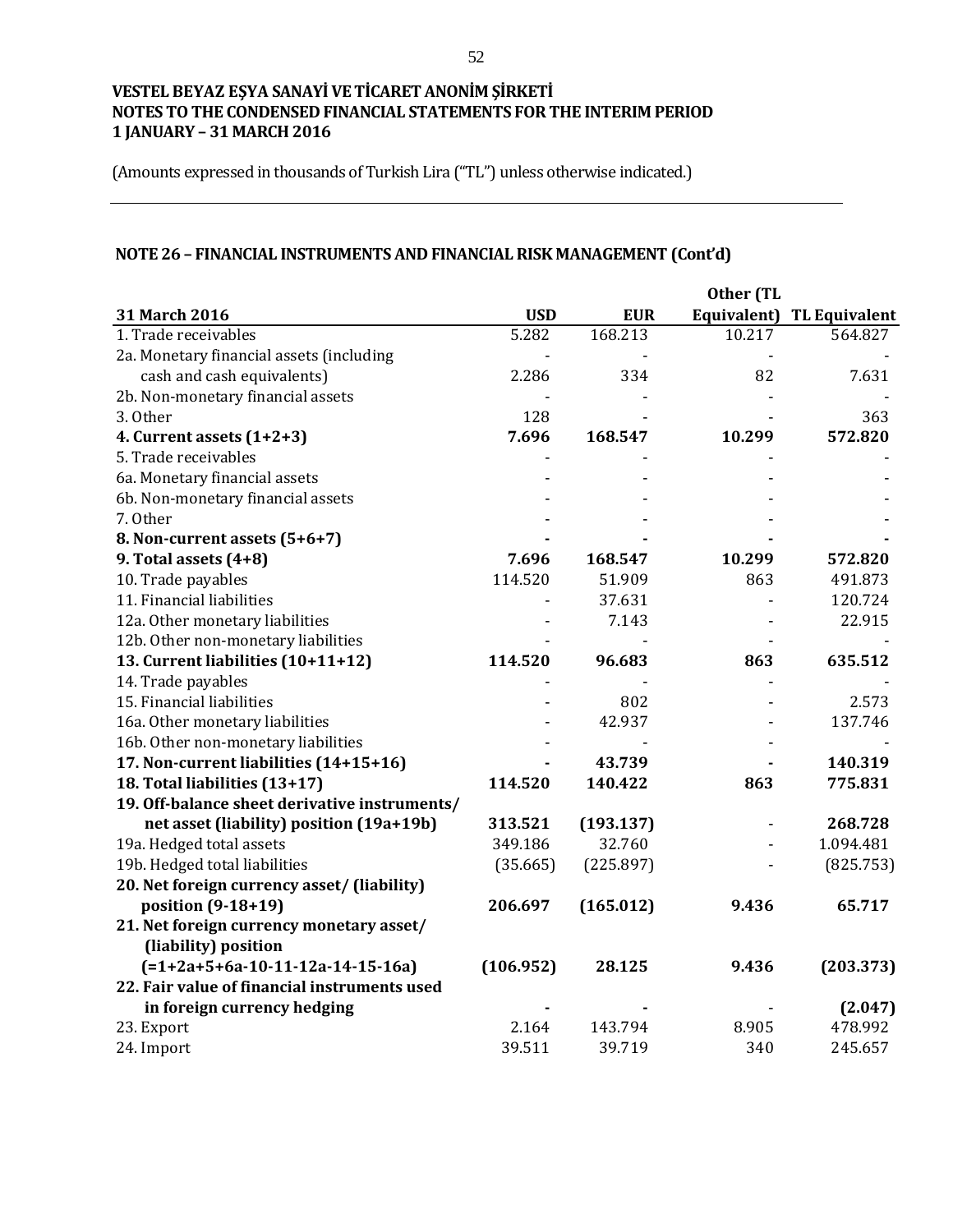(Amounts expressed in thousands of Turkish Lira ("TL") unless otherwise indicated.)

# **NOTE 26 – FINANCIAL INSTRUMENTS AND FINANCIAL RISK MANAGEMENT (Cont'd)**

|                                               | Other (TL  |            |             |                      |  |  |
|-----------------------------------------------|------------|------------|-------------|----------------------|--|--|
| <b>31 December 2015</b>                       | <b>USD</b> | <b>EUR</b> | Equivalent) | <b>TL Equivalent</b> |  |  |
| 1. Trade receivables                          | 7.741      | 190.252    | 21.785      | 648.837              |  |  |
| 2a. Monetary financial assets (including      |            |            |             |                      |  |  |
| cash and cash equivalents)                    | 9.179      | 378        | 60          | 27.950               |  |  |
| 2b. Non-monetary financial assets             |            |            |             |                      |  |  |
| 3. Other                                      | 90         |            |             | 262                  |  |  |
| 4. Current assets (1+2+3)                     | 17.010     | 190.630    | 21.845      | 677.049              |  |  |
| 5. Trade receivables                          |            |            |             |                      |  |  |
| 6a. Monetary financial assets                 |            |            |             |                      |  |  |
| 6b. Non-monetary financial assets             |            |            |             |                      |  |  |
| 7. Other                                      |            |            |             |                      |  |  |
| 8. Non-current assets (5+6+7)                 |            |            |             |                      |  |  |
| 9. Total assets $(4+8)$                       | 17.010     | 190.630    | 21.845      | 677.049              |  |  |
| 10. Trade payables                            | 115.246    | 52.299     | 684         | 501.959              |  |  |
| 11. Financial liabilities                     |            | 1.853      |             | 5.887                |  |  |
| 12a. Other monetary liabilities               |            |            |             |                      |  |  |
| 12b. Other non-monetary liabilities           |            |            |             |                      |  |  |
| 13. Current liabilities (10+11+12)            | 115.246    | 54.152     | 684         | 507.846              |  |  |
| 14. Trade payables                            |            |            |             |                      |  |  |
| 15. Financial liabilities                     |            | 17.156     |             | 54.516               |  |  |
| 16a. Other monetary liabilities               |            | 50.490     |             | 160.437              |  |  |
| 16b. Other non-monetary liabilities           |            |            |             |                      |  |  |
| 17. Non-current liabilities (14+15+16)        |            | 67.646     |             | 214.953              |  |  |
| 18. Total liabilities (13+17)                 | 115.246    | 121.798    | 684         | 722.799              |  |  |
| 19. Off-balance sheet derivative instruments/ |            |            |             |                      |  |  |
| net asset (liability) position (19a+19b)      | 43.465     | (73.669)   | (495)       | (108.207)            |  |  |
| 19a. Hedged total assets                      | 143.000    | 73.875     |             | 650.532              |  |  |
| 19b. Hedged total liabilities                 | (99.535)   | (147.544)  | (495)       | (758.739)            |  |  |
| 20. Net foreign currency asset/ (liability)   |            |            |             |                      |  |  |
| position (9-18+19)                            | (54.771)   | (4.837)    | 20.666      | (153.957)            |  |  |
| 21. Net foreign currency monetary asset/      |            |            |             |                      |  |  |
| (liability) position                          |            |            |             |                      |  |  |
| $(=1+2a+5+6a-10-11-12a-14-15-16a)$            | (98.326)   | 68.832     | 21.161      | (46.012)             |  |  |
| 22. Fair value of financial instruments used  |            |            |             |                      |  |  |
| in foreign currency hedging                   |            |            |             | 20.456               |  |  |
| 23. Export                                    | 18.225     | 620.790    | 8.905       | 1.948.294            |  |  |
| 24. Import                                    | 164.800    | 176.613    | 897         | 977.992              |  |  |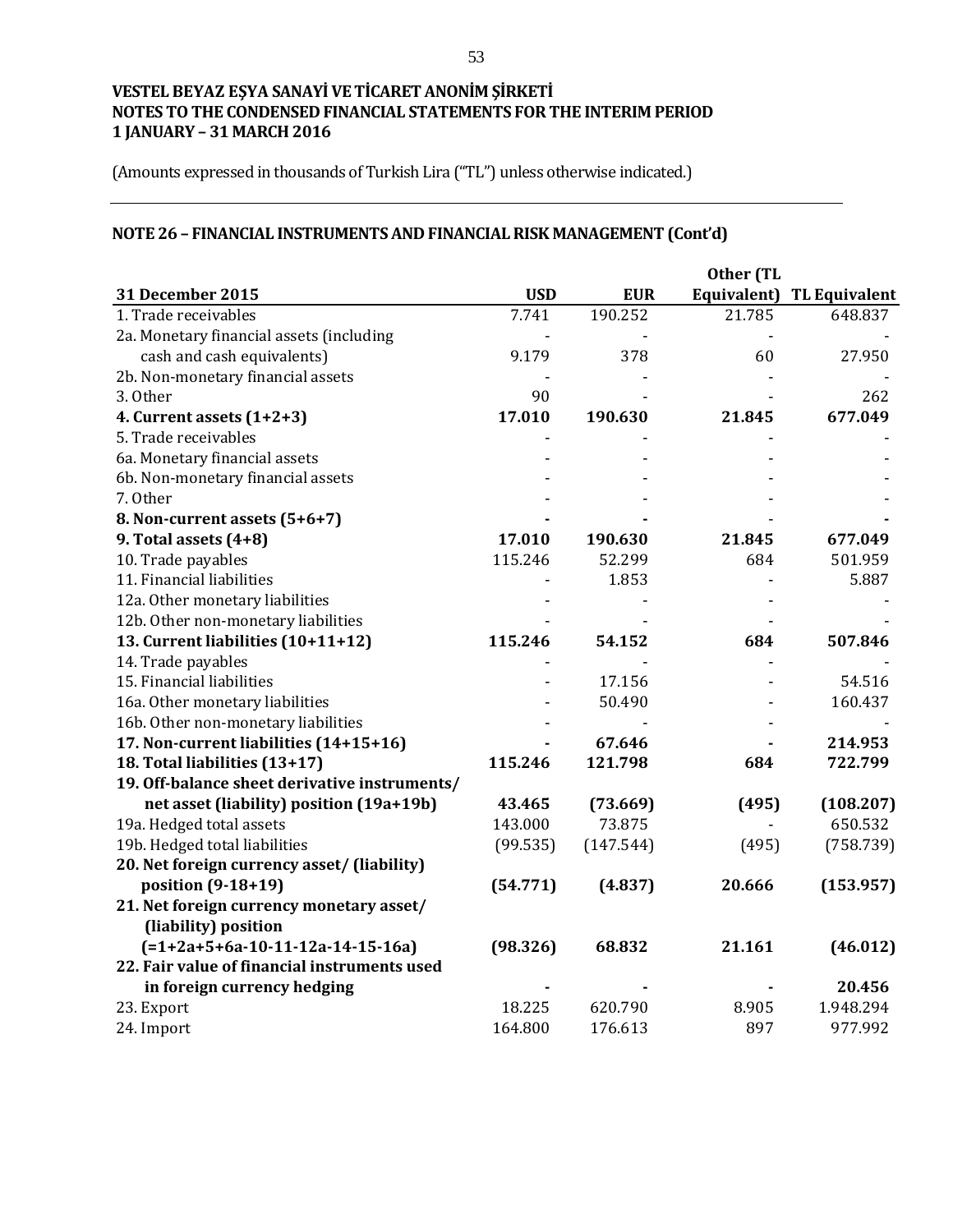(Amounts expressed in thousands of Turkish Lira ("TL") unless otherwise indicated.)

## **NOTE 26 – FINANCIAL INSTRUMENTS AND FINANCIAL RISK MANAGEMENT (Cont'd)**

As of 31 March 2016 and 31 December 2015, sensitivity analysis of foreign exchange rate tables is presented below, secured portions include impact of derivative instruments.

| Gain / Loss                                                                                   |                     |                     | <b>Equity</b>                                                              |                     |  |
|-----------------------------------------------------------------------------------------------|---------------------|---------------------|----------------------------------------------------------------------------|---------------------|--|
| 31 March 2016                                                                                 | Foreign<br>exchange | Foreign<br>exchange | Foreign<br>exchange<br>appreciation depreciation appreciation depreciation | Foreign<br>exchange |  |
|                                                                                               |                     |                     |                                                                            |                     |  |
| +/-10% fluctuation of USD rate:                                                               |                     |                     |                                                                            |                     |  |
| USD net asset / liability                                                                     | (30.304)            | 30.304              | (30.304)                                                                   | 30.304              |  |
| Secured portion from USD risk                                                                 | 54.374              | (54.374)            | 88.756                                                                     | (88.756)            |  |
| <b>USD</b> net effect                                                                         | 24.070              | (24.070)            | 58.452                                                                     | (58.452)            |  |
| +/-10% fluctuation of EUR rate:<br>EUR net asset / liability<br>Secured portion from EUR risk | 9.023<br>(27.836)   | (9.023)<br>27.836   | 9.023<br>(62.002)                                                          | (9.023)<br>62.002   |  |
| <b>EUR</b> net effect                                                                         | (18.813)            | 18.813              | (52.979)                                                                   | 52.979              |  |
|                                                                                               |                     |                     |                                                                            |                     |  |
| +/-10% fluctuation of other currency<br>rates:                                                |                     |                     |                                                                            |                     |  |
| Other currencies net asset / liability                                                        | 944                 | (944)               | 944                                                                        | (944)               |  |
| Secured portion from other currency risk                                                      |                     |                     |                                                                            |                     |  |
| Other currency net effect                                                                     | 944                 | (944)               | 944                                                                        | (944)               |  |